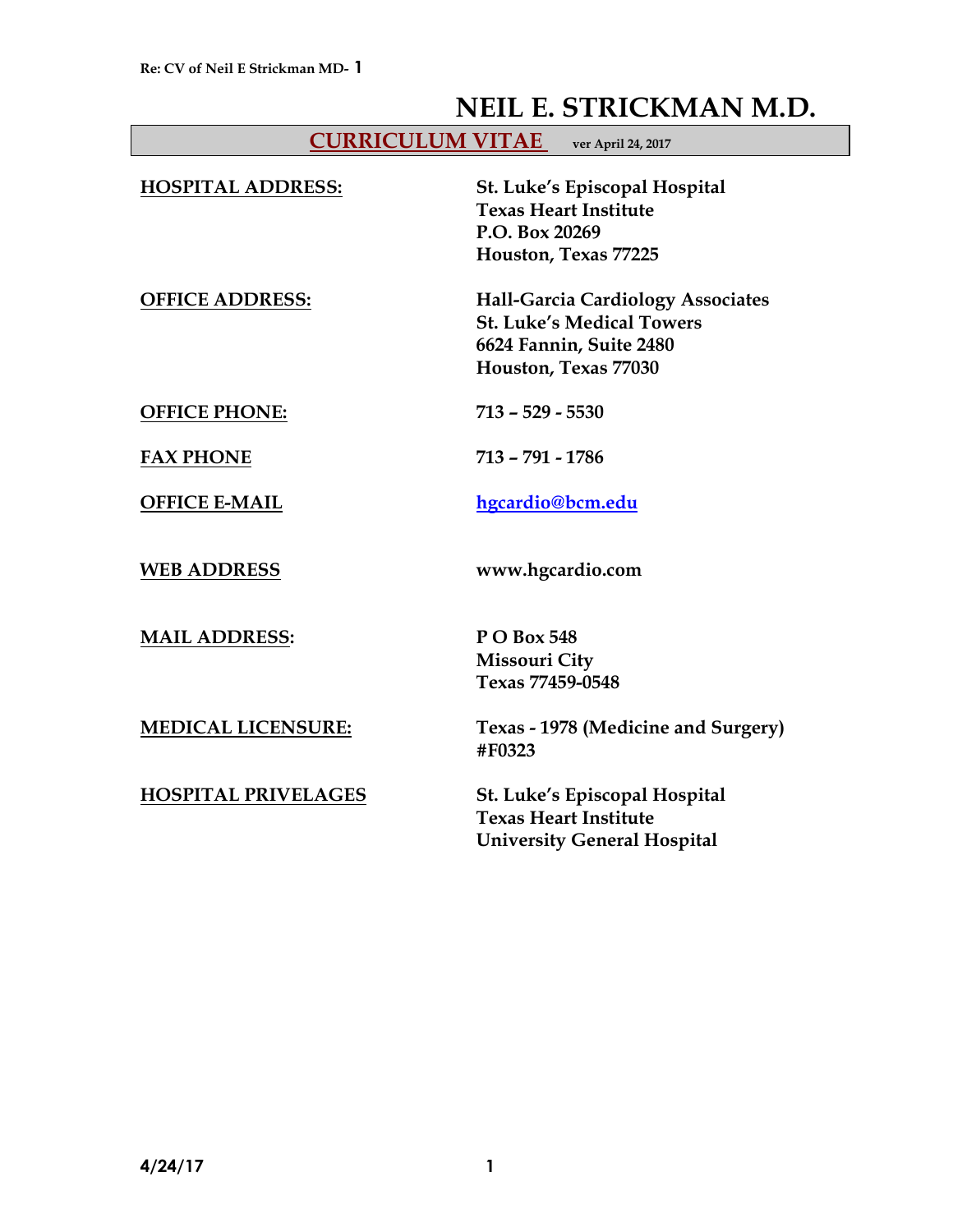# **EDUCATION**

| 1965-1969 |                                   | <b>Farmingdale Senior High</b><br>Regents Diploma; Graduated #15 in<br>Class of 1000<br><b>Member of National Honor Society</b>         |
|-----------|-----------------------------------|-----------------------------------------------------------------------------------------------------------------------------------------|
| 1969-1973 |                                   | <b>State University of New York at Buffalo-</b><br><b>B.S. Chemistry</b><br><b>Graduated "Summa Cum Laude"</b>                          |
|           |                                   | Member-Phi Beta Kappa, Chemistry<br>Club, Music Club (active in teaching)                                                               |
| 1973-1977 |                                   | <b>Upstate Medical Center</b><br><b>College of Medicine at Syracuse</b><br>M.D. on May 22, 1977                                         |
|           |                                   | "Honors"-Biochemistry, Pathology,<br>Endocrinology, Pharmacology,<br><b>Neurology and Anesthesiology</b>                                |
|           |                                   | "Dean's Letter of Commendation"<br><b>Member of Elective Committee</b><br><b>Member of Education Policies</b><br>Committee              |
|           |                                   | <b>Interviewed Prospective Medical</b><br><b>Applicants for Admissions Office</b><br><b>Member of Freshman Orientation</b><br>Committee |
|           |                                   | Medical Externship - Onondaga<br><b>County Correction Facility</b>                                                                      |
| 1977-1978 | Internship:                       | <b>University of Texas Health Science</b><br><b>Center at Houston (Internal Medicine)</b>                                               |
| 1978-1980 | <u><b>Residency:</b></u>          | <b>University of Texas Health Science</b><br><b>Center at Houston (Internal Medicine)</b>                                               |
| 1980-1982 | Fellowship:                       | St. Luke's Episcopal Hospital/Texas                                                                                                     |
|           | <b>Heart Institute Cardiology</b> |                                                                                                                                         |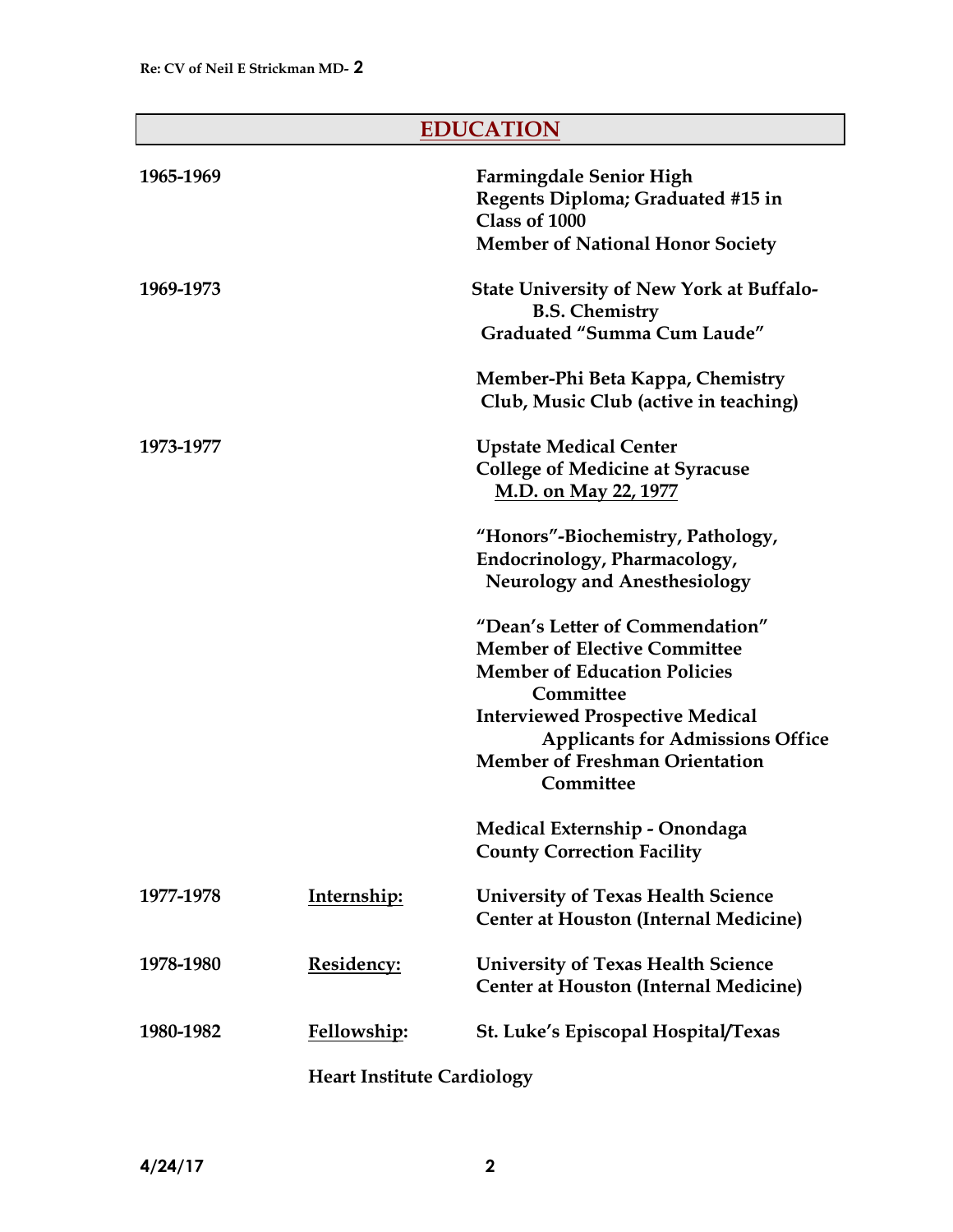# **POST GRADUATE EDUCATION**

- **1. American College of Cardiology, March 1980. Houston, Texas**
- **2. American College of Cardiology, April 1981. Atlanta, Georgia**
- **3. American College of Cardiology, April 1982. Atlanta, Georgia**
- **4. Echocardiography Symposium, January 1983. Maui, Hawaii**
- **5. Stanford PTCA Symposium, June 1984. Palo Alto, California**
- **6. American College of Cardiology, March 1984. Anaheim, California**
- **7. Silent Ischemia, October 1985. Phoenix, Arizona**
- **8. Moderator at Interventional Cardiology, 1985. Houston, Texas**
- **9. Moderator at Interventional Cardiology, 1986, Houston, Texas**
- **10. Laser Angioscopy and Surgery, January 1987. Torrance, California**

**11. Symposium on Tissue Plasminogen Activator, May 1987. South San Francisco, California**

**12. Interventional Cardiology, 1987, Houston, Texas**

**13. Moderator at "Clinical Evaluation and Decision-Making: Spring Auscultation Session" 1987. Houston, Texas**

**14. Moderator/Lecturer at "the Diagnosis and Treatment of End Stage Heart Disease: Heart Transplantation and Assist Devices" 1987. Houston, Texas**

**15. International Symposium on Inflammatory Heart Disease – 1988. Snowmass, Colorado**

**16. Moderator/Lecturer at the Denton A. Cooley Cardiovascular Surgical Society-6th International Symposium 1988. Bermuda**

**17. Lecturer at "Update in Cardiology: Cardiology Symposium 1989"- February 24, 1989. Monroe, Louisiana**

**18. Lecturer at Mended Heart Inc. - January 15, 1990. Houston, Texas**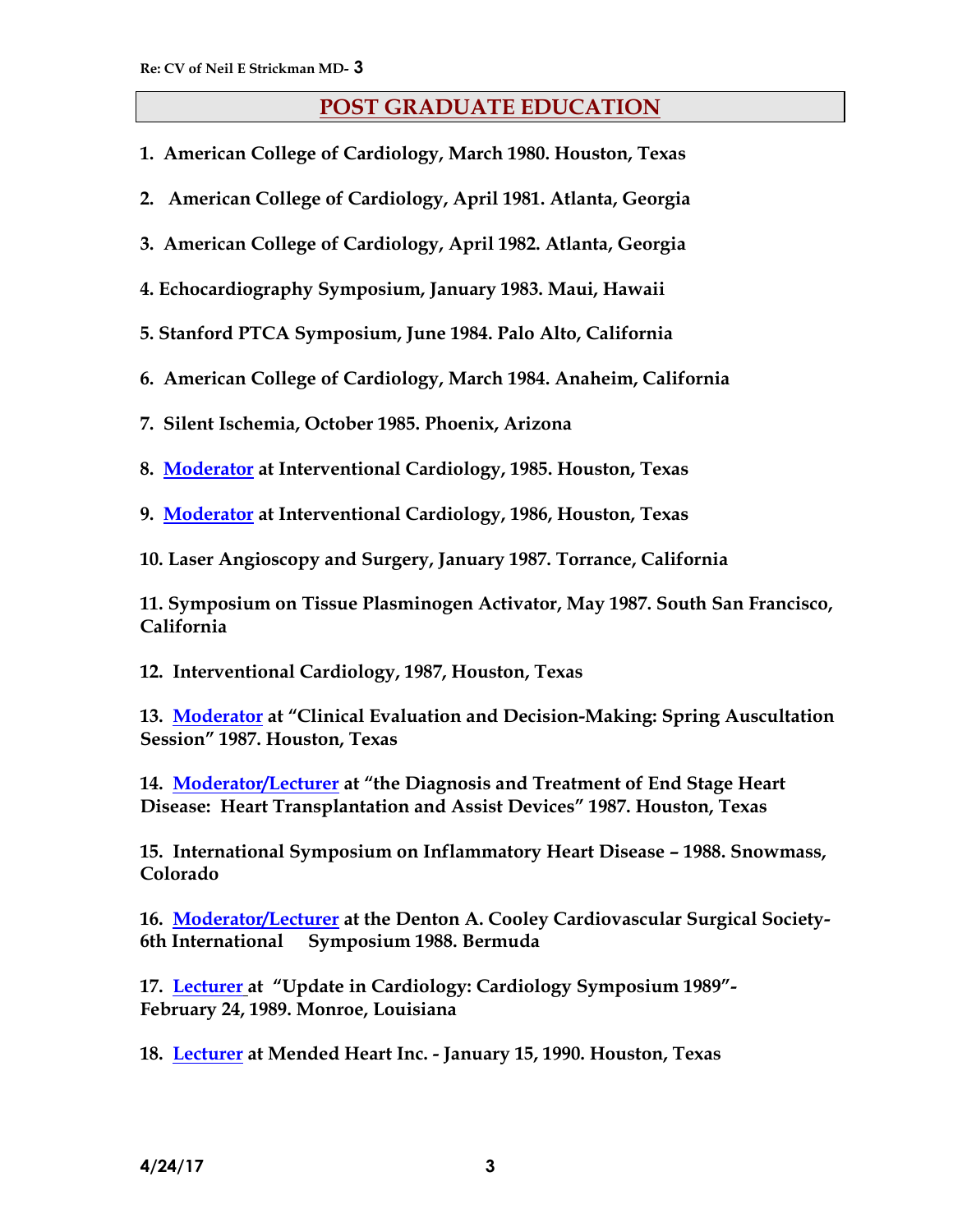**19. Lecturer at Eighth Annual Conference on Biomedical Engineering Research in Houston-Feb 16, 1990. Houston, Texas**

**20. Lecturer at "Prevention and Treatment of Heart Disease for the Practicing Physician"-Feb 24, 1990. Monroe Louisiana**

**21. Moderator/Lecturer at-Denton A. Cooley Cardiovascular Surgical Society-7th International Symposium-August 1990. Acapulco, Mexico**

**22. Symposium-"Update in Cardiology 1990" October 1990. Houston, Texas**

**23. Symposium at Advanced Catheter Systems, August 28 - September 1, 1991. La Costa, California**

**24. The 5th International Congress on Cardiovascular Intervention. February 12-16, 1992. Phoenix, Arizona**

- **25. Lecturer at Denton A. Cooley Cardiovascular Surgical Society. July 30-August 1992. Puerto Rico, USA**
- **26. Advanced Directional Coronary Atherectomy Workshop –May 7, 1993. Houston, Texas**

**27. Gianturco-Roubin Flex-Stent Coronary Workshop- August 1993. Houston, Texas.** 

**28. Moderator/Lecturer at "Cardio-Peripheral Vascular Disease: Advancing Techniques" September 10-11, 1993. Woodlands, Texas**

**29. Advanced Peripheral Vascular Interventions. October 5-8, 1993. Milwaukee, Wisconsin**

#### **1994**

**30. Lecturer at Frontiers in Cardiology. January 4-8, 1994. Winter Park, Colorado**

**31. Coronary Rotablator Workshop. January 13-14, 1994. San Diego, California**

**32. Coronary Extraction Atherectomy Workshop (TEC). July 9, 1994. Denver, Colorado** 

**33. Johnson & Johnson "***Palmaz-Schatz* **"Balloon-Expandable Coronary Stent Workshop. August 25, 1994. Houston, Texas**

**34. Optimal Coronary Atherectomy Workshop. Oct 5, 1994. San Francisco, California**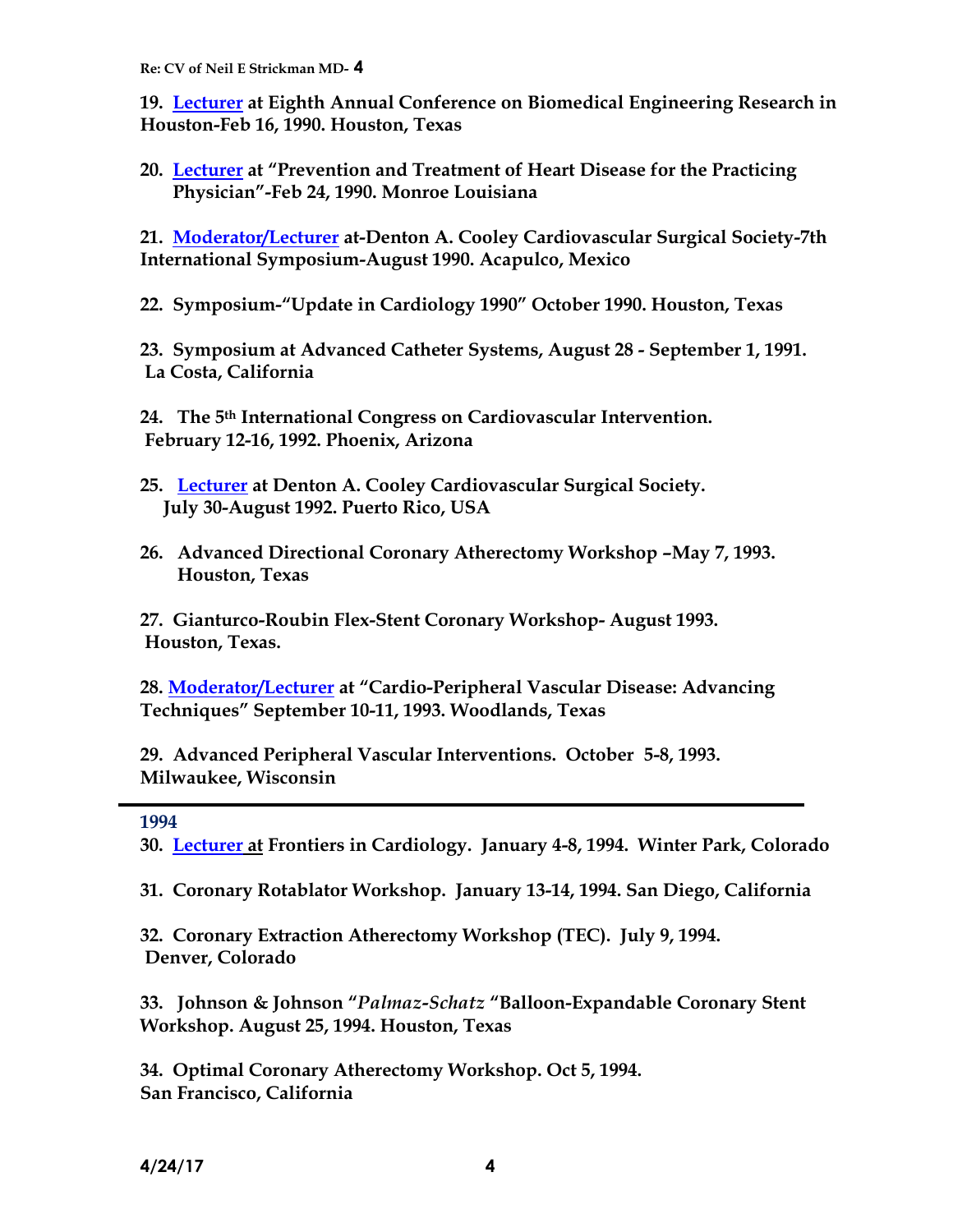**35. Lecturer/Moderator at "Peripheral Interventions for the Cardiovascular Specialist: 1st Annual Symposium" Nov 11-12, 1994. Houston, TX** 

#### **1995**

**36. Lecturer at Frontiers in Cardiology. Jan 4-8, 1995. Winter Park, Colorado**

**37. Lecturer at "Advanced Coronary Interventions" Sept 21-22, 1995. Houston, Texas**

- **38. Lecturer at "Improving Clinical Outcome in the High Risk PTCA patient. Oct 9 & 23, 1995. Houston, Texas**
- **39. Intravascular Ultrasound Preceptorship. Oct 14, 1995. Houston, Texas**

**40. Advanced Peripheral Vascular Interventions. Oct 29-32, 1995. Aventura, Florida**

**41. Lecturer/Moderator/ Program Chairman at "Peripheral Interventions for the Cardiovascular Specialist: 2nd Annual Symposium" Nov 9-10, 1995. Houston, Texas** 

**42. Scimed Intravascular Ultrasound Preceptorship Training Course at the Texas Heart Institute. Dec14-15, 1995. Houston, Texas**

#### **1996**

**43. Lecturer at Frontiers in Cardiology. Jan 4-8, 1996. Winter Park, Colorado**

**44. The 9th International Congress on Cardiovascular Intervention. February 11- 15, 1996. Phoenix, Arizona**

**45. Lecturer at "Into the 21st Century: Innovations in Diagnostic and Interventional Cardiology" June 14-15, 1996. Houston, Texas**

**46. Lecturer at "Advanced Coronary Interventions": the Good, the Bad & the Ugly. June 22, 1996. Houston, Texas**

**47. Datascope certification for the implantation of the VasoSeal Vascular Hemostasis Device Aug 20, 1996 Houston, Texas, USA**

**48. Johnson & Johnson "***Palmaz-Schatz* **"Coronary Stent Workshop. Sept 15-18, 1996. Monterey, California**

**49. Lecturer/Moderator at "Peripheral Interventions for the Cardiovascular Specialist" 3rd Annual Symposium Nov 6-8, 1996. Houston, Texas**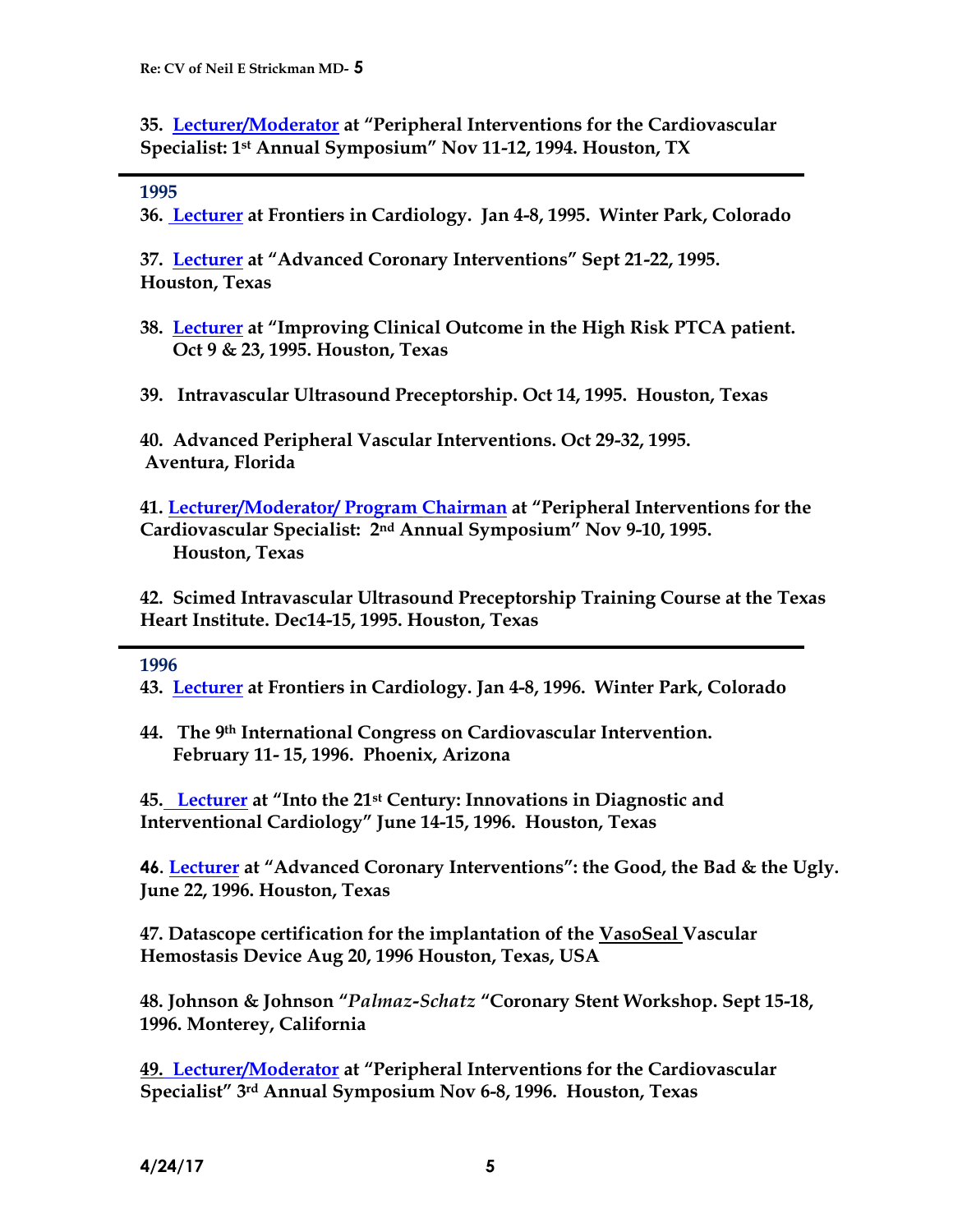**197**

- **50. Lecturer at Frontiers in Cardiology. Jan 6-10, 1997. Winter Park, Colorado**
- **51. Lecturer at 24th Annual Meeting of the Egyptian Society of Cardiology Feb 24-28, 1997. Cairo, Egypt**

**52. Lecturer/Moderator at "First International Preceptorship in Interventional Cardiology at the Texas Heart Institute April 9-11, 1997. Houston, Texas**

**53. Lecturer/Organizer of "Workshops on Endovascular Intervention: An Exceptional Learning Experience for the Cardiovascular Specialist" May 9, 1997. Texas Heart Institute**

**54. Lecturer/Organizer of "Workshops on Endovascular Intervention: An Exceptional Learning Experience for the Cardiovascular Specialist" July 18, 1997. Texas Heart Institute**

- **55. Lecturer/Moderator at the Asia Pacific Cardiovascular Stenting Symposium July 24-25, 1997. Hong Kong, China**
- **56. Lecturer "Risk Factors of Heart Disease" Quail Valley CC Aug 12, 1997. Houston, Texas**
- **57. Medtronic "***Wiktor* **"Coronary Stent Certification Workshop-Sept 9, 1997. Houston, Texas**
- **58. A Peripheral Vascular Interventions Retreat "the Agony after the Ecstasy" Sept 7-9, 1997. Kohler, Wisconsin**

**59. Lecturer/Moderator at "Peripheral Interventions for the Cardiovascular Specialist" 4th Annual Symposium Oct 14-16, 1997. Houston, Texas**

**60. Advanced Cardiovascular Systems (ACS)"** *Multi-Link"* **Coronary Stent Certification, Oct 13, 1997. Houston, Texas**

**1998**

**61. Arterial Vascular Engineering (AVE) Coronary Stent Certification workshop January 12, 1998. Houston, Texas**

**62. Lecturer/Organizer of "Workshops on Endovascular Intervention: An Exceptional Learning Experience for the Cardiovascular Specialist" January 16, 1998. Texas Heart Institute**

**63. Cordis, a Johnson & Johnson Company "***Crown***" Coronary Stent Certification January 26, 1998. Houston, Texas**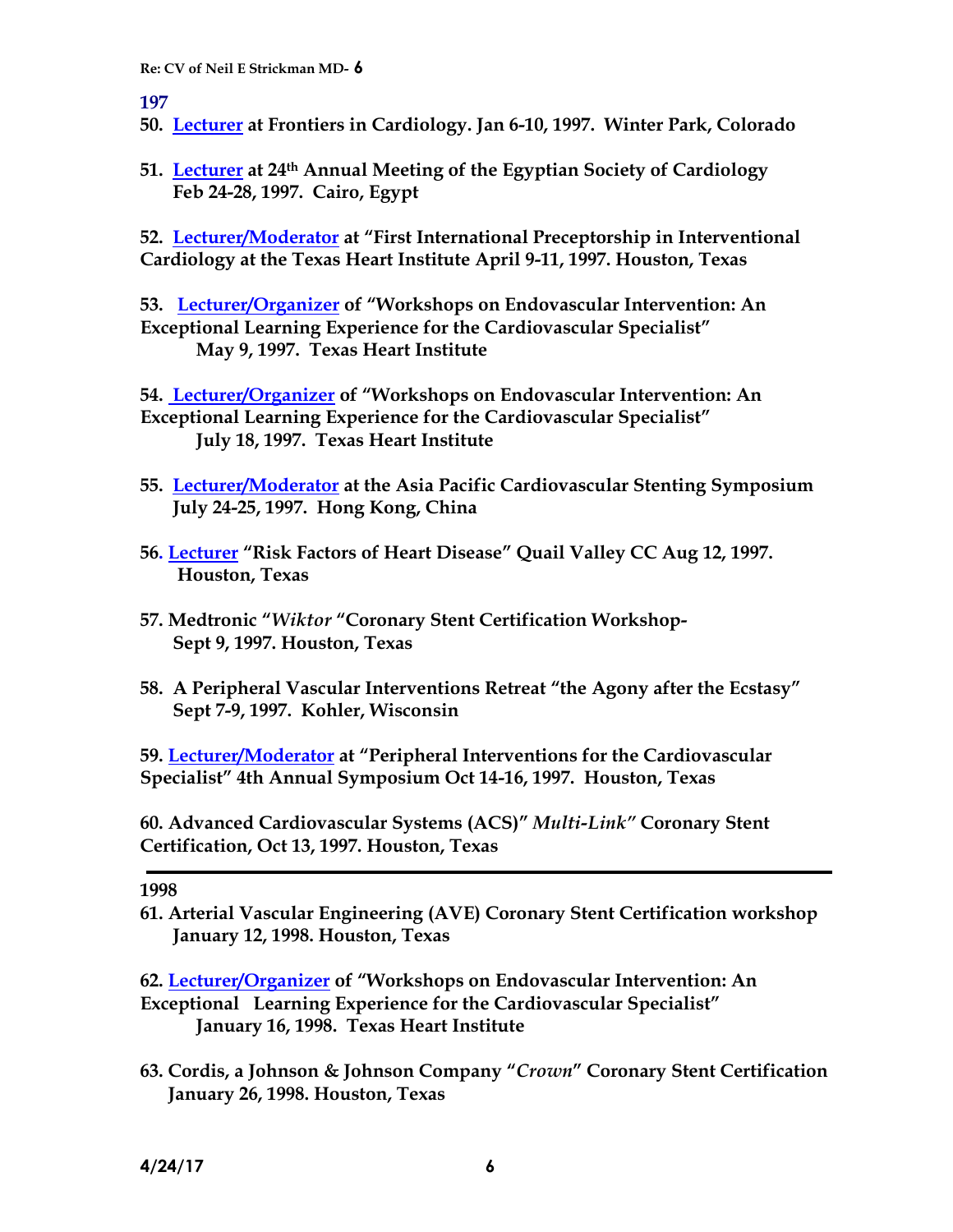**64. Lecturer at"30 years of Thai Heart" 30th Annual Scientific Session Bangkok Thailand March 4th-7th, 1998**

**65. Primary Interventionalist at Live Interventional Cardiology Demonstration of Vascular Intervention at Siriraj Hospital, Bangkok, Thailand, March 2nd-4th, 1998**

**66. Lecturer/Organizer of "Workshops on Endovascular Intervention: An Exceptional Learning Experience for the Cardiovascular Specialist" June 12, 1998. Texas Heart Institute**

- **67. Boston Scientific (BSX) "***Nir"* **Coronary Stent Certification workshop August 18, 1998. Houston, Texas**
- **68. Medtronic's AneuRx AAA Stent-Graft Certification-November, 1998, Texas Heart Institute, Houston, Texas**

**1999**

**69. Abciximab (Reopro) the clinical uses of Glycoprotein 2b3a agents in Acute Coronary Syndromes. Scottsdale, Arizona, Jan 14 - 15, 1999**

- **70. Lecturer / Moderator at the Asia Pacific Cardiovascular Stenting Symposium –2 March 25-27, 1999. Hong Kong, China**
- **71. Medtronic (MDT) "***AVE-GFX-2"***Coronary Stent Certification workshop April 2, 1999. Houston, Texas**

**72. Cordis, Johnson & Johnson (J&J) "***Mini Crown"* **Coronary Stent Certification workshop April 22, 1999. Houston, Texas**

**73. Boston Scientific Vascular Medical Advisor Board "Definitive Pathways in Peripheral Vascular Disease Technology" San Diego, CA May 13-16, 1999**

**74. Lecturer / Moderator / Primary Interventionalist at the Taiwan Cardiovascular Society June 11-13, 1999. Taipei, Taiwan** 

**75. ABIM (American board of Internal Medicine) Interventional Cardiology board Review Course Oct 11-15, 1999 San Francisco, CA**

**76. Lecturer /Interventionalist at "Peripheral Interventions for the Cardiovascular Specialist" 5th Annual Symposium Nov 4-5, 1999. Houston, Texas**

**77. Medtronic (MDT) "***SF670"***Coronary Stent Certification workshop Nov 12, 1999. Houston, Texas**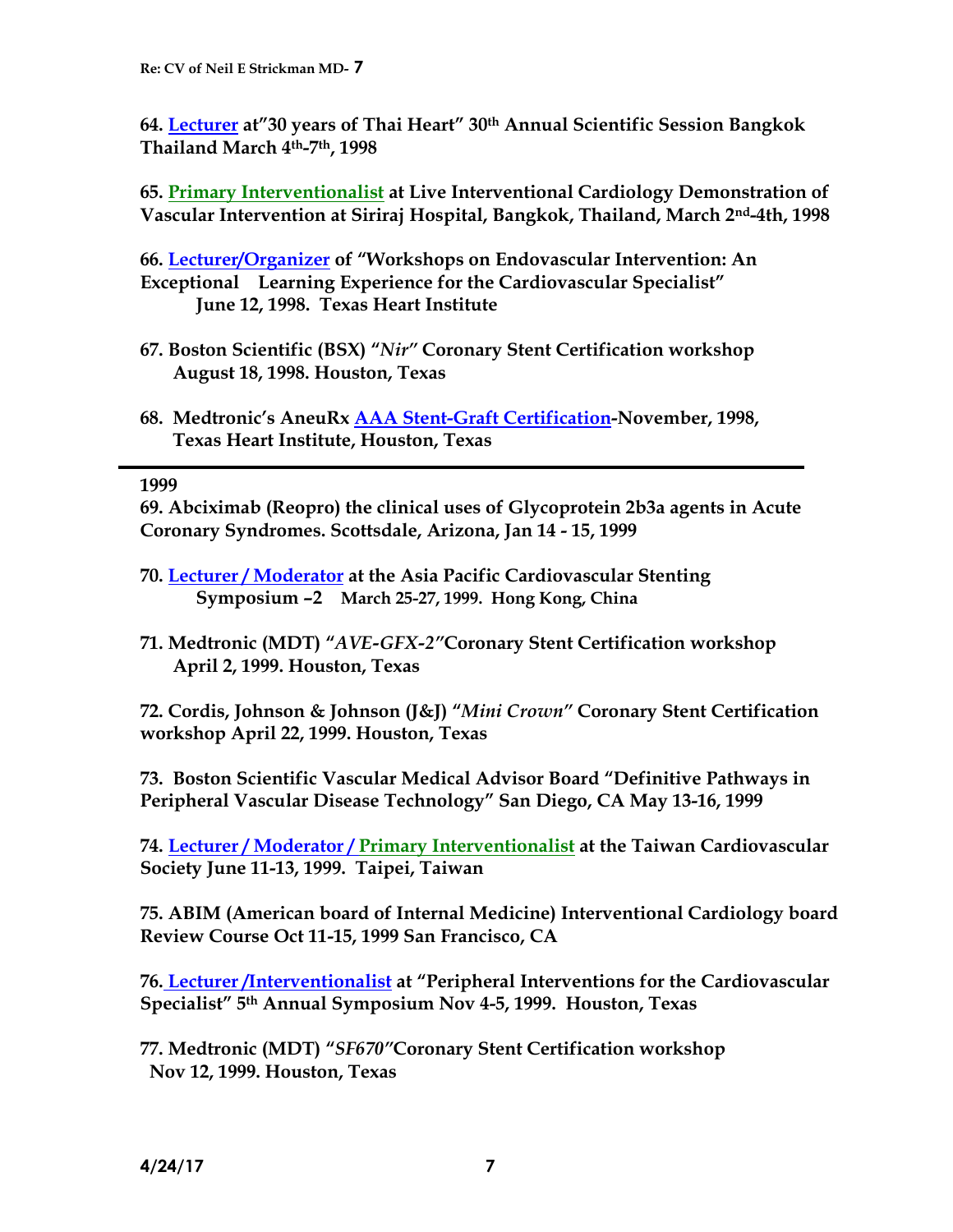**2000**

**78. Guidant "***Tri-Star"* **Coronary Stent Certification workshop Jan 15, 2000. Houston, Texas**

**79. Lecturer on Wallgraft "Conquest 2000 Global Sales Marketing for Boston Scientific Corporation" Jan 31, 2000, Coronado, CA**

**80. Member at the Centocor Medical Advisory Board "Alternative Pharmacological Therapies for the Treatment of Peripheral Vascular Disease" February 11-12, 2000 Scottsdale, AZ** 

**81. Member of the International Society of Endovascular Specialists: The 13th International Congress on Endovascular Interventions February 13- 17, 2000. Phoenix, AZ**

**82. Guidant Ancure AAA Stent-Graft Certification-April 13, 2000 Texas Heart Institute, Houston, Texas**

**83. Primary Interventionalist for a Workshop of Endovascular Techniques: A Hands on Experience (a Boston Scientific Event) July 24-26, 2000 Texas Heart Institute, Houston, Texas**

**84. Symposium "Interventional Insights 2000": Peripheral Vascular Techniques Inn at Spanish Bay, August 3-5, 2000 Pebble Beach, CA**

**85. Lecturer at PAD Awareness, Risk, and Treatment: New Resources for Survival "PARTNERS" a Preceptorship. Oct 6, 2000 Houston, Texas**

**86. Primary Interventionalist for a Workshop of Endovascular Techniques: A Hands on Experience (a Boston Scientific Event) Oct 23-25, 2000 Texas Heart Institute, Houston, Texas**

**87. Lecturer at PAD Awareness, Risk, and Treatment: New Resources for Survival "PARTNERS" a Preceptorship. Houston, Texas. Oct 27, 2000**

**88. "SAPPHIRE" investigators meeting for Carotid Stenting. Atlanta, GA Dec 8, 2000**

**2001**

**89. Primary Interventionalist for a Workshop of Endovascular Techniques: A Hands on Experience (a Boston Scientific Event) Texas Heart Institute, Houston, Texas. Jan 16-17, 2001**

**90. Lecturer / Moderator / at the First Cardiovascular Symposium of the New Millennium. San Jose, Costa Rica Feb 28- March 2, 2001.**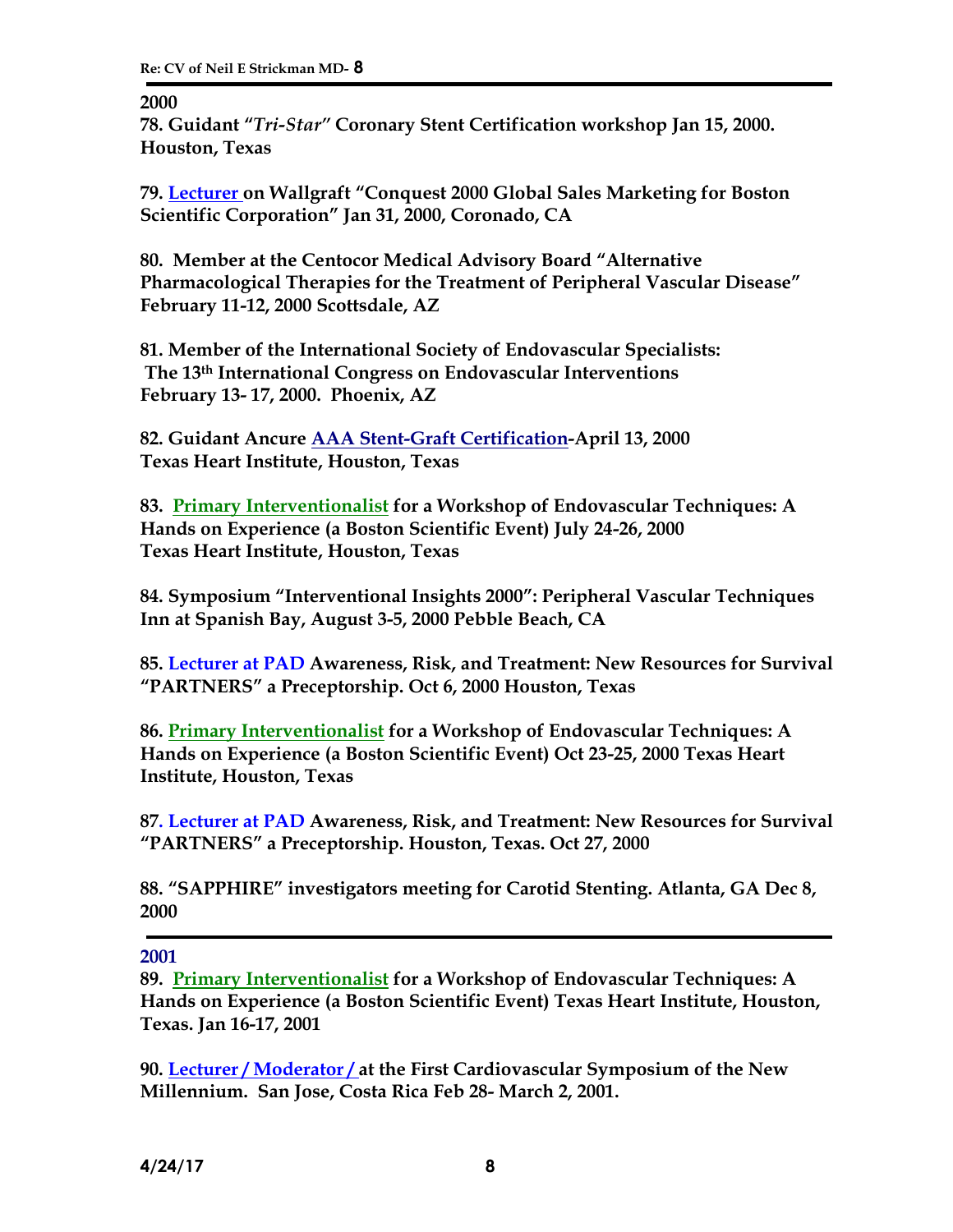**91. Lecturer at PAD Awareness, Risk, and Treatment: New Resources for Survival "PARTNERS" a Preceptorship. Houston, Texas. March 5, 2001**

**92. Cordis, Johnson & Johnson (J&J) "***CHECKMATE"* **Coronary Radiation for In-Stent Restenosis Certification workshop. Houston, Texas March 12, 2001**

**93. Lecturer at Cardiovascular Symposium 2001: St. John Medical Center, Tulsa, Oklahoma, April 6, 2001** 

**94. Lecturer / Moderator / Primary Interventionalist at the Frontiers in Cardiology: an update for 2001, Houston, Texas, April 18-21, 2001**

**95. Primary Interventionalist for a Workshop of Endovascular Techniques: A Hands on Experience (a Boston Scientific Event) May 1-2, 2001 Texas Heart Institute, Houston, Texas**

**96. Lecturer at the EGE University Medical School: PVD new advances for the year 2001. Izmir, Turkey June 11-12, 2001.**

**97. Visiting Professor at the American University Hospital in Istanbul, Turkey during June 13-14, 2001.**

**98. Lecturer / Moderator / Primary Interventionalist at the 2nd Interventional Cardiology Live in Taipei, Taiwan June 22-23, 2001**

**99. Primary Interventionalist at the Interventional Cardiology Live in Tainan, Taiwan June 25-26, 2001**

**100. Primary Interventionalist for a Workshop of Endovascular Techniques: A Hands on Experience (a Boston Scientific Event) July 24-26, 2001 Texas Heart Institute, Houston, Texas**

**101. Medtronic AneuRx Abdominal Aortic Aneurysm Stent-graft Proctor: July 2001 Lake Charles, LA; Lafayette, LA**

**102. Lecturer at PAD Awareness, Risk, and Treatment: New Resources for Survival "PARTNERS" a Preceptorship. Houston, Texas. Oct 1, 2001**

**103. Lecturer at PAD Awareness, Risk, and Treatment: New Resources for Survival "PARTNERS" a Preceptorship. Houston, Texas. Nov 5, 2001**

**104. Primary Interventionalist for a Workshop of Endovascular Techniques: A Hands on Experience (a Boston Scientific Event) Nov 6-7, 2001 Texas Heart Institute, Houston, Texas**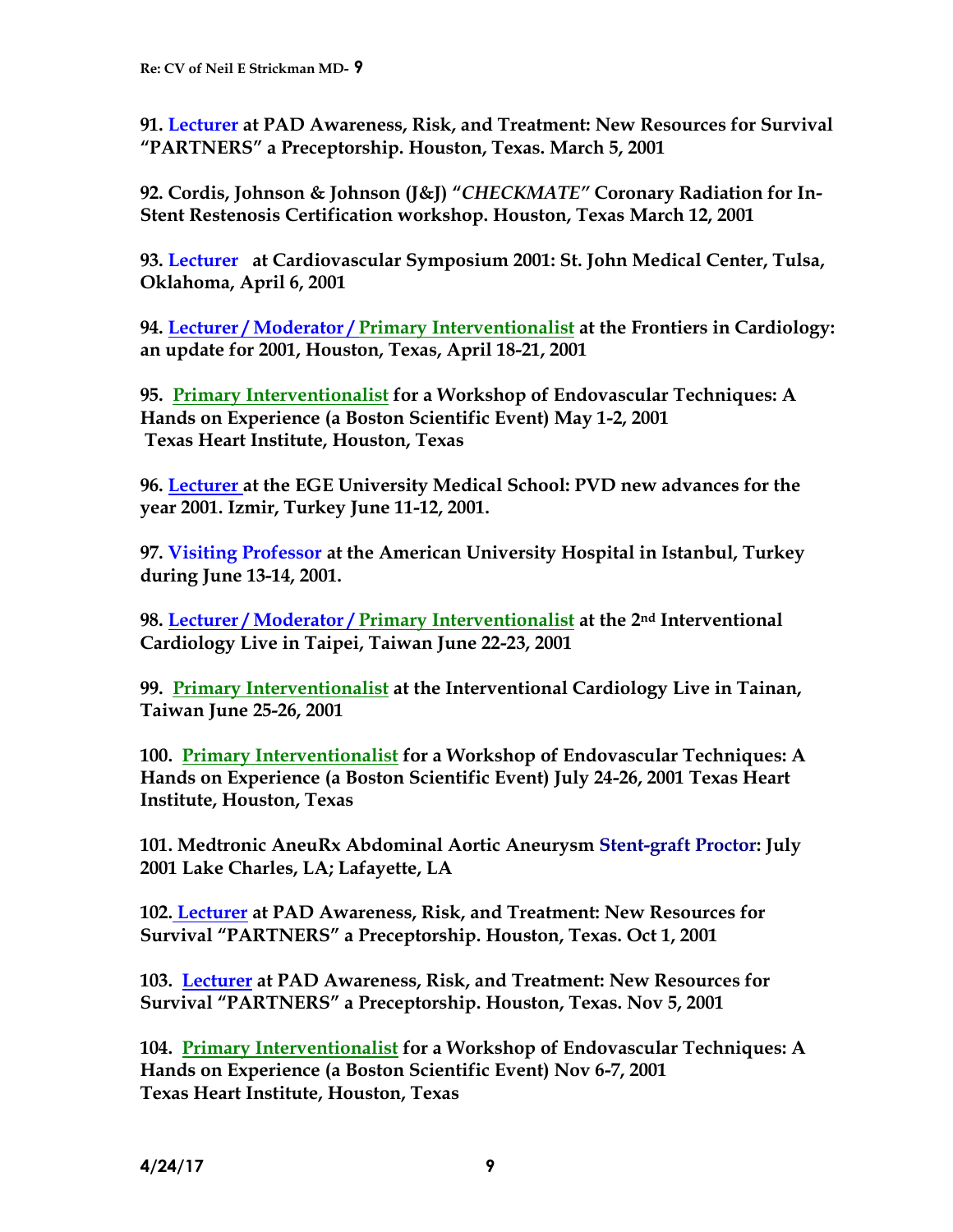**105. Lecturer at CCU Nurses' Organization of SLEH and the Critical Care / ER Nurses of Houston – Veterans Affairs Medical Center 3rd Annual symposium entitled "Innovations in Cardiovascular Medicine". Percutaneous Treatment for Aortic Aneurysm and Carotid Disease. Nov 17, 2001, Houston, Texas**

**106. Lecturer at 6 Tower Outpatient Nurses' Organization of SLEH "Percutaneous Treatment of Carotid Artery Stenosis" Nov 28, 2001, Houston, Texas**

**107. Lecturer at PAD Awareness, Risk, and Treatment: New Resources for Survival "PARTNERS" a Preceptorship. Houston, Texas. Dec 5, 2001**

#### **2002**

**108. Primary Interventionalist for a Workshop of Endovascular Techniques: A Hands on Experience (a Boston Scientific Event) Feb 5-6, 2002 Texas Heart Institute, Houston, Texas**

**109. Member of the International Society of Endovascular Specialists: The 15th International Congress on Endovascular Interventions February 11- 14, 2002. Phoenix, AZ**

**110. Lecturer at Controversies in Endovascular Treatment of Peripheral Vascular Disease (A Texas Heart Institute Symposium) at ACC in Atlanta, GA March 6, 2002**

**111. Primary Interventionalist for a Workshop of Endovascular Techniques: A Hands on Experience (a Boston Scientific Event) April 2-3, 2002. Texas Heart Institute, Houston, Texas**

**112. Moderator at Advances in Cardiovascular Medicine and Surgery ( A Texas Heart Institute Symposium) at the Denton A Cooley Building, April 12- 14, 2002. Houston, Texas**

**113. Primary Interventionalist for a Workshop of Endovascular Techniques: A Hands on Preceptorship (sponsored by J & J /Cordis Endovascular) May 7-8, 2002. Texas Heart Institute, Houston, Texas**

**114. Primary Interventionalist for a Workshop of Endovascular Techniques: A Hands on Preceptorship (sponsored by J & J /Cordis Endovascular) June 4-5, 2002. Texas Heart Institute, Houston, Texas**

**115. Primary Interventionalist for a Workshop of Endovascular Techniques: A Hands on Experience (a Boston Scientific Event) July 23-24, 2002. Texas Heart Institute, Houston, Texas**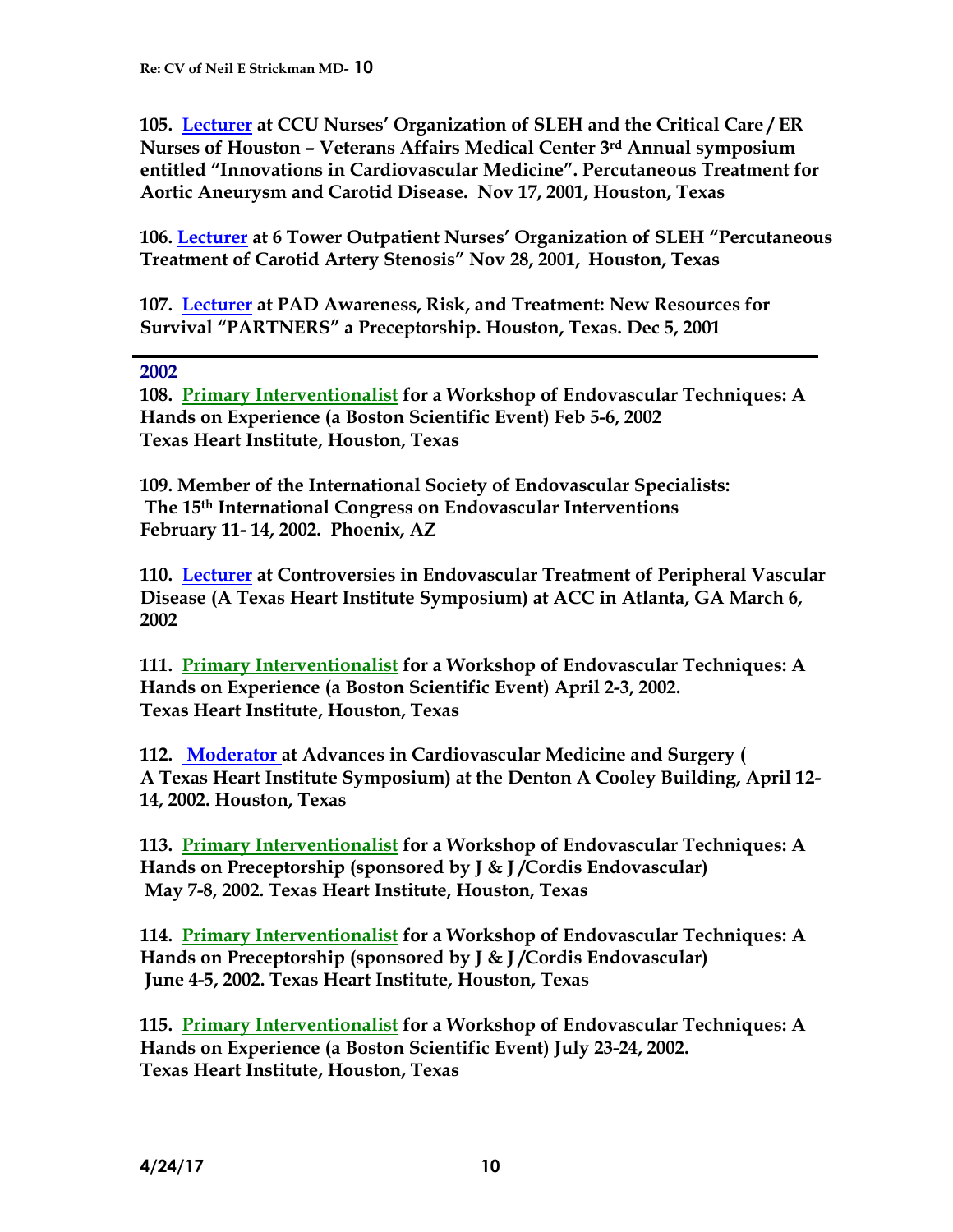**116. Moderator and Lecturer at 14th Asean Congress of Cardiology, "Evolving Concepts and Challenges", July 17-21, 2002. Kuala Lumpur, Malaysia**

**117. Primary Interventionalist for a Workshop of Endovascular Techniques: Hands on Preceptorship (sponsored by J & J /Cordis Endovascular) Aug 27-28, 2002. Texas Heart Institute, Houston, Texas**

**118. Primary Interventionalist for a Workshop of Endovascular Techniques: A Hands on Experience (a Boston Scientific Event) Sept 10-11, 2002. Texas Heart Institute, Houston, Texas**

**119. Lecturer on"Clinical Update on Carotid Stenting", sponsored by Medtronic at Sullivan's Oct 17, 2002. Houston, Texas**

**120. Primary Interventionalist and Moderator for "Concepts in Cardiology" an update in Cardiology Oct. 23-26, 2002. Houston, Texas**

**121. Primary Interventionalist for a Workshop of Endovascular Techniques: A Hands on Experience (a Boston Scientific Event) Oct 29-30, 2002. Texas Heart Institute, Houston, Texas**

**122. Primary Interventionalist for a Workshop of Endovascular Techniques: A Hands on Experience (a Boston Scientific Event) Nov 5-6, 2002. Texas Heart Institute, Houston, Texas**

**123. Lecturer at Controversies in Endovascular Treatment of Peripheral Vascular Disease (A Texas Heart Institute Symposium) at AHA in Nov 16, 2002. Chicago, Illinois**

**125. Gore Excluder AAA Stent-Graft Certification- Dec 10, 2002. Texas Heart Institute, Houston, Texas**

**126. Lecturer on" Carotid Stenting 2003", Cardiology Grand Rounds Dec 12, 2002 Texas Heart Institute Houston, Texas**

**2003**

**127. Primary Interventionalist for a Workshop of Endovascular Techniques: A Hands on Experience (a Boston Scientific Event) Jan 28-29, 2003. Texas Heart Institute, Houston, Texas**

**128. Primary Interventionalist for a Workshop of Endovascular Techniques: A Hands on Experience (a Boston Scientific Event) Feb 25-26, 2003. Texas Heart Institute, Houston, Texas**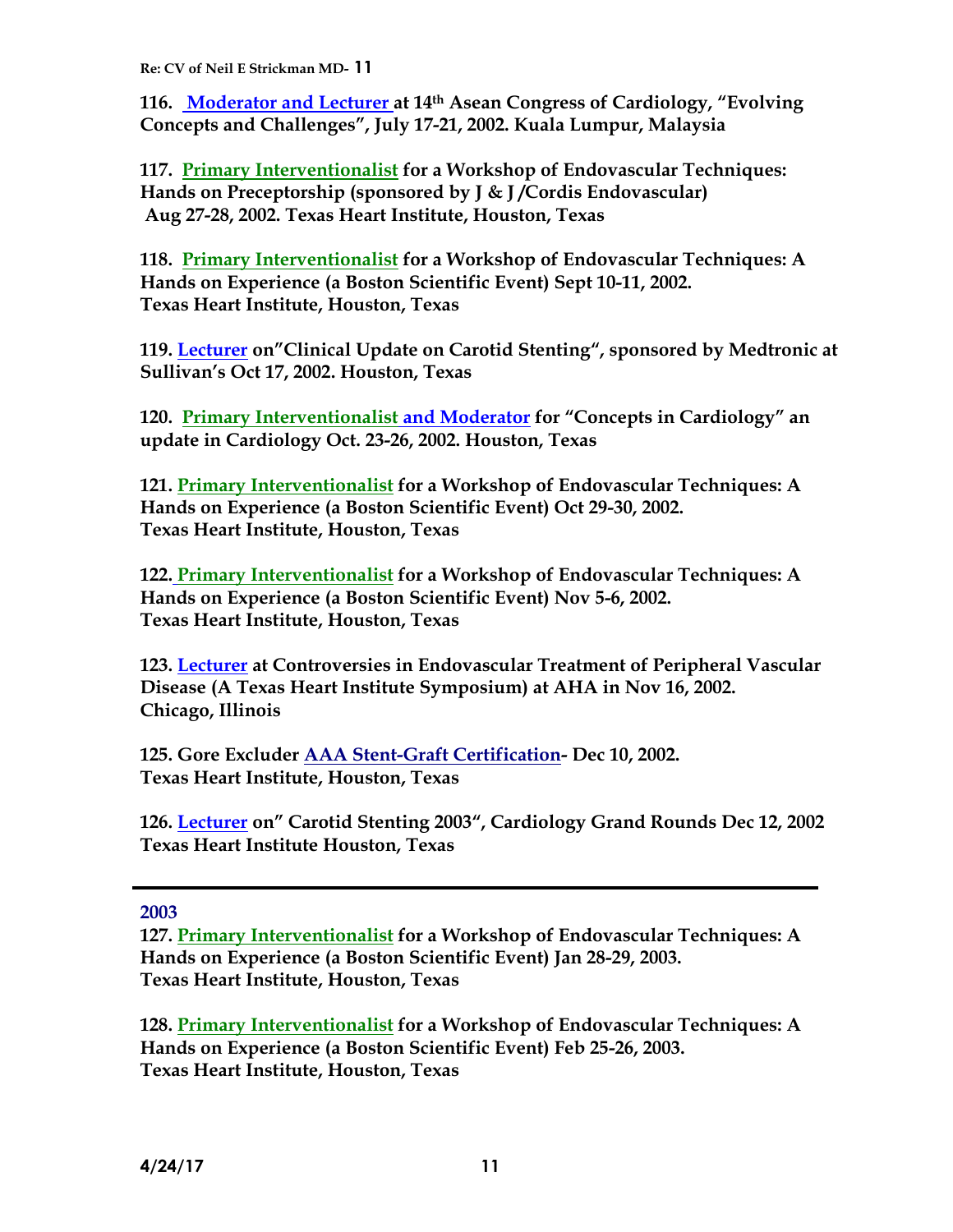**129. Primary Interventionalist for a Workshop of Endovascular Techniques: Hands on Preceptorship (sponsored by J & J /Cordis Endovascular) Mar 11-12, 2003. Texas Heart Institute, Houston, Texas**

**130. Primary Interventionalist for a Workshop of Endovascular Techniques: A Hands on Experience (a Boston Scientific Event) Mar 18-19, 2003. Texas Heart Institute, Houston, Texas**

**131. Primary Interventionalist for a Workshop of Endovascular Techniques: A Hands on Experience (a Boston Scientific Event) April 22-23, 2003. Texas Heart Institute, Houston, Texas**

**132. Primary Interventionalist for a Workshop of Endovascular Techniques: Hands on Preceptorship (sponsored by J & J /Cordis Endovascular) May 13-14, 2003 .Texas Heart Institute, Houston, Texas**

**133. Lecturer on" Carotid Stenting 2003 and the US Sapphire Trial", Herrmann Memorial Northwest Hospital May 15, 2003. Houston, Texas**

**134. Primary Interventionalist for a Workshop of Endovascular Techniques: A Hands on Experience (a Boston Scientific Event) May 20-21, 2003. Texas Heart Institute, Houston, Texas**

**135. Lecturer on" Carotid Stenting 2003 and the US Sapphire Trial", Medical Grand Rounds at Baylor College of Medicine June 23, 2003. Houston, Texas**

**136. Primary Interventionalist for a Workshop of Endovascular Techniques: A Hands on Experience (a Boston Scientific Event) June 24-25, 2003. Texas Heart Institute, Houston, Texas**

**137. Primary Interventionalist for a Workshop of Endovascular Techniques: Hands on Preceptorship (sponsored by J & J /Cordis Endovascular) July 15-16, 2003. Texas Heart Institute, Houston, Texas**

**136. Primary Interventionalist for a Workshop of Endovascular Techniques: A Hands on Experience (a Boston Scientific Event) July 29-30, 2003. Texas Heart Institute, Houston, Texas**

**137. Panel member Cordis Endovascular "Opinion Leaders 2003 " July 31-Aug 2, 2003. San Francisco, CA**

**138. Primary Interventionalist for a Workshop of Endovascular Techniques: A Hands on Experience (a Boston Scientific Event) Aug 25-26, 2003. Texas Heart Institute, Houston, Texas**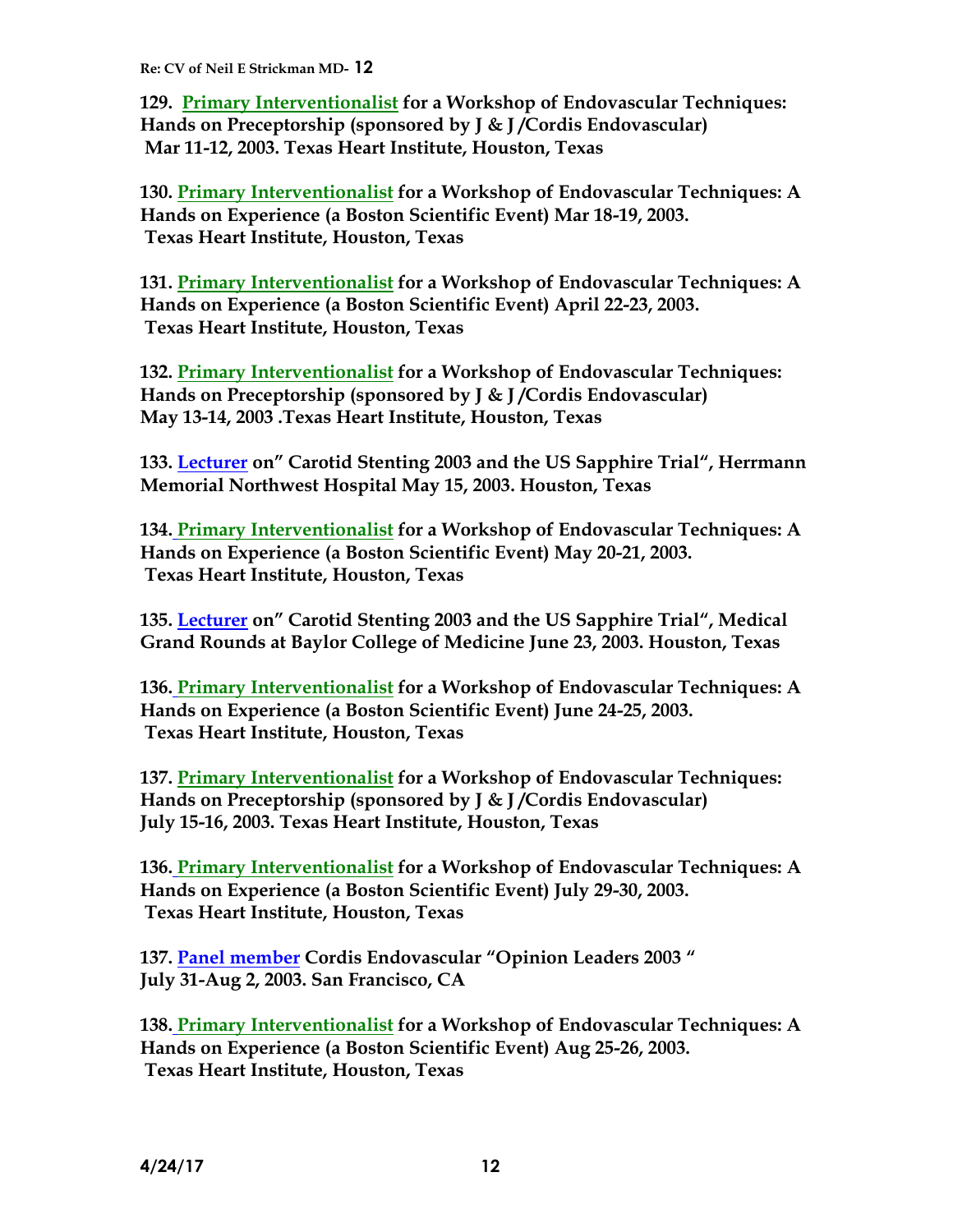**139. Cook Zenith AAA Stent-Graft Certification Aug 19-20, 2003. New Orleans, LA** 

**140. Lecturer on" Endovascular Updates", Society of Interventional Cardiovascular Professionals Aug 21, 2003. Houston, Texas.**

**141. Primary Interventionalist for a Workshop of Endovascular Techniques: A Hands on Experience (a Boston Scientific Event) Oct 14-15, 2003. Texas Heart Institute, Houston, Texas**

**142. Primary Interventionalist, Lecturer and Moderator for Chinese Interventional Therapeutics CIT 2003 Oct 24-26, 2003. Beijing, China**

**143. Primary Interventionalist and Lecturer for Malaysia Cardiology Society Oct 27, 2003. Kuala Lumpur, Malaysia**

**144. Primary Interventionalist for a Workshop of Endovascular Techniques: A Hands on Experience (a Boston Scientific Event) Nov 4-5, 2003. Texas Heart Institute, Houston, Texas**

**2004**

**145. Course Director, Primary Interventionalist for a Workshop of Endovascular Techniques: A Hands on Experience (a Boston Scientific Event-1) Jan 20-21, 2004. Texas Heart Institute, Houston, Texas**

**146. Course Director, Primary Interventionalist for a Workshop of Endovascular Techniques: A Hands on Experience (a Boston Scientific Event-2) Feb 17-18, 2004. Texas Heart Institute, Houston, Texas**

**147. Lecturer and Moderator for the Egyptian Cardiology Society. Lectures on carotid stenting and Thoracic Endovascular stent grafts. Feb 23-25, 2004. Alexandria, Egypt** 

**148. CASES Faculty summit educational program on the issues and future role of Regional Education centers for Carotid Stenting Instruction. March 2&3, 2004. Cincinnati, OH**

**149. Course Attendee, Lecturer for the Texas Heart Institute at the ACC. Advancing the Standard of care: New Prospectives, New Approaches, entitled "Peripheral Vascular Disease update 2004." March 6, 2004. New Orleans, LA** 

**150. Course Attendee & Expert Moderator for "Renal Artery Stenting" at the ACC. March 8, 2004. New Orleans, LA**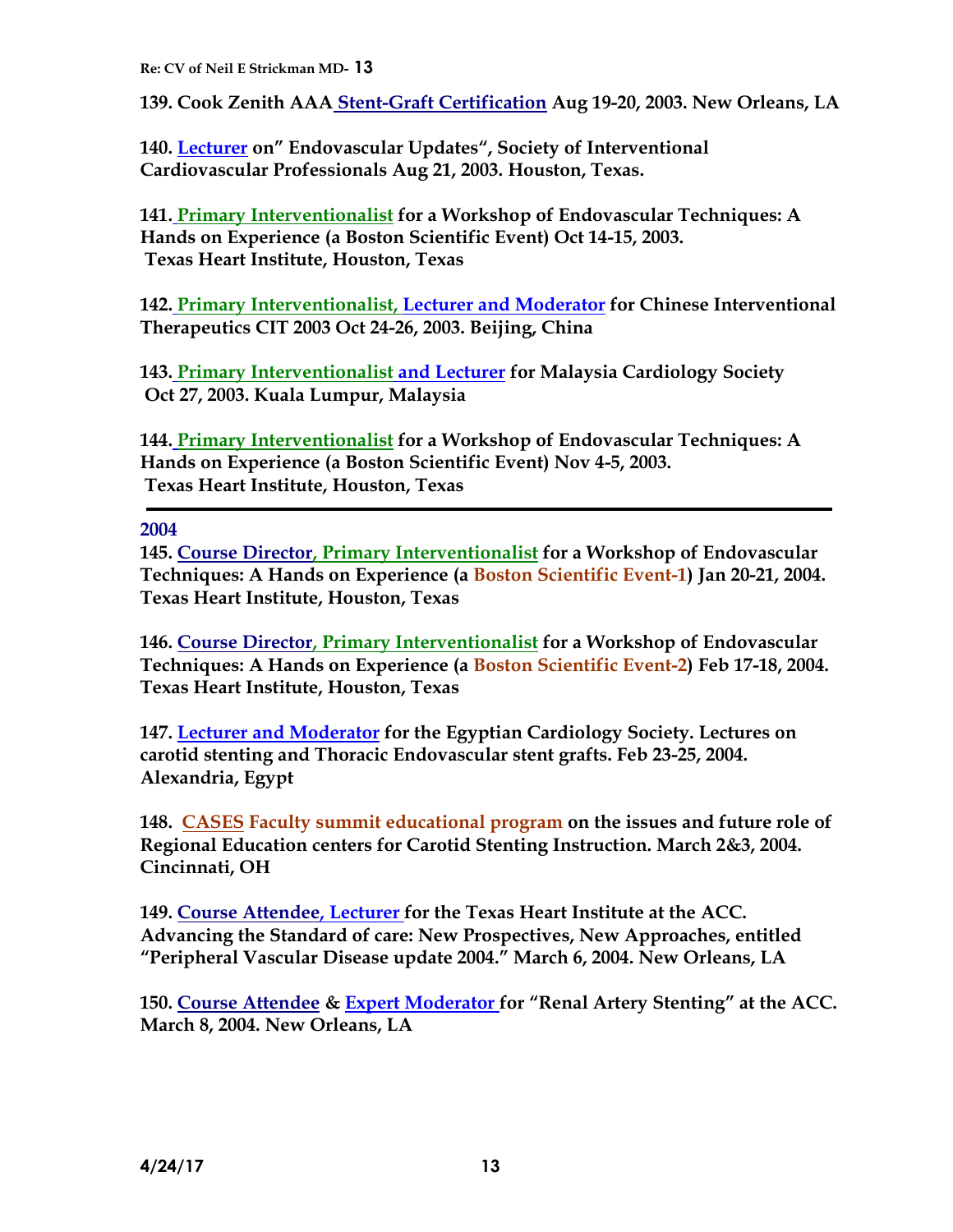**151. Course Director, Primary Interventionalist for a Workshop of Endovascular Techniques: A Hands on Experience (a Boston Scientific Event-3) Mar 23-24, 2004. Texas Heart Institute, Houston, Texas**

**152. Course Attendee, Primary Interventionalist, Expert Moderator and Lecturer for "Concepts in Cardiology" an update in Cardiology April 1-3, 2004. Houston, Texas**

**153. Course Director, Primary Interventionalist for a Workshop of Endovascular Techniques: A Hands on Experience (a Boston Scientific Event-4) Apr 20-21, 2004. Texas Heart Institute, Houston, Texas**

**154. Course Director, Lecturer and Primary Interventionalist for "AESOPS" an educational observational training on Carotid Stent angioplasty April 30, 2004. Texas Heart Institute, Houston, Texas**

**155. Course Director, Primary Interventionalist for a Workshop of Endovascular Techniques: Hands on Preceptorship (sponsored by J & J /Cordis Endovascular-1) May 4-5, 2004. Texas Heart Institute, Houston, Texas**

**156. Lecturer on" Carotid Stenting 2004: From Conception to Inception ", Medical Grand Rounds at St. Luke's Episcopal Hospital May 14, 2004. Houston, Texas**

**157. Course Director, Primary Interventionalist for a Workshop of Endovascular Techniques: Hands on Experience (a Boston Scientific Event-5) May 18-19, 2004. Texas Heart Institute, Houston, Texas**

**158. Panel member Guidant Endovascular "Advisory Board 2004 "March 24, 2004. Chicago, IL**

**159. Course Attendee: 14th International Congress" Cardiostim 2004" June 16-19, 2004. Nice, France**

**160. Course Director, Primary Interventionalist for a Workshop of Endovascular Techniques: A Hands on Experience (a Boston Scientific Event-6) June 22-23, 2004. Texas Heart Institute, Houston, Texas**

**161. Course Director, Lecturer and Primary Interventionalist for "AESOPS" an educational observational training on Carotid Stent angioplasty June 25, 2004. Texas Heart Institute, Houston, Texas**

**162. Course Director, Primary Interventionalist for a Workshop of Endovascular Techniques: A Hands on Experience (a Boston Scientific Event-7) July 20-21, 2004. Texas Heart Institute, Houston, Texas**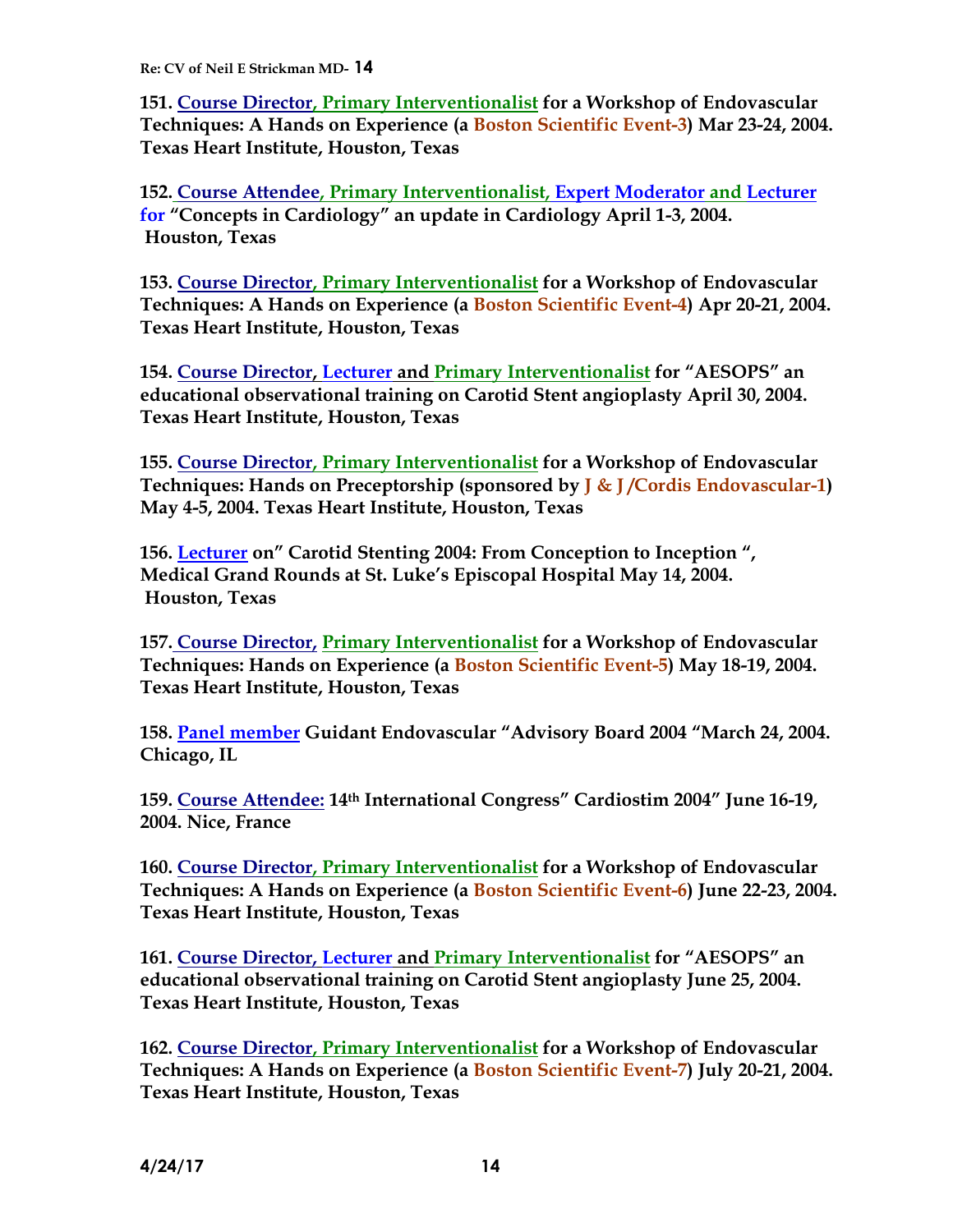**163. Lecturer and Expert Moderator at the Endovascular Summit on" Carotid Stenting, Abdominal Aneurysm, Renal Artery disease and PVD" August 5-6, 2004. Jackson Hole, Wyoming** 

**164. Primary Interventionalist for a Workshop of Endovascular Techniques: Hands on Preceptorship (sponsored by J & J /Cordis Endovascular) Aug 24-25, 2004. Texas Heart Institute, Houston, Texas**

**165. Course Director, Lecturer and Primary Interventionalist for "PVD training" an introductory course to endovascular training sponsored by Cordis Endovascular Sept 13-17, 2004. Bangkok, Thailand**

**166. Lecturer on "SAPPHIRE Trial, a randomized comparison of carotid Stenting to Endarterectomy: The Diabetic Subset" at TCT (Transcatheter Cardiovascular Therapeutics) Sept 27 – Oct 1, 2004. Washington D.C.**

**167. Lecturer on "Carotid Stents: A Better Option for Your Patient" at Denton A Cooley Cardiovascular Surgical Society; Oct 7, 2004. Houston, TX**

**168. Guidant Acculink Carotid Stent certification Oct 8, 2004. Houston, TX**

**169. Course Director, Primary Interventionalist for a Workshop of Endovascular Techniques: A Hands on Experience (a Boston Scientific Event-8) Oct 19-20, 2004. Texas Heart Institute, Houston, Texas**

**170. Course Director, Primary Interventionalist for a Workshop of Endovascular Techniques: Hands on Preceptorship (sponsored by J & J /Cordis Endovascular) Nov 2-3 2004. Texas Heart Institute, Houston, Texas**

**171. Course Director, Lecturer and Primary Interventionalist for "SimSuite Carotid Education Course" an educational observational training on Carotid Stent angioplasty Dec 12-13, 2004. Texas Heart Institute, Houston, Texas**

## **2005**

**172. Course Director, Primary Interventionalist for a Workshop of Endovascular Techniques: A Hands on Experience (a Boston Scientific Event-1) Jan 18-19, 2005. Texas Heart Institute, Houston, Texas**

**173. Course Director, Lecturer and Primary Interventionalist for "CASES" an educational observational training on Carotid Stent angioplasty Jan 20-21, 2005. Texas Heart Institute, Houston, Texas**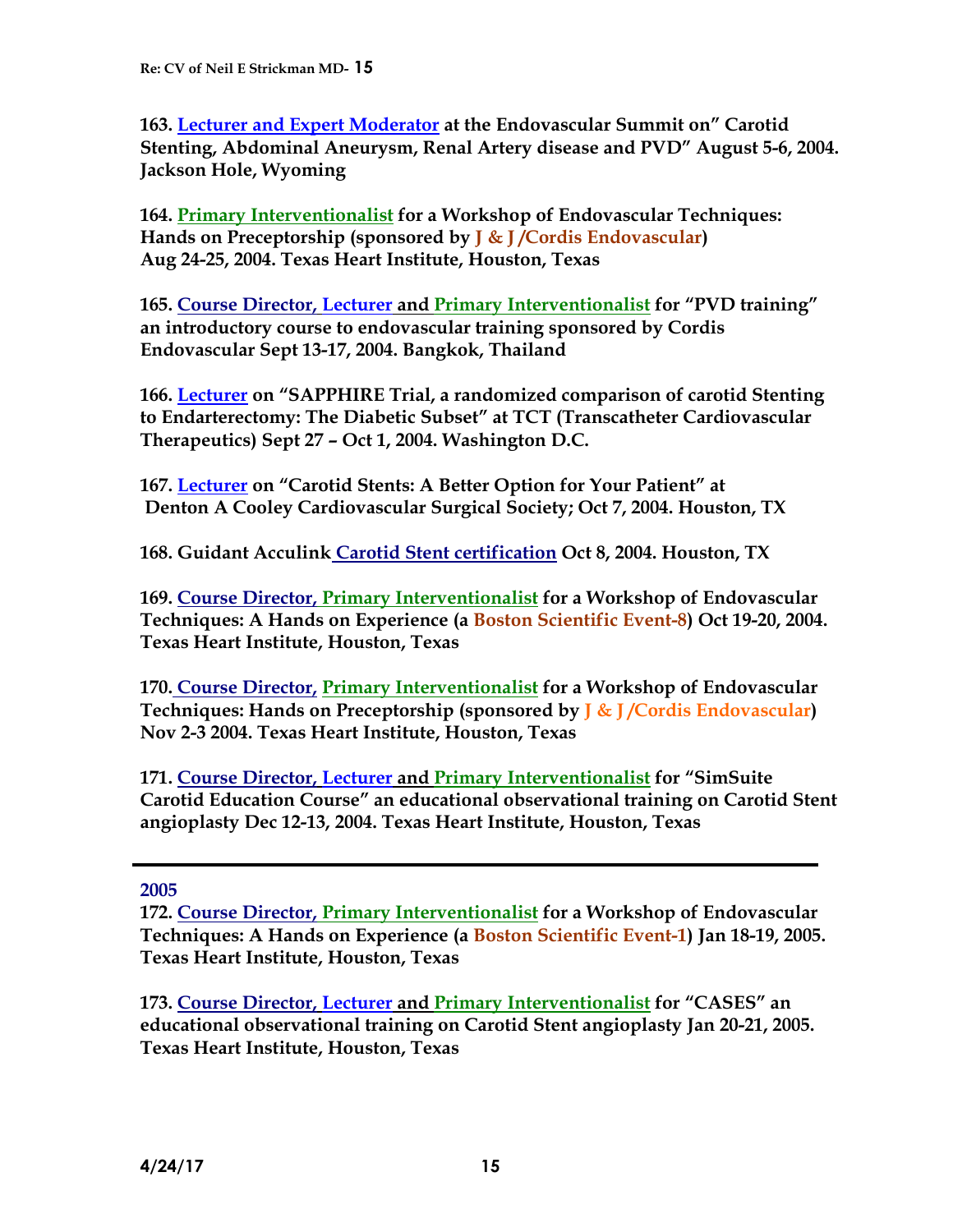**174. Primary Interventionalist, Lecturer and Expert Moderator at the Singapore Live 14th International Conference on Vascular Endotherapy 2005 Jan 25-26, 2005. Singapore, Singapore**

**175. Course Director, Lecturer and Primary Interventionalist for "PVD training" an introductory course to endovascular training sponsored by Cordis Endovascular Asia Pacific Jan 27-, 2005. Penang, Malaysia**

**176. Lecturer / Moderator at the Third Cardiovascular Symposium of the New Millennium. Feb 9- 11, 2005. San Jose, Costa Rica**

**177. Course Director, Primary Interventionalist for a Workshop of Endovascular Techniques: A Hands on Experience (a Boston Scientific Event-2) Feb 22-23, 2005. Texas Heart Institute, Houston, Texas**

**178. Course Director, Primary Interventionalist for a Workshop of Endovascular Techniques: A Hands on Experience (a Boston Scientific Event-3) March 22-23, 2005. Texas Heart Institute, Houston, Texas**

**179. Lecturer at the Rui Jing Hospital Neurology Grand Rounds on Carotid Stenting Endotherapy 2005 April 1, 2005. Shanghai, China** 

**180. Course Attendee, Lecturer and Moderator for TCT at CIT (Chinese Interventional Therapeutics) CIT 2005 April 1-3, 2005. Beijing, China**

**181. Course Attendee, Primary Interventionalist, Expert Moderator and Lecturer for "Concepts in Cardiology" an update in Cardiology April 13-16, 2005. Houston, Texas**

**182. Course Director, Primary Interventionalist for a Workshop of Endovascular Techniques: A Hands on Experience (a Boston Scientific Event-4) Apr 19-20, 2005. Texas Heart Institute, Houston, Texas**

**183. Panel member Guidant Endovascular "Advisory Board 2005 "April 22, 2005. Chicago, IL**

**184. Course Director, Lecturer and Primary Interventionalist for "CASES" an educational observational training on Carotid Stent angioplasty May 10-11, 2005. Texas Heart Institute, Houston, Texas**

**185. Course Director, Lecturer and Primary Interventionalist for "Sim Suite Carotid Education Course" an educational observational training on Carotid Stent angioplasty May 12-13, 2005. Texas Heart Institute, Houston, Texas**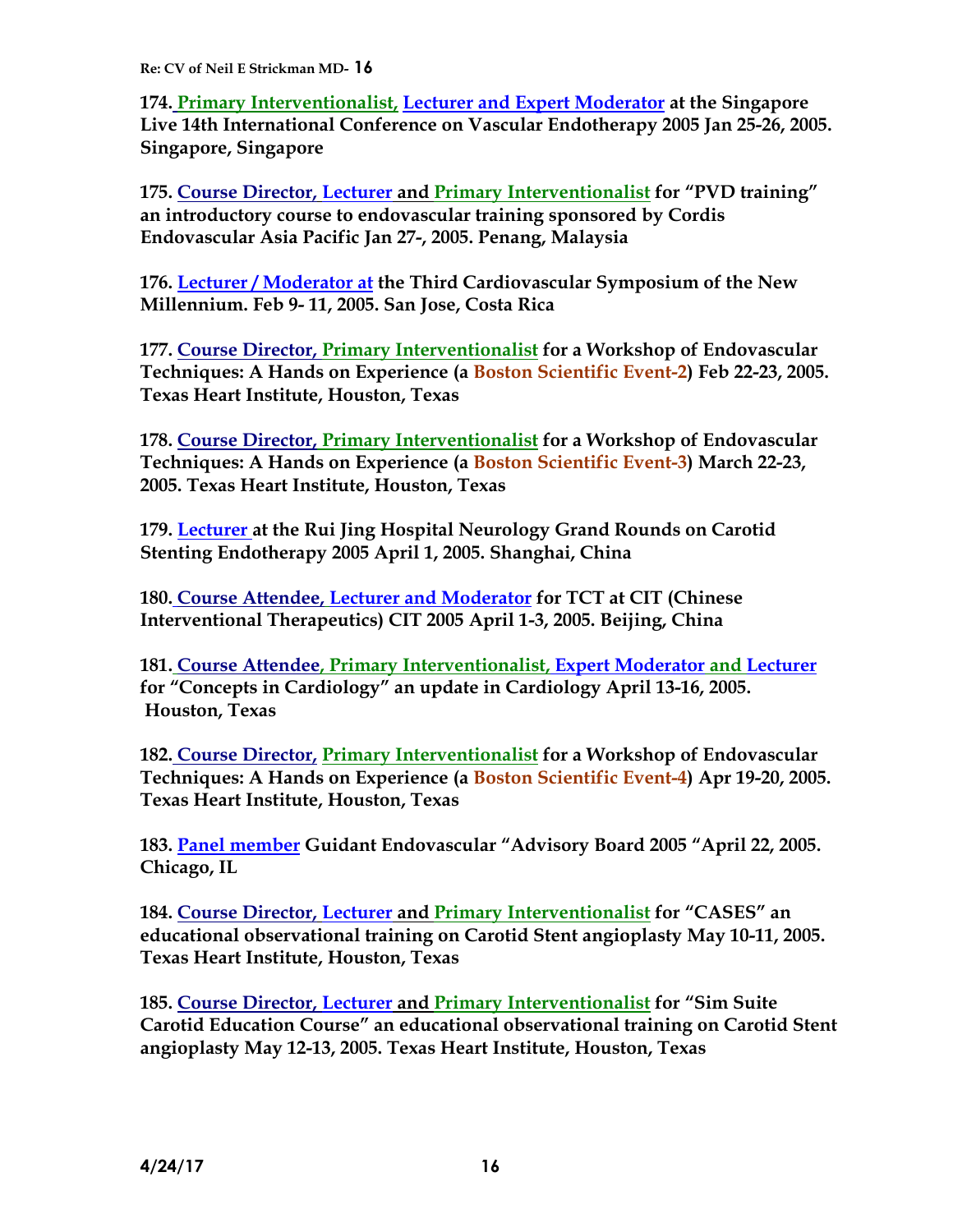**186. Course Director, Primary Interventionalist for a Workshop of Endovascular Techniques: A Hands on Experience (a Boston Scientific Event-5) May 24-25, 2005. Texas Heart Institute, Houston, Texas**

**187. Course Director, Primary Interventionalist for a Workshop of Endovascular Techniques: A Hands on Experience (a Boston Scientific Event-6) June 21-22, 2005. Texas Heart Institute, Houston, Texas**

**188. Course Director, Lecturer and Primary Interventionalist for "Sim Suite Carotid Education Course" an educational observational training on Carotid Stent angioplasty July14-15, 2005. Texas Heart Institute, Houston, Texas**

**189. Course Director, Primary Interventionalist for a Workshop of Endovascular Techniques: A Hands on Experience (a Boston Scientific Event-7) July 20-21, 2005 Texas Heart Institute, Houston, Texas**

**190. Lecturer and Expert Moderator at the** *Endovascular Summit* **on" Carotid Stenting, Abdominal Aneurysm, Renal Artery disease and PVD" August 4-5, 2005. Jackson Hole, Wyoming** 

**191. Lecturer at "12th International Symposium on Shock and Critical Care": Throw away the Knife; Carotid Stenting is the Only Way to Treat Carotid Artery Stenosis; and Critical Limb Ischemia at Discovery Kartika Plaza Aug 12-15, 2005. Kuta, Bali**

**192. Course Director, Primary Interventionalist for a Workshop of Endovascular Techniques: A Hands on Experience (a Boston Scientific Event-8) Aug 23-24, 2005 Texas Heart Institute, Houston, Texas**

**193. Course Director, Primary Interventionalist for a Workshop of Endovascular Techniques: A Hands on Experience (a Boston Scientific Event-9) Sept 12-13, 2005. Texas Heart Institute, Houston, Texas**

**194. Gore TAG Thoracic Endograft certification, Sept 15-16, 2005 Phoenix AZ**

**195. Bard Carotid Stent certification, Sept 24-25, 2005 Las Vegas, NE**

**196. Course Director, Primary Interventionalist for a Workshop of Endovascular Techniques: A Hands on Experience (a Boston Scientific Event-10) Oct 18-19, 2005. Texas Heart Institute, Houston, Texas**

**197. Lecturer at "An Interactive Night with Critical Limb Ischemia" at Tony's restaurant, Nov 3, 2005, Houston, TX**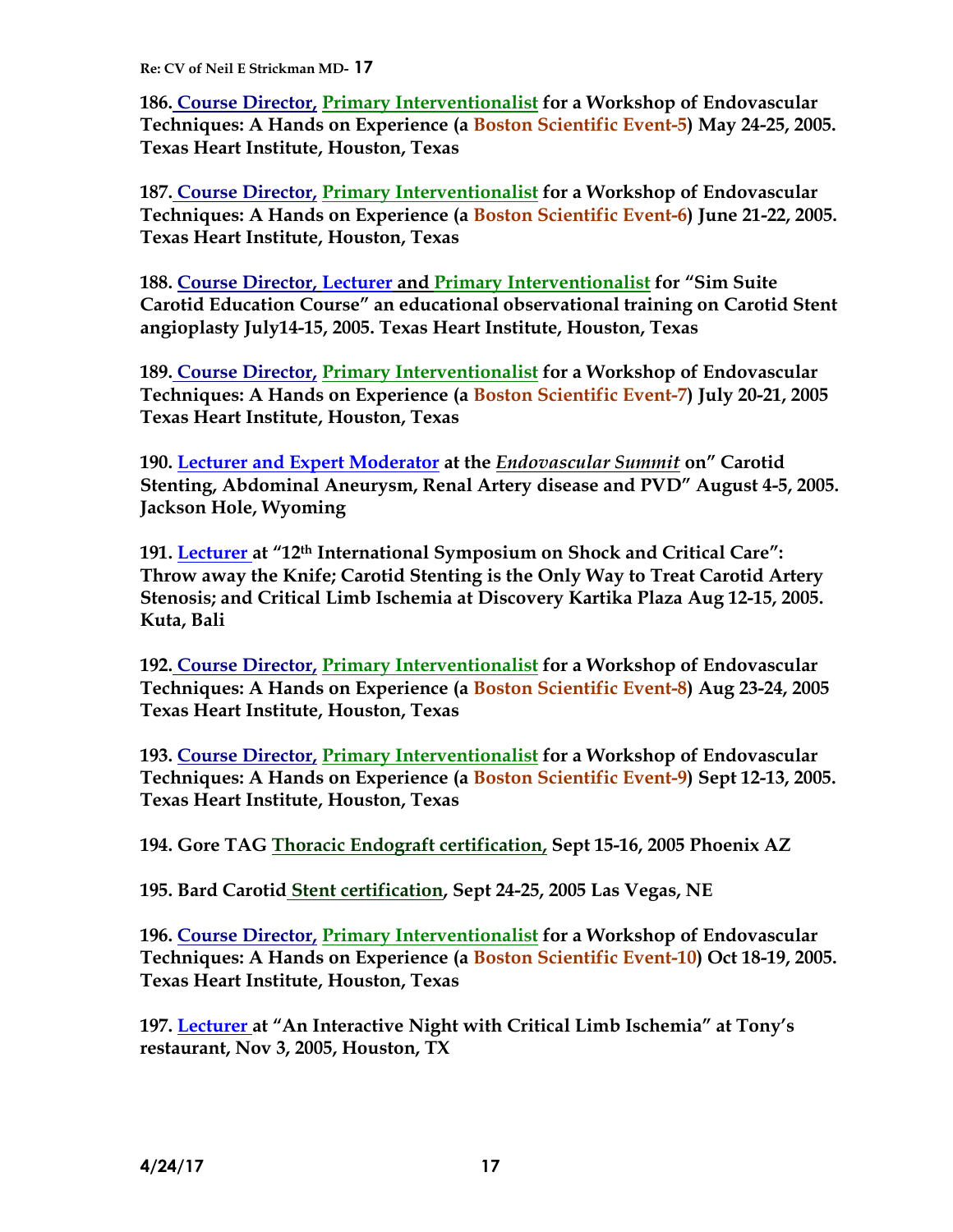**198. Course Director, Primary Interventionalist for a Workshop of Endovascular Techniques: Partnerships in PVD (Guidant Endovascular-1) Nov 8-9, 2005. Texas Heart Institute, Houston, Texas**

**199. Course Attendee, Lecturer, and Moderator: for the Texas Heart Institute at the AHA. Advancing the Standard of care: Where Have We Gone, We Are We Going entitled "Carotid Stenting controversies 2005." Nov 12, 2005. Dallas, TX**

**2006**

**200. Course Director, Primary Interventionalist for a Workshop of Endovascular Techniques: A Hands on Experience (a Boston Scientific Event-1) Jan 10-12, 2006. Texas Heart Institute, Houston, Texas**

**201. Course Attendee at the Gore 2006 Aortic Summit, Jan 12-14, 2006 Marriott Desert Ridge, Scottsdale, AZ**

**202. Course Director, Primary Interventionalist for an Endovascular Innovation for Peripheral vascular Disease: A Preceptorship Program (an EV3 Event-1) Jan 24-25, 2006. Texas Heart Institute, Houston, Texas**

**203. Course Attendee at the Foxhollow SilverHawk 2006: New Advances in Critical Limb Ischemia, Jan 26-28, 2006 Fairmont Hotel, Dallas, TX** 

**204. Course Director, Primary Interventionalist for a Workshop of Endovascular Techniques: A Hands on Experience (a Boston Scientific Event-2) Feb 7-9, 2006. Texas Heart Institute, Houston, Texas**

**205. Course Director, Primary Interventionalist for a Workshop of Endovascular Techniques: A Hands on Experience (a Boston Scientific Event-3) March 10-12, 2006.Texas Heart Institute, Houston, Texas**

**206. Cordis Endovascular Frontrunner and Outback Catheter certification, March 14, 2006 Texas Heart Institute, Houston, Texas**

**207. Primary Interventionalist at 38th Annual Heart association of Thailand, Siriraj Hospital, March 24, 2006 Bangkok, Thailand**

**208. Lecturer at 38th Annual Heart Scientific Meeting of Thailand, His Royal Majesty's Ascension to the Throne "Carotid Artery Stenosis is the Treatment for Carotid Artery Disease, Evidenced Bases Medicine 2006" March 26, 2006 Pattaya City, Thailand**

**209. Lecturer for Vascular Medicine Society at the Shangri-La Edsa: "How to Recognize and Treat PVD in Everyday Practice" March 27, 2006, Manila, Philippines**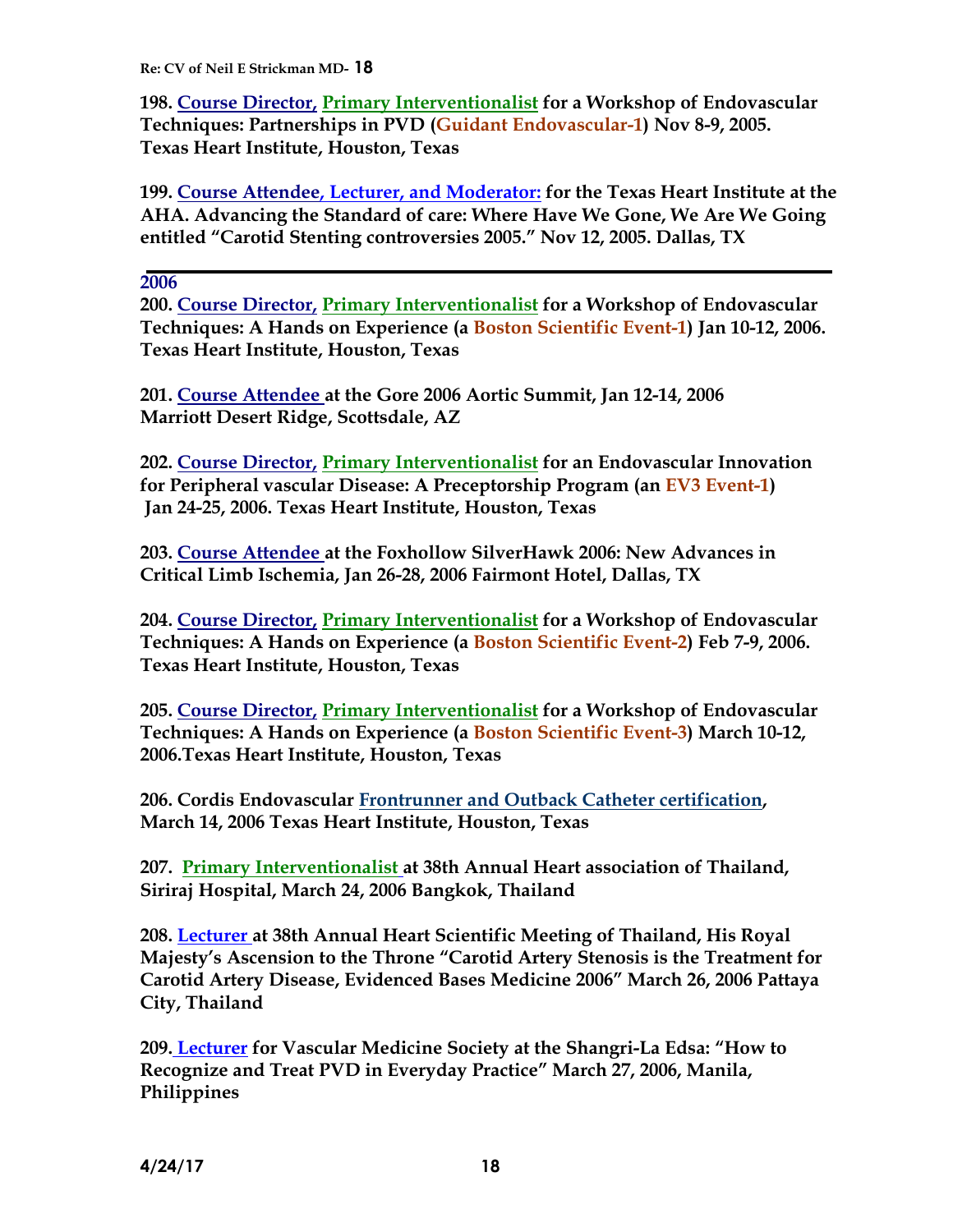**210. Primary Interventionalist at the Philippine Heart Center: March 28, 2006, Manila, Philippines**

**211. Primary Interventionalist and Lecturer for Malaysian Cardiology Society at IJN. "Hybrid Percutaneous and Surgical Procedures" March 30, 2006, Kuala Lumpur, Malaysia**

**212. Lecturer for 10th National Heart Association of Malaysia Annual Scientific Meeting: "Global Revascularization" April 2, 2006, Kuala Lumpur Sentral, Malaysia**

**213. Course Director, Primary Interventionalist for a Workshop of Endovascular Techniques: A Hands on Experience (a Boston Scientific Event-4) April 4-6, 2006, Texas Heart Institute, Houston, Texas**

**214. Lecturer and Primary Interventionalist at "Concepts in Contemporary Cardiology Interventional Cardiology" Fellows Course. Lecture: Presentation and Non-Invasive Evaluation of Peripheral Vascular Disease 2006 April 19, 2006, Houston, Texas**

**215. Lecturer, Primary Interventionalist at "Concepts in Contemporary Cardiology" an update in Cardiology April 20-22, 2006. Houston, Texas**

**216. Proctor on Guidant Acculink-Accunet Carotid Stenting; Beaumont TX April 27, 2006**

**217. Course Director, Primary Interventionalist for a Workshop of Endovascular Techniques: Hands on Preceptorship (sponsored by J & J /Cordis Endovascular-1) May 9-11, 2006. Texas Heart Institute, Houston, Texas**

**218. Course Director, Primary Interventionalist for an Endovascular Innovation for Peripheral vascular Disease: A Preceptorship Program (an EV3 Event-2) May 16-18, 2006. Texas Heart Institute, Houston, Texas**

**219. Course Director, Primary Interventionalist for a Workshop of Carotid Stenting Techniques: Hands on Experience (a Boston Scientific Event-5) May 18- 19, 2006. Texas Heart Institute, Houston, Texas**

**220. Lecturer at First Carotid Decision Makers: May 22, 2006 Houston, Texas** 

**221. Course Director, Primary Interventionalist for a Workshop of Endovascular Techniques: A Hands on Experience (a Boston Scientific Event-6) June 13-15, 2006. Texas Heart Institute, Houston, Texas**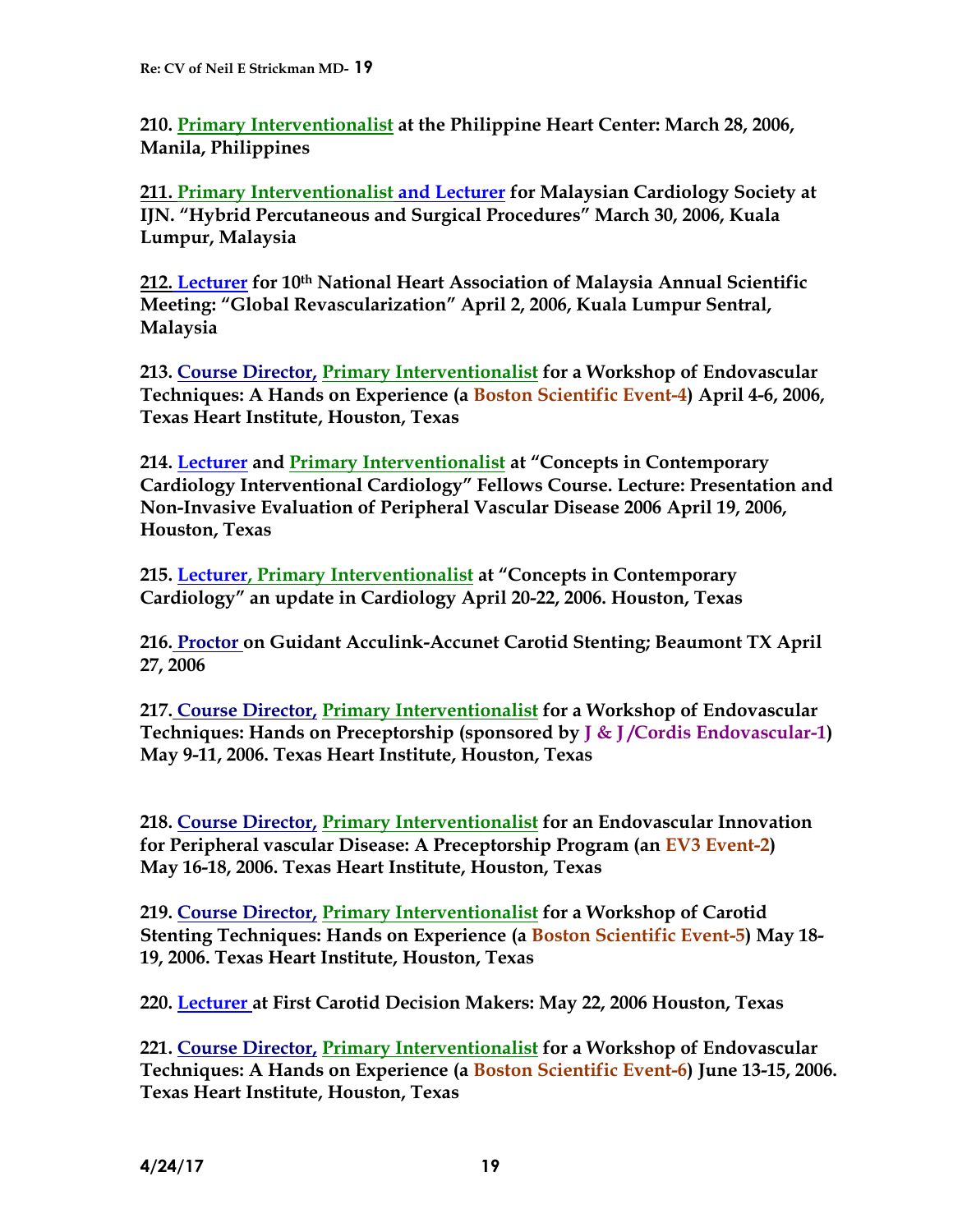**222. Course Director, Primary Interventionalist for a Workshop of Carotid Stenting Techniques: A Hands on Experience (a Boston Scientific Event-7) July 18-19, 2006. Texas Heart Institute, Houston, Texas**

**223. Course Director, Primary Interventionalist for an Endovascular Preceptorship in PV Techniques: A Hands on Experience (an Abbott-4) July 25-26, 2006Texas Heart Institute, Houston, Texas**

**224. Lecturer for Surgical Vascular Society at the Shangri-La: "Makati Med Center" on How to Recognize and Treat PVD in Everyday Practice" July 31, 2006, Manila, Philippines**

**225. Lecturer at "13th International Symposium on Shock and Critical Care in Conjunction with Nutri Indonesia 2006 ": New Devices in the Treatment of DVT, Abdominal Aortic Aneurysm Stenting; Renal Artery Disease as it relates to CHF and Critical Limb Ischemia at Discovery Kartika Plaza Aug 3-7, 2006. Kuta, Bali**

**226. Course Director, Primary Interventionalist for a Workshop of Endovascular Techniques: A Hands on Experience (a Boston Scientific Event-8) Aug 22-24, 2006. Texas Heart Institute, Houston, Texas**

**227. Course Director, Primary Interventionalist for an Endovascular Innovation for Peripheral vascular Disease: A Preceptorship Program (an EV3 Event-3) Sept 12-13, 2006. Texas Heart Institute, Houston, Texas**

**228. Course Director, Primary Interventionalist for a Workshop of Carotid Stenting Techniques: Hands on Experience (a Boston Scientific Event-8) Sept 14-15, 2006. Texas Heart Institute, Houston, Texas**

**229. Lecturer for North Texas Cardiovascular Conference 2006 on "The Endovascular Treatment of Carotid Artery Stenosis 2006" Sept 16, 2006, Plano, Texas**

**230. Lecturer at 20 Congreso Internacional Medicina del Tercer Milenio Humanismo, Una Prioridad en: "Introduction to PVD" Oct 13, 2006. Tampico, Mexico**

**231. Lecturer at LINC Course: An Endovascular Neuroradiology Workshop & Live Cases on "Heparin, Bivalirudin and others" Oct 16, 2006 Marriott Medical Center Houston, Texas**

**232. Lecturer at LINC Course: An Endovascular Neuroradiology Workshop & Live Cases on "Cordis Endovascular Seminar" Oct 18, 2006 Marriott Medical Center Houston, Texas**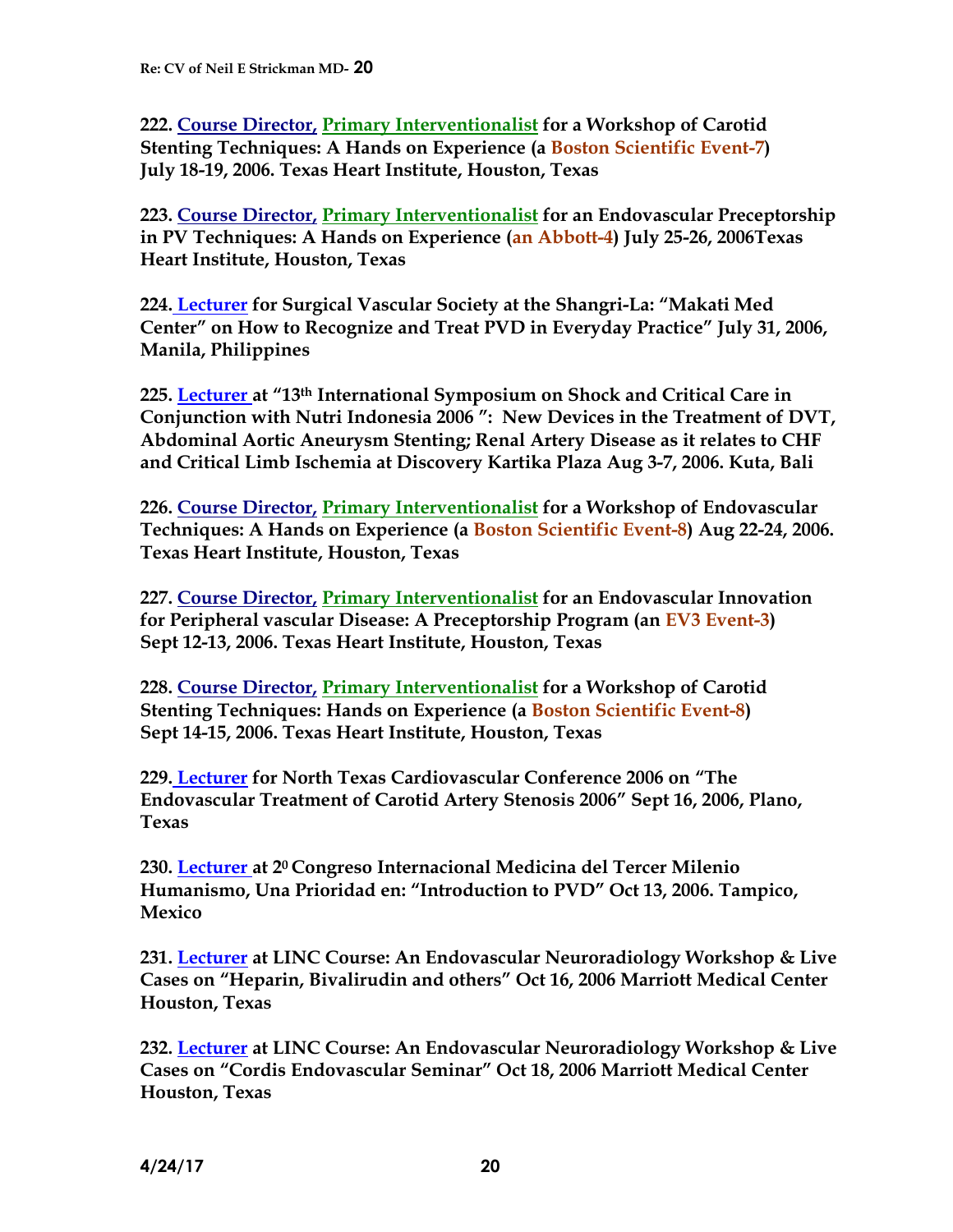**233. Lecturer at the Texas Chapter of the American College of Cardiology Seminar on "Peripheral Vascular Case Discussions" Oct 21, 2006 at the Westin Park Central Dallas, Texas**

**234. Course Director, Primary Interventionalist for a Workshop of Carotid Stenting Techniques: Hands on Experience (a Boston Scientific Event-9) Oct 24-26, 2006. Texas Heart Institute, Houston, Texas**

**235. Course Director, Primary Interventionalist for a Workshop of Carotid Stenting Techniques: Hands on Experience (a Boston Scientific Event-10) Nov 7-9, 2006. Texas Heart Institute, Houston, Texas**

**236. Course Director, Lecturer, and Moderator for Advanced Carotid Stenting for Experts at Treviso's Restaurant Nov 30, 2006. Houston, Texas** 

**237. Course Director, Primary Interventionalist for an Endovascular Preceptorship in PV Techniques: A Hands on Experience (an Abbott-5) Dec 12-13, 2006 Texas Heart Institute, Houston, Texas**

#### **2007**

**238. Boston Scientific: Nexstent Carotid Stent certification, Jan 24, 2007 Houston, TX**

**240. Course Director, Primary Interventionalist for a Workshop of Endovascular Techniques: Hands on Experience (a Boston Scientific Event-1) Feb 7-9, 2007. Texas Heart Institute, Houston, Texas**

**241. Course Director, Primary Interventionalist for a Workshop of Endovascular Techniques: Hands on Experience (a Boston Scientific Event-2) Feb 20-22, 2007. Texas Heart Institute, Houston, Texas**

**242. Course Director, Primary Interventionalist for an Endovascular Preceptorship in PV Techniques: A Hands on Experience (an Abbott-1) March 6-7, 2007 Texas Heart Institute, Houston, Texas**

**243. Course Director, Primary Interventionalist for a Workshop of Carotid Endovascular Techniques: Hands on Preceptorship (sponsored by J & J /Cordis Endovascular-1) March 8-9, 2007. Texas Heart Institute, Houston, Texas**

**244. Course Director, Primary Interventionalist for a Workshop of Carotid Stenting Techniques: Hands on Experience (a Boston Scientific Event-3) March 20-22, 2007. Texas Heart Institute, Houston, Texas**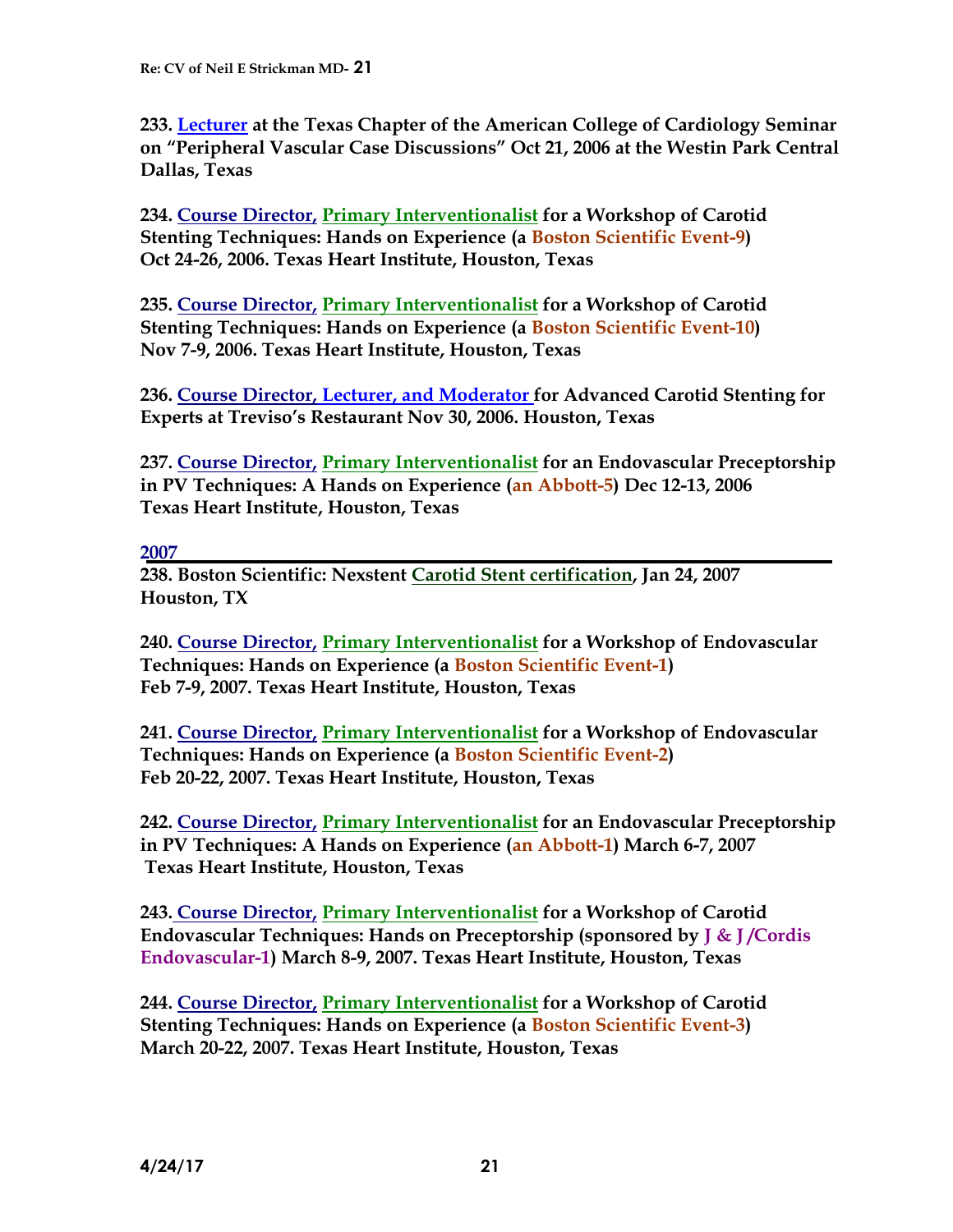**245. Course Attendee, Lecturer and Moderator for TCT at CIT (Chinese Interventional Therapeutics) CIT 2007 "AAA is now totally percutaneous"& "Carotid Stenting can be performed by anyone adequately trained", "Angiomax rather than Heparin for Critical limb Ischemia" March 29-31. Beijing, China:**

**246. Lecturer, Primary Interventionalist at "Concepts in Contemporary Cardiology" an update in Cardiology April 18-21, 2007. Houston, Texas**

**247. Course Director, Lecturer and Primary Interventionalist for "REC" an educational observational training on Carotid Stent angioplasty (sponsored by J & J /Cordis Endovascular-2) April 23-24, 2007. Texas Heart Institute, Houston, Texas**

**248. Lecturer: Research Today-On the Market Tomorrow: The Staff Nurse's Role in Clinical Research-"Carotid Stenting Research" April 26, 2007 Houston Texas**

**249. Course Director, Primary Interventionalist for a Workshop of Endovascular Techniques: Hands on Experience (a Boston Scientific Event-4) May 8-10, 2007. Texas Heart Institute, Houston, Texas**

**250. Course Director, Primary Interventionalist for an Endovascular Preceptorship in PV Techniques: Hands on Experience (an Abbott-2) May 15-16, 2007 Texas Heart Institute, Houston, Texas**

**251. Lecturer: "Carotid Stenting can be performed by anyone adequately trained" St Luke Episcopal Hospital Cardiology Grand Rounds, May 31, 2007**

**252. Lecturer: "Carotid Stenting can be performed by anyone adequately trained" Memorial Herman Memorial City Grand Rounds, June 1, 2007**

**253. Course Director, Primary Interventionalist for a Workshop of Carotid Stenting Techniques: Hands on Experience (a Boston Scientific Event-5) June 5-7, 2007. Texas Heart Institute, Houston, Texas**

**254. Course Director, Primary Interventionalist for an Endovascular Preceptorship in PV Techniques: A Hands on Experience (an Abbott-3) June 19-20, 2007 Texas Heart Institute, Houston, Texas**

**255. Course Director, Lecturer and Primary Interventionalist for "REC" an educational observational training on Carotid Stent angioplasty (sponsored by J & J /Cordis Endovascular-3) June 21-22, 2007. Texas Heart Institute, Houston, Texas**

**256. Lecturer and Primary Interventionalist for "My Live" 3rd Asian Interventional Cardiovascular Therapeutics with Malaysian Cardiovascular Interventional Symposium, July 11-14, 2007 Shangri-La Hotel, Kuala Lumpur Malaysia: Topics-Carotid Stenting, Aortic Aneurysm, and Thoracic Aneurysm**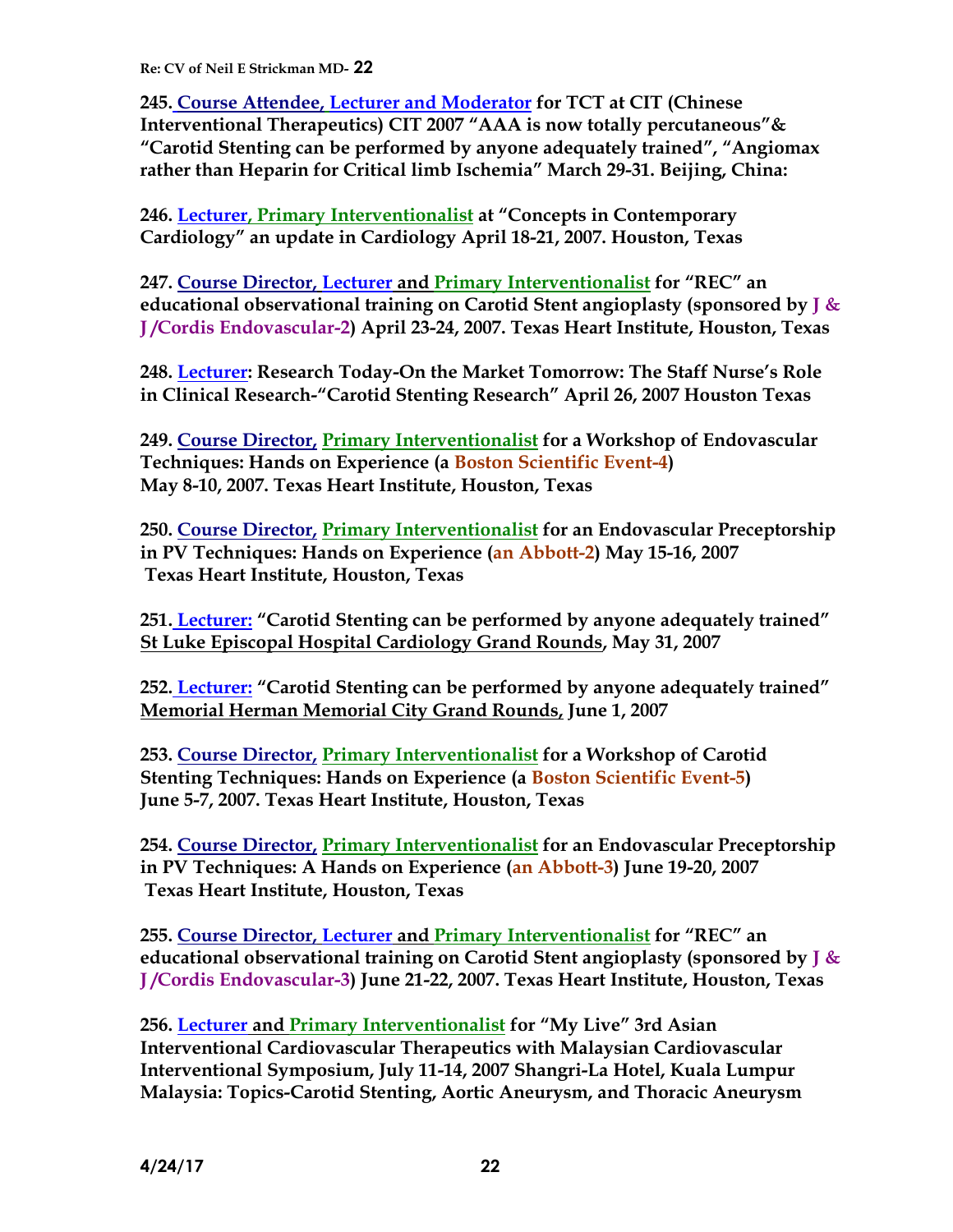**257. Course Director, Primary Interventionalist for a Workshop of Endovascular Techniques: Hands on Experience (a Boston Scientific Event-6) July 17-19, 2007. Texas Heart Institute, Houston, Texas**

**258. Lecturer and Expert Moderator at the** *Endovascular Summit* **on" Carotid Stenting, Abdominal Aneurysm, Renal Artery disease and PVD" July 23-25, 2007. Colorado Springs, Co**

**259. Lecturer at "14th International Symposium on Shock and Critical Care in Indonesia 2007": Mesenteric Ischemia, Carotid Stenting; and Complications of Vascular Access at Discovery Kartika Plaza Aug 2-5, 2007. Kuta, Bali**

**260. Course Director, Primary Interventionalist for an Endovascular Preceptorship in PV Techniques: A Hands on Experience (an Abbott-4) Aug 14-15, 2007 Texas Heart Institute, Houston, Texas**

**261. Course Director, Primary Interventionalist for a Workshop of Endovascular Techniques: Hands on Experience (a Boston Scientific Event-7) Sept 11-13, 2007. Texas Heart Institute, Houston, Texas**

**262. Lecturer at 3rd Annual Peripheral Arterial Disease Conference (Texas A & M Health Science Center) Case review at Vietnam Restaurant. Lecture on PV diagnosis and treatment. Sept 14-15, 2007 Corpus Christi, TX**

**263. Course Director, Primary Interventionalist for a Workshop of Endovascular Techniques: Hands on Experience (a Boston Scientific Event-8) Oct 9-11, 2007. Texas Heart Institute, Houston, Texas**

**264. Course Director, Primary Interventionalist for an Endovascular Preceptorship in Carotid Techniques: A Hands on Experience (an Abbott-5) Oct 16-17, 2007 Texas Heart Institute, Houston, Texas**

**265. Lecturer at McAllen country Club: Lecture on Carotid Artery Stenting and Angiomax. Oct 19, 2007 McAllen, TX**

**266. Course Director, Primary Interventionalist for a Workshop of Carotid Stenting Techniques: Hands on Experience (a Boston Scientific Event-9) Nov 6-8, 2007. Texas Heart Institute, Houston, Texas**

**267. Clinical Advisors Endologix Roundtable Program: Irvine California Nov 8-11, 2007**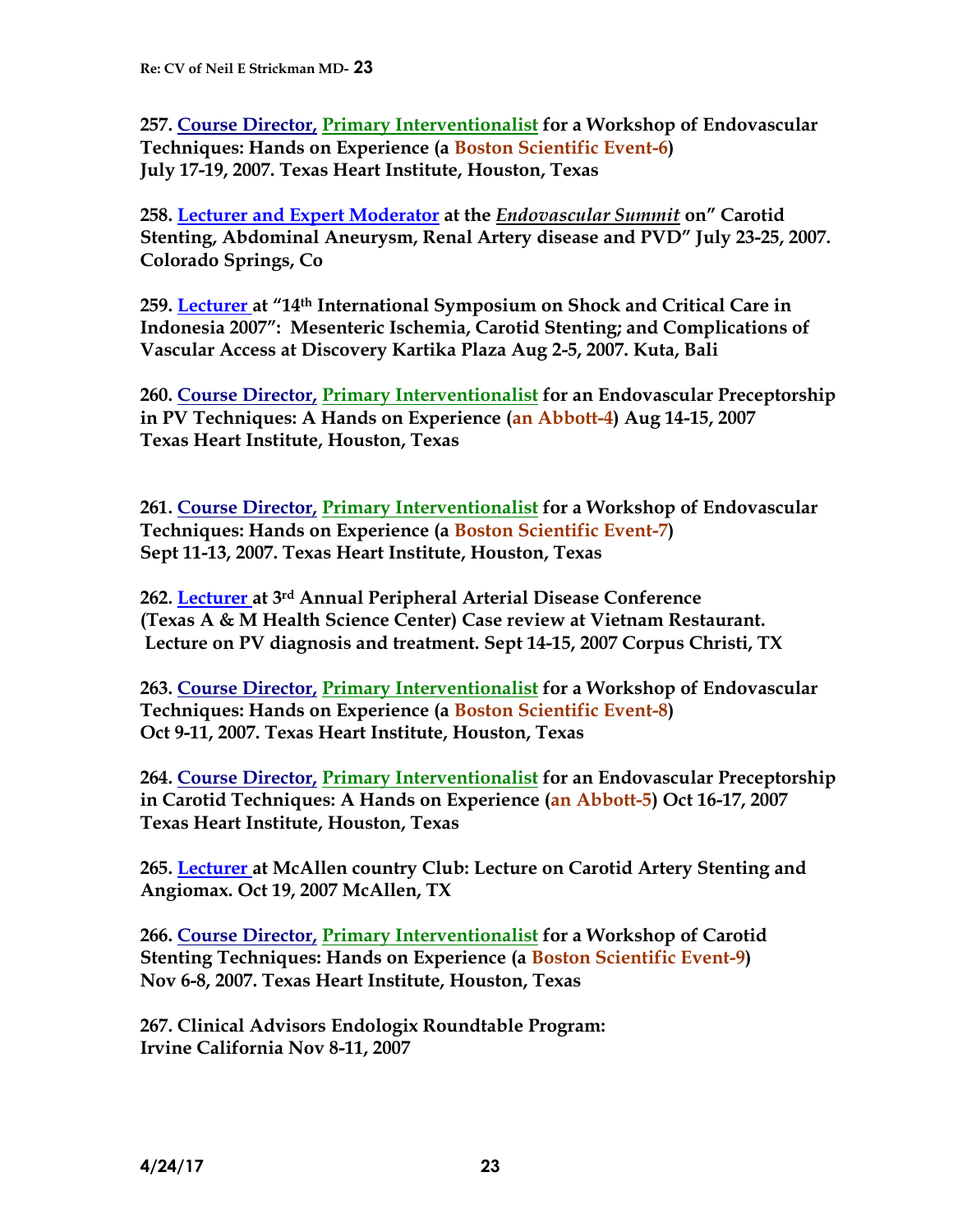**268. Course Director, Primary Interventionalist for an Endovascular Preceptorship in Carotid Techniques: A Hands on Experience (an Abbott-6) Nov 27-29, 2007 Texas Heart Institute, Houston, Texas**

**269. Lecturer / Moderator / Primary Interventionalist at the Taiwan society of Cardiovascular Interventions Live in Taipei, Taiwan Nov 30-Dec 1, 2007**

**270. Course Director, Primary Interventionalist for an Endovascular Preceptorship in PV Techniques: A Hands on Experience (an Abbott-7) Dec 4-6, 2007 Texas Heart Institute, Houston, Texas**

**271. Moderator for OR-Live.com "A Live Endovascular Treatment of an Infrarenal Abdominal aortic Aneurysm" Dec 5, 2007, SLEH / THI Houston, Texas**

#### **2008**

**272. Lecturer at McAllen country Club: Lecture on Peripheral Vascular CTO's and anticoagulation Jan 31, 2008; McAllen, Texas**

**273. Course Director, Lecturer and Primary Interventionalist for an educational observational training on Carotid Stent angioplasty (sponsored by J & J /Cordis Endovascular-1) Jan 29, 2008. Texas Heart Institute, Houston, Texas**

**274. Course Director, Primary Interventionalist for Training for Interventional Success: A PV Preceptorship program (sponsored by J & J /Cordis Endovascular-2) Feb 19-20, 2008. Texas Heart Institute, Houston, Texas**

**275. APTUS: AAA Endograft Stent certification, March 10, 2008 Houston, TX**

**276. Course Director, Lecturer and Primary Interventionalist for an educational observational training on Carotid Stent angioplasty (sponsored by J & J /Cordis Endovascular-3) March 12, 2008. Texas Heart Institute, Houston, Texas**

**277. Course Attendee, Lecturer and Moderator for TCT at CIT (Chinese Interventional Therapeutics) CIT 2008 "Carotid Stenting 2008" March 21-24. Beijing, China:**

**278. Lecturer, Primary Interventionalist at "Concepts in Contemporary Cardiology" an update in Cardiology April 7-9, 2008. Houston, Texas**

**279. Lombard Medical: AAA Aorfix Endograft Stent certification, May 9, 2008 Ft. Lauderdale, FL**

**280. Course Director, Primary Interventionalist for Training for Interventional Success: A PV Preceptorship program (sponsored by J & J /Cordis Endovascular-4) May 13-14, 2008. Texas Heart Institute, Houston, Texas**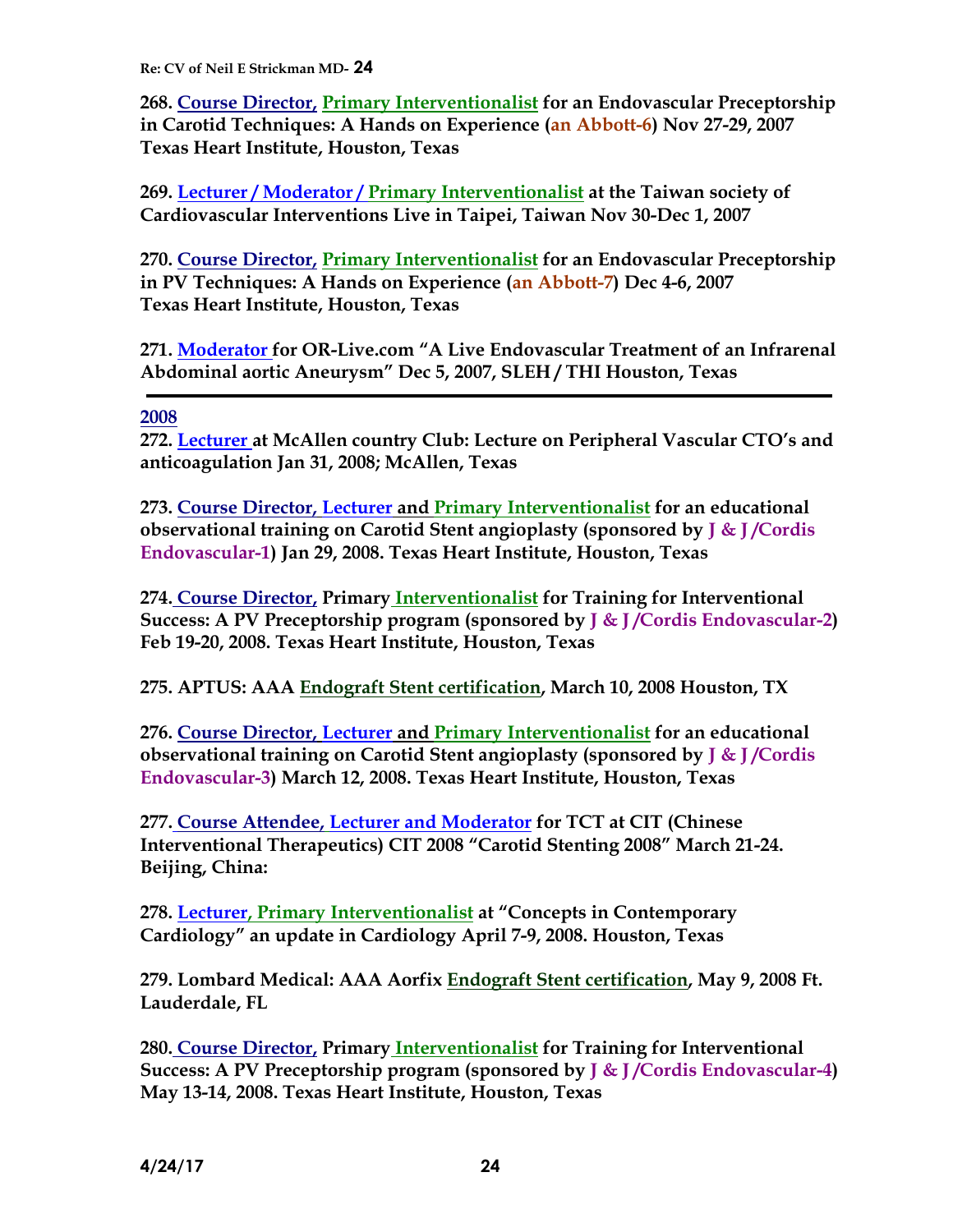**281. Lecturer at Kokura live: "Angiosculpt: a New Frontier" May 30, 2008Kokura, Japan**

**282. Lombard Medical: AAA Aorfix Endograft Cadaver Training, June 6, 2008 Memphis, TN**

**283. Lecturer for Vascular Leaders Summit (VLS) an Endovascular Training on CTO for the Superficial Femoral Artery (Cordis Asia Pacific) Royal Orchid Sheraton and Towers, June 21 & 22, 2008 Bangkok, Thailand**

**284. Course Director, Primary Interventionalist for a Workshop CTO's: Hands on Preceptorship (sponsored by J & J /Cordis Endovascular Asia Pacific) at hospitals: Chulalonghorn, Ramathibodi, Army; June 23-24, 2008. Bangkok, Thailand**

**285. Lecturer, Moderator and Primary Interventionalist for 4th Asian Interventional Cardiovascular Therapeutics (AICT) Centara Grand and Bangkok Convention center: Talks were centered on:**

- **Carotid Stenting,**
- **CTO's,**
- **CLI,**
- **BTK,**

**286. Lecturer at "15th International Symposium on Critical Care & Emergency Medicine 2008": Talks were centered on:**

- **Deep Venous Thrombosis and Pulmonary Embolism;**
- **How to prevent a stroke without Surgery with Carotid Stenting;**
- **Complications of Critical Limb Ischemia**

**at Discovery Kartika Plaza Hotel Aug 14-16, 2008. Kuta, Bali, Indonesia**

**287. Course Director, Primary Interventionalist for an Endovascular Preceptorship in Carotid Techniques: A Hands on Experience (an Abbott-1)** 

**Live cases were performed**

**Sept 9-10, 2008, Texas Heart Institute, Houston, Texas, USA**

**288. Lecturer at LINC Course Houston 2008; Endovascular Neuroradiology Workshop and Live Cases. Talks were centered on:**

- **Carotid Artery Stenting 2008;**
- **Anticoagulation;**
- **CAS complications**

**At Marriott Hotel Oct 11-16, 2008, Houston, TX**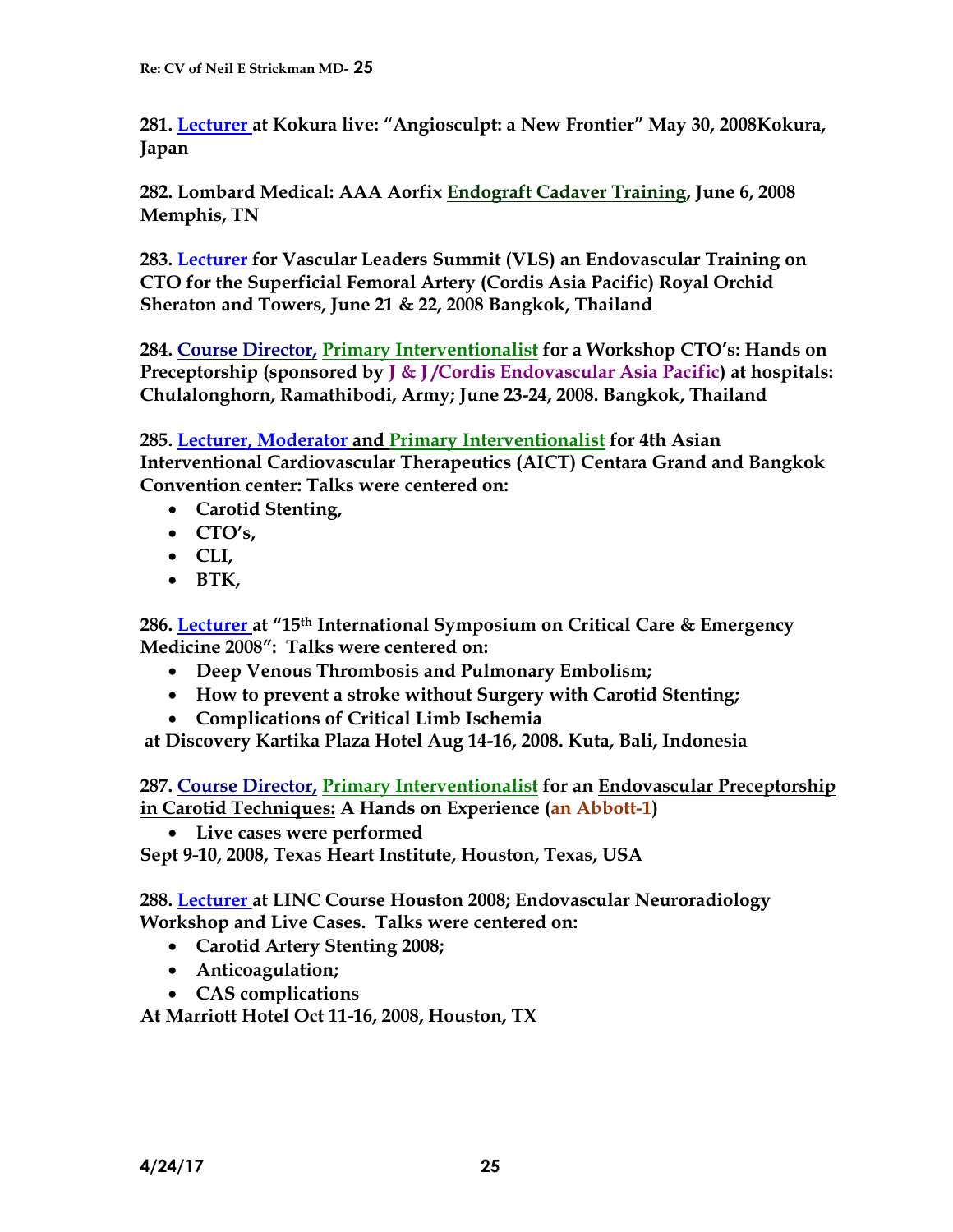**289. Course Director, Primary Interventionalist for an Endovascular Preceptorship in Carotid Techniques: A Hands on Experience (an Abbott-2)** 

 **Live cases were performed Oct 21-22, 2008, Texas Heart Institute, Houston, Texas, USA**

**290. Lecturer: "Horizons" Angiomax usage for Safety and efficacy in Coronary Stenting, Nov 13, 2008, McAllen, Texas, USA**

**291. Course Director, Primary Interventionalist for a Preceptorship in Carotid Techniques: A Hands on Experience at Renaissance Hospital**

 **Live cases were performed Nov 14, 2008, McAllen, Texas, USA**

#### **2009**

**292. Medtronic: Thoracic Aorta: TALENT Stent certification, Feb 19, 2009 SLEH, Houston, TX, USA**

**293. Lecturer and Primary Interventionalist for India Carotid Stent Training for the Ruby Hall Clinic center:**

- **Talks were centered on "Peripheral Vascular Complications"**
- **Live training was performed for local physicians**
- **Feb13, 2009 Pune, India**

**294. Course Director, Primary Interventionalist at the 2nd Endovascular Workshop on Carotid Interventions.** 

- **Talks were centered on "Carotid Stenting Complications"**
- **Cases were presented for discussion**

**2/14, 2009 Escorts Heart Institute & Research Center, Okla Road, New Delhi, India**

**295. Lecturer: at Emergencies in Medicine Conference.**

 **Talks were centered on "Critical Limb Ischemia" March 1 – March 6, 2009; Park City, Utah, USA**

**296. Course Attendee, Lecturer and Moderator for TCT at CIT (Chinese Interventional Therapeutics) CIT 2009.**

- **Talks were centered on "Carotid Stenting 2009,**
- **Talks included "Hybrid Endovascular Procedures"**

**March 19-22, 2009. Beijing, China**

**297. Lecturer, Moderator, Primary Interventionalist at Concepts in Contemporary Cardiovascular Medicine Symposium.** 

- **Talks were related to "Carotid Stenting for 2009"**
- **Interventional cases were on Peripheral Vascular Disease**

**April 15-17, 2009. Houston, Texas, USA**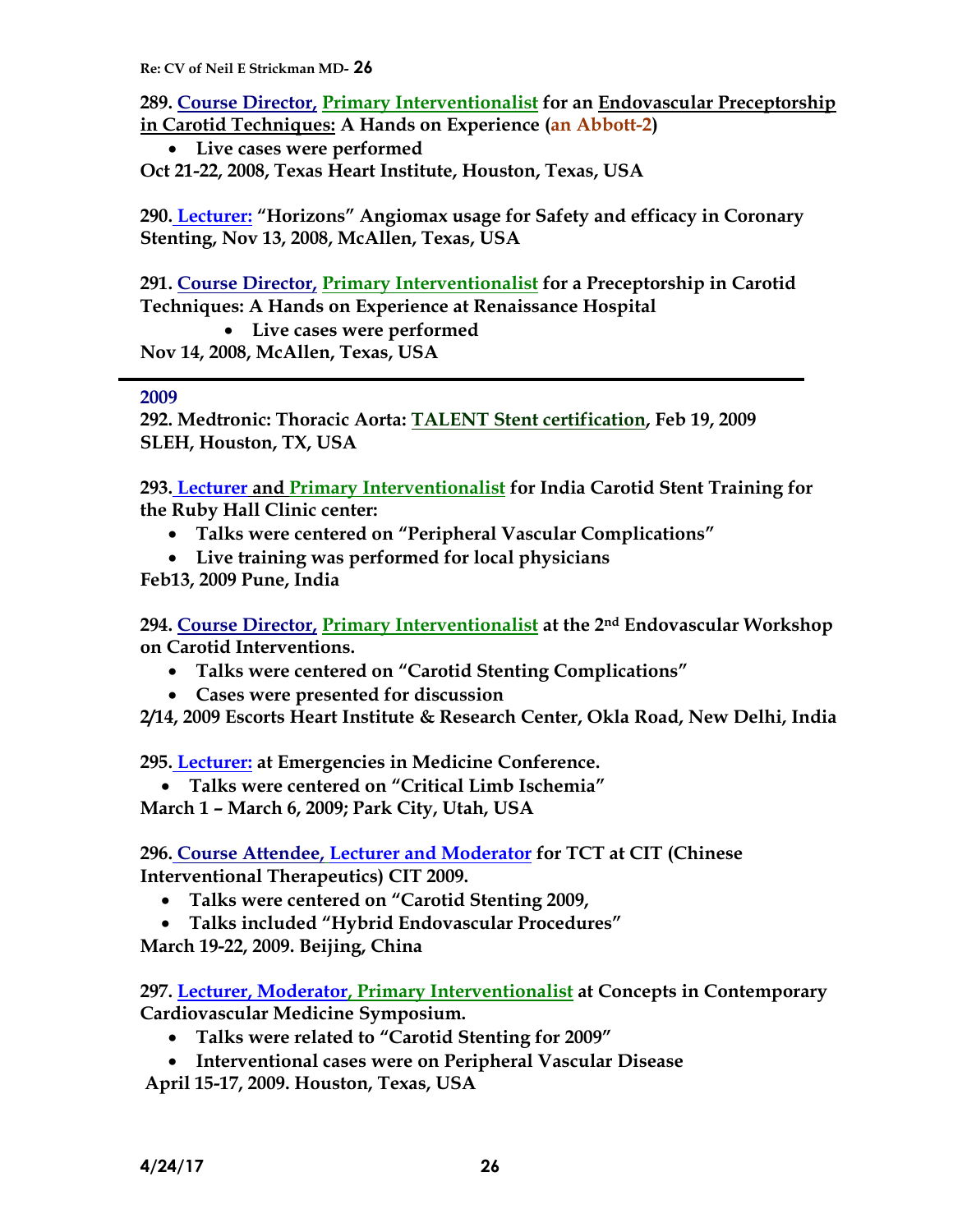**298. Lecturer at 4th Annual Peripheral Arterial Disease Conference (Texas A & M Health Science Center).**

 **Talks were centered on "PV early diagnosis and treatment" April 25, 2009 Corpus Christi, TX, USA**

**299. Course Director for Boston Scientific of Taiwan sponsored Endovascular Observership Training May 18-22, 2009 Texas Heart Institute, Houston, Texas, USA**

**300. Lecturer: St Luke Episcopal Hospital Cardiology Noon Conference, Talk was centered on:**

 **Endovascular Diagnosis and Treatment of Critical Limb Ischemia June 4, 2009. Houston, Texas, USA**

**301. Lecturer: Makati Medical at the Discovery Suites Hotel Talks were centered on"Carotid Stenting Update 2009" July 24, 2009 Manila, Philippines**

**302. Course Director, Primary Interventionalist for a Workshop PVD :) at hospitals:** 

- **Vachira Hospital; July 27, 2009 Bangkok, Thailand**
- **Khon Kaen University Hospital; July 28, 2009 Khon Kaen, Thailand**
- **Chulalonghorn Hospital ; July 29, 2009 Bangkok, Thailand**

**303. Lecturer and Primary Interventionalist for "My Live" 4th Asian Interventional Cardiovascular Therapeutics with Malaysian Cardiovascular Interventional Symposium, July 30 – Aug 1, 2009 Hilton Hotel, Kuala Lumpur Malaysia: Talk was centered on:**

- **Carotid Stenting**
- **Critical Limb Ischemia**

**304. Lecturer for Breakfast symposium (Johnson & Johnson) on "CTO in Critical Limb Ischemia" Ballroom KL Hilton Aug 31, 2009 Kuala Lumpur, Malaysia**

**305. Lecturer: at Global Endovascular Complication Seminar**

**Cases were centered on "complications"**

**Aug 30-Sept 1, 2009; Jackson Hole, Wyoming USA**

**306. Lecturer for Adriatic Vascular Summit 2009 Talks were centered on:**

- **Aortic-iliac Endovascular results**
- **EVAR with a percutaneous and local approach**
- **Carotid Stenting trials and results**

**Cenkarjev dom, Oct 23-24, 2009, Ljubljana, Slovenia**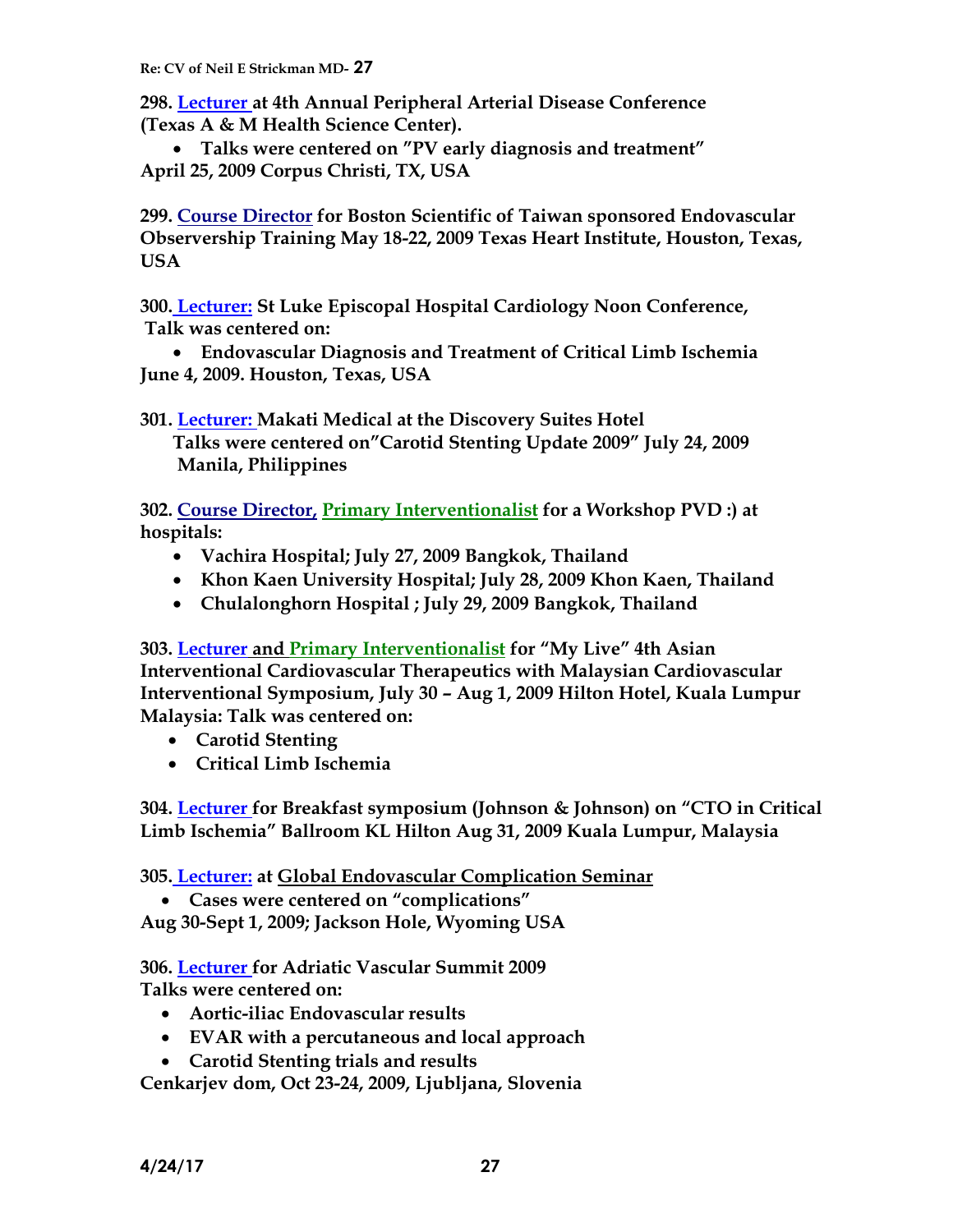**307. Assisted Interventionalist in Carotid stenting: during AVS Oct 19-23, 2009 in Budapest, Hungary & Ljubljana, Slovenia**

**308. Lecturer and Primary Interventionalist for Peripheral Vascular CTO course For multiple physicians. Nov 8, 2009 SLEH/THI Houston, TX USA**

**309. Lecturer for ISES (International Society of Endovascular Specialists) on PVD complications. Talks were centered on:**

- **Axillary artery perforation**
- **Renal artery Dissection**

**Hilton Hotel during Endovascular Summit Dec 4, 5, 2009 Buenos Aires, Argentina** 

#### **2010**

**310. Lecturer and Primary Interventionalist for Peripheral Vascular Fellows course.** *Talks were related to:*

- **Carotid Artery Stenting**
- **Critical Limb Ischemia**

*Interventions were centered on:* **renal artery disease and carotid artery stenosis. Serdang Hospital and Conference Center Jan 8, 2010 Putra Jaya, Malaysia** 

**311. Lecturer and Primary Interventionalist for Penang Peripheral Vascular Symposium.** *Talks were related to:*

- **PLEVAR**
- **Critical Limb Ischemia**
- **Cases discussion**

**Golden Sands Resort Conference Center Jan 9-10, 2010 Penang, Malaysia** 

**312. Primary Interventionalist for Peripheral Vascular Disease for SFA CTO at Gleneagles Hospital January 10, 2010 Penang, Malaysia** 

**313. Primary Interventionalist for Peripheral Vascular Disease Teaching Symposia.** *Interventions were centered on:*

- **Carotid Stenting**
- **Iliac Stenting**

**At Penang General Hospital January 11, 2010 Penang, Malaysia**

**314. Primary Interventionalist for Peripheral Vascular Disease:**  *Interventions were centered on:*

- **SFA CTO at Chulalonghorn Hospital**
- **SMA, Celiac, SFA Interventions at Siriraj Hospital**

**January 12, 13, 2010 Bangkok, Thailand**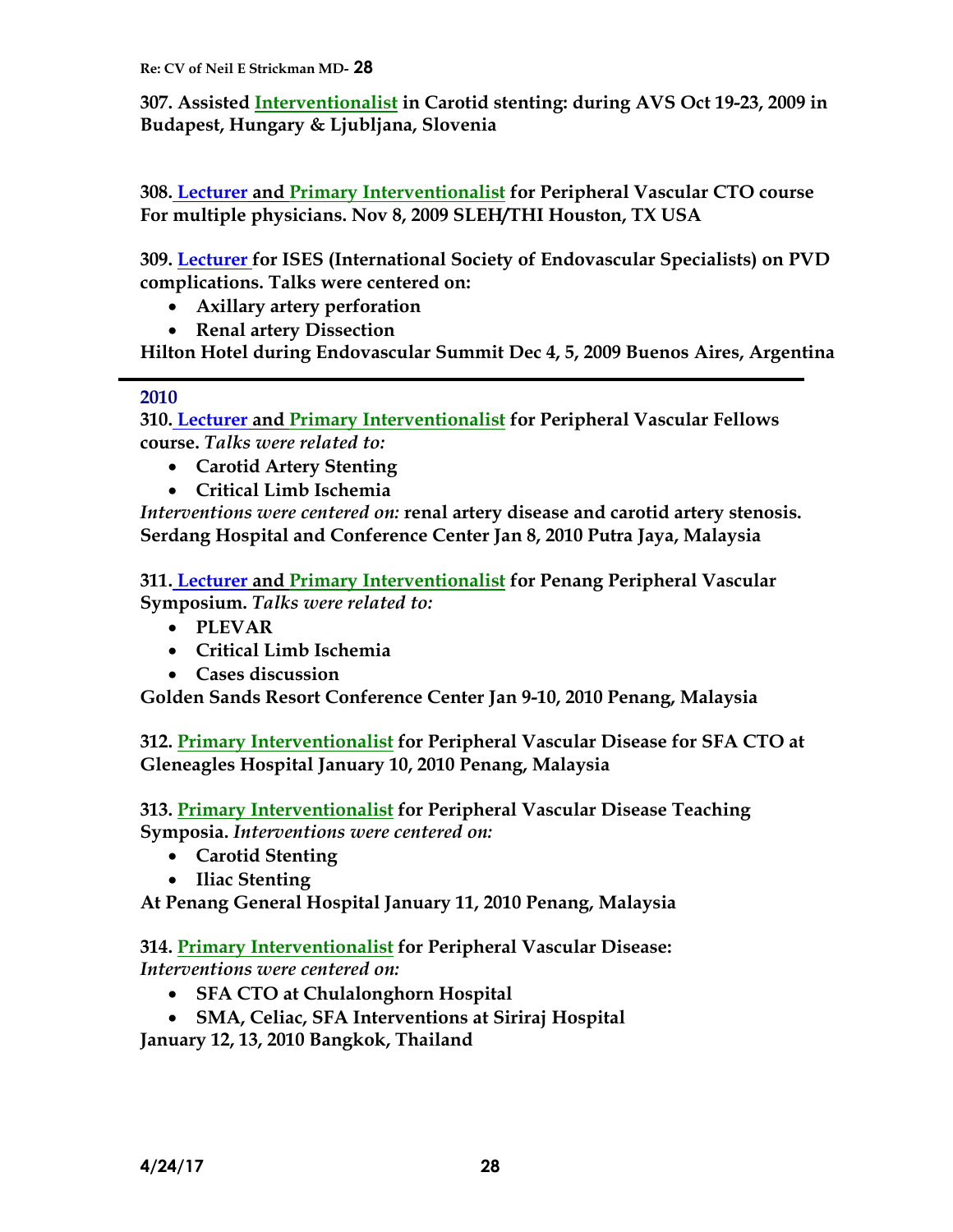**315. Lecturer, Moderator, Primary Interventionalist at Taiwan Transcatheter Therapeutics Symposium.**  *Interventions were centered on:* **Left Main Disease**

**Buddhist Tzu Chi Hospital January 15, 2010 Hualien, Taiwan** *Talks were related to:*

- **Carotid Stenting 2010**
- **Critical Limb Ischemia**

**Taiwan Conference Center January 16, 2010 Taipei, Taiwan**

**316. Lecturer on "Crossing Peripheral CTO's" at Society of Interventional Cardiovascular Techs; Jan 27, 2010. Houston, TX, USA**

**317. Course Attendee, Lecturer and Moderator for TCT at CIT (Chinese Interventional Therapeutics) CIT 2010.** *Talks were related to:*

- **Carotid Stenting 2010**
- **Critical Limb Ischemia**

**China National Convention center, March 25-28, 2010. Beijing, China**

**318. Panelist, Moderator, Primary Interventionalist at Concepts in Contemporary Cardiovascular Medicine Symposium.** 

*Interventions were centered on:*

**Proximal Protection for Carotid Artery Stenting**

*Talks were related to:*

- **Carotid Stenting for 2010**
- **Electrophysiology, Coarctation, CAD, CAS, LVAD**

**Hilton Americas Hotel April 8-10, 2010. Houston, Texas, USA**

**319. Lecturer for Fellow Noon Conference on "Crossing CTO's in Critical Limb Ischemia" THI Auditorium May 24, 2010, Houston, Texas**

**320. Lecturer, Moderator for Adriatic Vascular Summit 2010** *Talks were related to:*

- **Crossing Chronic Total Occlusions**
- **The Present Day Treatment for DVT**

**Le Meridian, Sept 6-8, 2010, Split, Croatia** 

**321. Lecturer for XLIII Congreso Nacional de Angiologia y Cirugia Vascular** *Talks were related to:*

**The New Treatment Ideas for DVT**

**Hotel Melia Azul, Oct 29-Nov 2, 2010 Ixtapa Zihuatanejo, Mexico**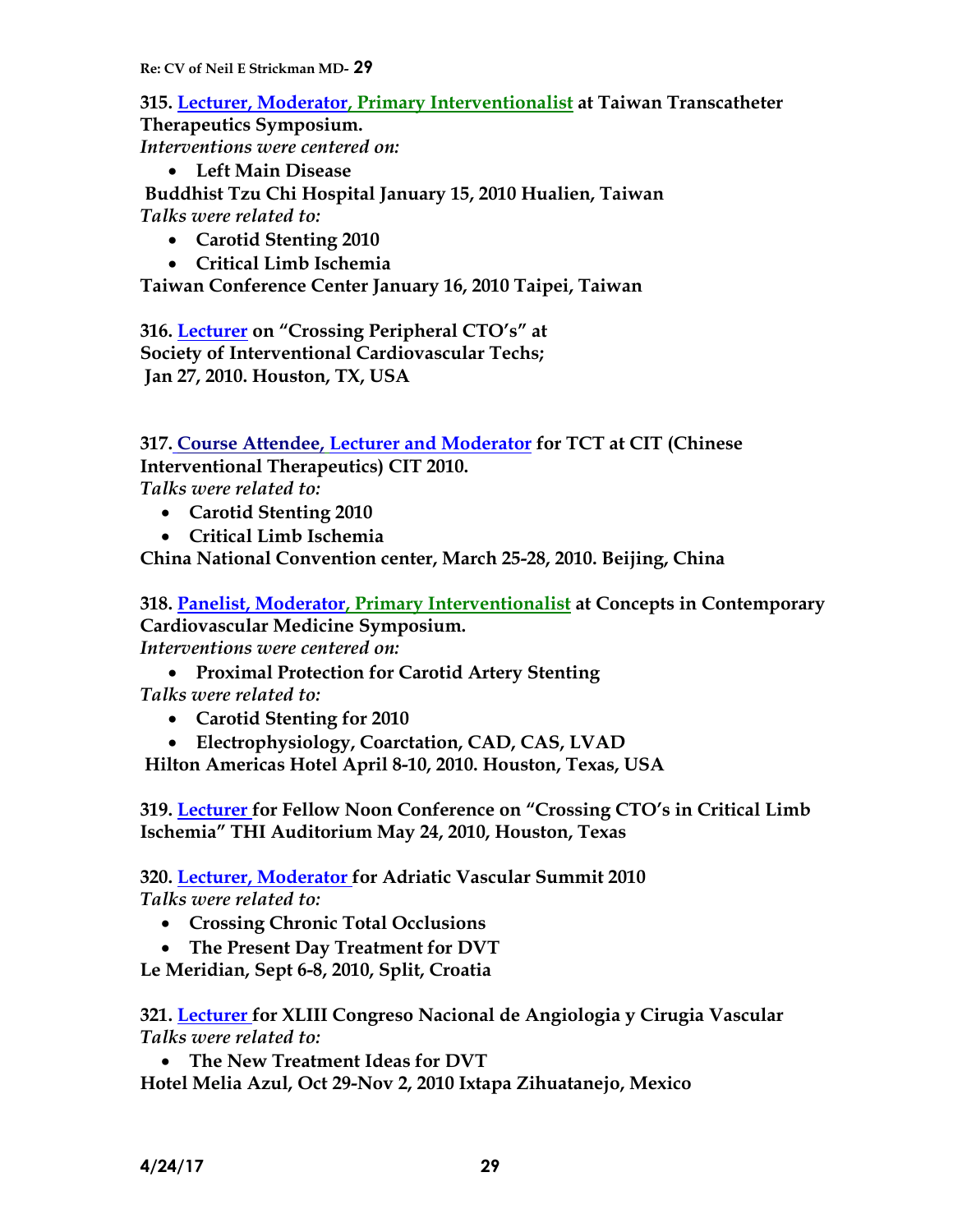**322. Course Attendee, for Medtronic Pioneer Plus Training 2010.**

*Talks were related to:*

 **Uses for this novel CTO device The University of Miami Hospital System Dec 2-3, 2010 Miami, Florida, USA**

#### **2011**

**323. Course Attendee, for ABIOMED Impella Hemodynamics Workshop 2011** *Talks were related to:*

- **Uses for this novel device for Cardiogenic shock**
- **Percutaneous Cardiac Support**

**Ochsner Medical Clinic**

**Jan 7, 2011 New Orleans, Louisiana, USA**

**324. Lecturer at 5th Cardiovascular Disease Conference**

**(Texas A & M Health Science Center).**

 **Talks were centered on "DVT early diagnosis and treatment Options" Town Center Medical Building Jan 15, 2011 Corpus Christi, TX, USA**

**325. Lecturer at ICON 2011" International Society of Endovascular Specialists" The 24th International Congress on Endovascular Interventions** *Talks were related to:*

- **Carotid Sinus reactions**
- **Idiopathic Celiac Artery dissection**

**Phoenician, Feb 13-17, 2011 Phoenix, AZ USA**

#### **326. Lecturer, Moderator for BARD Clinical Principles Endovascular Training Symposium**

*Live cases were related to:*

 **Endovascular treatment of Critical Limb Ischemia Texas Heart Institute / SLEH; Feb 22-24, 2011. Houston, TX, USA**

**327. Course Attendee, Lecturer and Moderator for TCT at CIT (Chinese Interventional Therapeutics) CIT 2011.** *Talks were related to:*

- **Carotid Stenting 2011**
- **Endovascular treatment of CAS**

**China National Convention center, March 16-19, 2011. Beijing, China**

**328. Primary Interventionalist at PV Interventions**

*Interventions were centered on:*

**SFA CTO's**

*Talks were related to:*

**Crossing CTO's**

**Al Qassemi Hospital April 10-16, 2011. Dubai, UAE**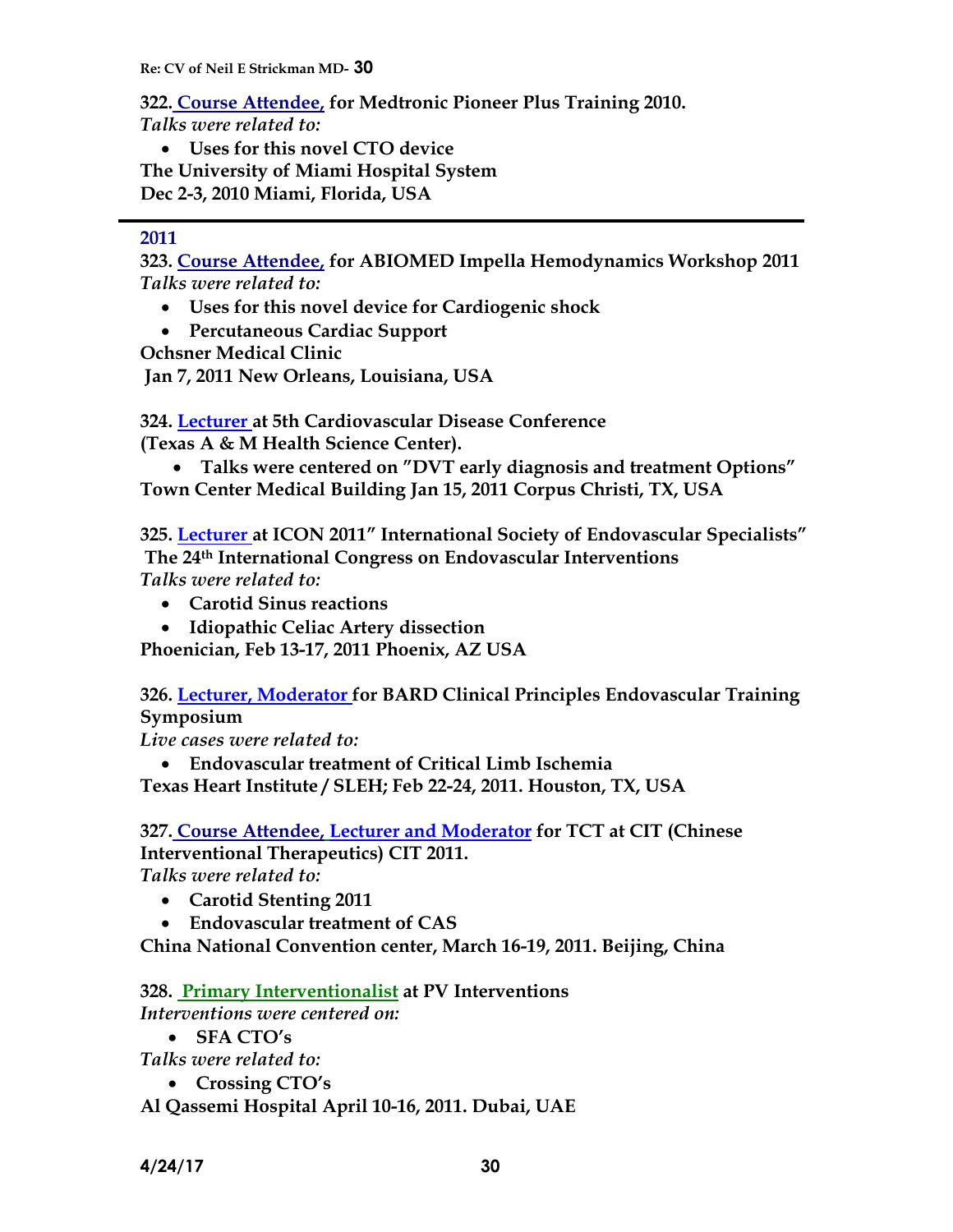**329. CSI Diamondback sponsored Endovascular Training June 15, 2011 Texas Heart Institute, Houston, Texas, USA**

**330. Lecturer, Moderator for BARD Clinical Principles Endovascular Training Symposium**

*Live cases were related to:*

 **Endovascular treatment of Critical Limb Ischemia Texas Heart Institute / SLEH; August 30-31, 2011. Houston, TX, USA**

**331. Lecturer, Moderator for Adriatic Vascular Summit 2011** *Talks were related to:*

- **Crossing Chronic Total Occlusions**
- **Impella for High risk PCI**

**Hotel Grand Bernadin, Sept 8-10, 2011, Portoroz, Slovenia** 

**332. Primary Interventionalist, Lecturer, Moderator for Volcano Intravascular Ultrasound Live Training for Beijing, China physicians** *Talks were related to:*

 **Use of IVUS in treatment of Peripheral vascular Disease Texas Heart Institute/ St Lukes Episcopal Hospital, Sept 28, 2011, Houston, TX**

**333. Lecturer for GORE entitled "Repositioning as an insurance policy for EVAR?** *Talks were related to:*

 **First time users and physicians with limited EVAR experience will find the new delivery system easy to use and capable of providing control in the more straightforward cases that they perform. The system keeps a straightforward case from becoming a challenging one, and provides the casual or beginning (i.e. your fellows) EVAR practitioner with more opportunities for a precise landing than a 'single-shot' delivery system. Wynn Hotel Oct 20, 2011 Las Vegas, Nevada, USA**

**334. Primary Interventionalist, LINC (Live Interventional Neuro Radiology Conference 2011,**

*Live cases were related to:* **Hilton Americas Hotel December 5-8, 2011, Houston, Texas, USA**

**335. Lecturer for ISES (International Society of Endovascular Specialists) on PVD complications. Talks were centered on:**

- **Simple Iliac Complications**
- **EVAR Rupture**
- **Endovascular Treatment of Acute DVT**

**Marriott Renaissance Hotel, Dec 8-9, 2011; San Juan, Puerto Rico, USA**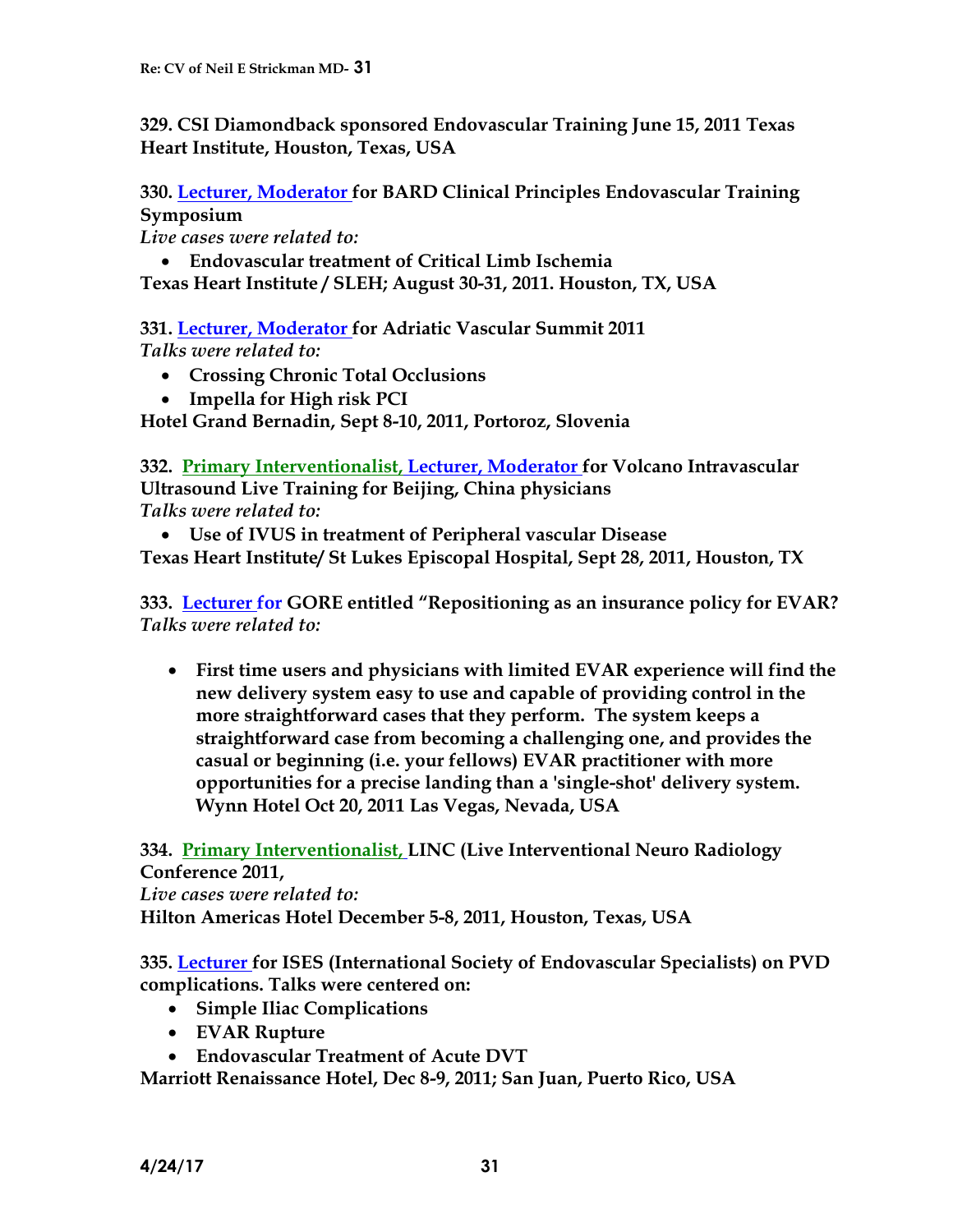#### **2012**

**336. Lecturer for Fellow Noon Conference on "Crossing CTO's in Critical Limb Ischemia" THI Auditorium Jan 30, 2012, Houston, Texas**

**337. Lecturer at ICON 2012" International Society of Endovascular Specialists" The 25th International Congress on Endovascular Interventions** *Talks were related to:*

 **Thoracic Outlet Syndrome Phoenician, Feb 12-15, 2012 Phoenix, AZ USA**

**338. Course Attendee, Lecturer and Moderator for TCT at CIT (Chinese Interventional Therapeutics) CIT 2012.** *Talks were related to:*

**Carotid Stenting 2012**

**Endovascular treatment of AAA**

**China National Convention center, March 14-18, 2012. Beijing, China**

**339. Course Attendee, at Edwards Lifescience for certification for Edwards Sapien Transcatheter Aortic Valve Replacement. May 13-14, 2012 Irvine, California, USA**

**340. Lecturer at XVI Curso de Cardiologia Para el Consultor: Organization of the Society of Cardiology of Peru,** *Talks were related to:*

- **Carotid Artery Stenting Updates**
- **The Diagnosis and Treatment of PVE**
- **Deep Venous Thrombosis-management**

**The Peublo Hotel, May 18-20, 2012 Santa Clara, Peru**

**341. Lecturer and Primary Interventionalist for "My Live 2012" 7th Asian Interventional Cardiovascular Therapeutics with Malaysian Cardiovascular Interventional Symposiums**

*Talk was centered on:*

- **Critical Limb Ischemia**
- **Peripheral Vascular Credentialing**

*Live cases were related to:*

- **Endovascular treatment of Carotid artery Stenosis**
- **Lower Extremity Arterial Disease**

**Hilton Hotel, July 5-7, 2012, Kuala Lumpur Malaysia**

**342. Lecturer at "19th International Symposium on Critical Care & Emergency Medicine 2012":** 

*Talks were centered on:*

**Carotid Artery Stenting in 2012**

**at the Discovery Kartika Plaza Hotel July 12-14, 2012, Kuta, Bali, Indonesia**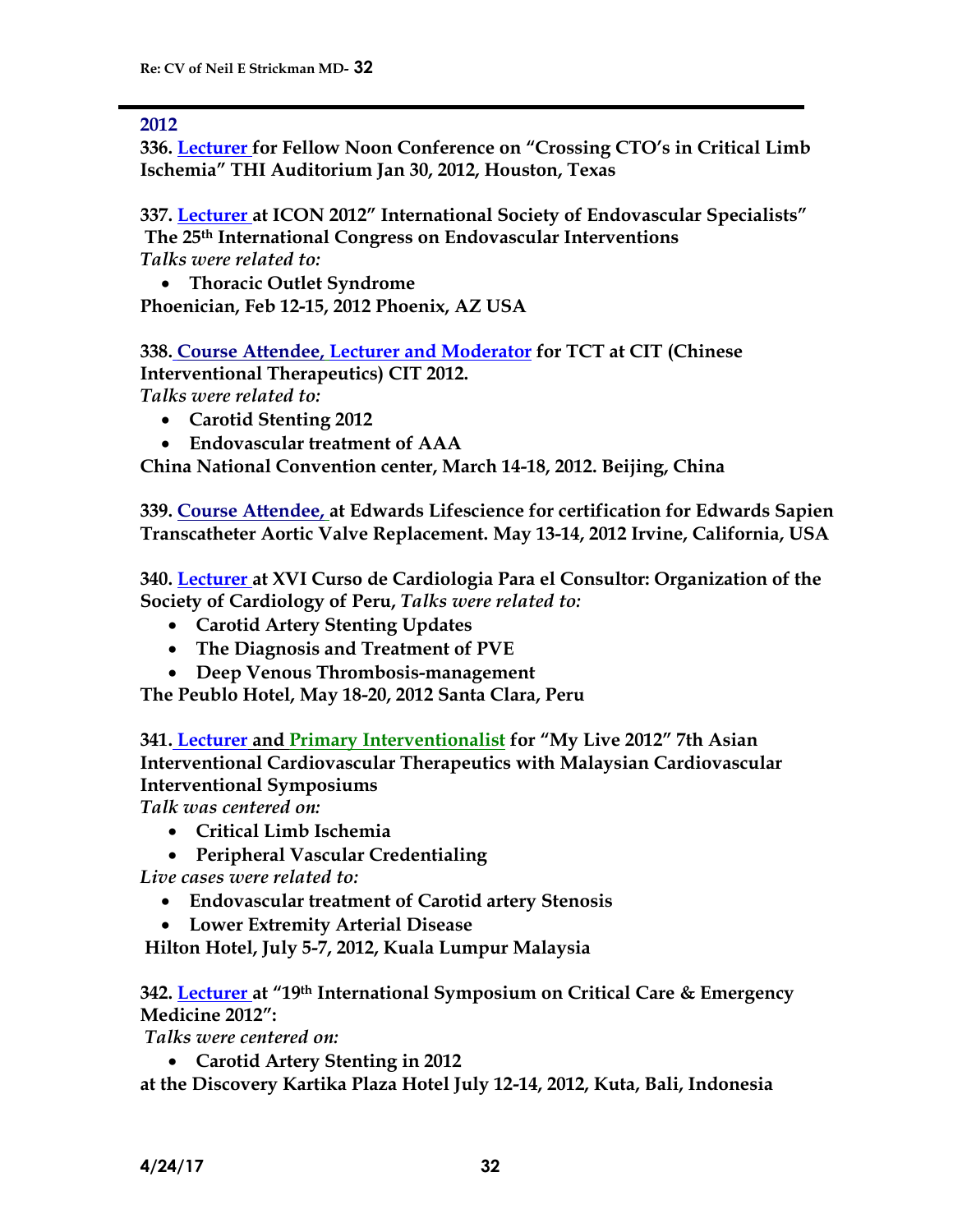**343. Lecturer for Fellow Noon Conference on "A Guide to Peripheral Vascular disease 2012" THI Auditorium Sept 13, 2012, Houston, Texas, USA**

**344. Lecturer and Primary Interventionalist for Guangdong Peoples Hospital Symposium and the 3rd affiliated Hospital of Sun Yat Sen Nov 29-30, 2012; Guangzhou, China**

*Talks and live demos were centered on:*

- **Renal Artery Stenting**
- **Peripheral Vascular Interventions**

**345. Lecturer and Primary Interventionalist for Xiamen Heart Center Dec 1-2, 2012; Xiamen City, China**

*Talks and live demos were centered on:*

- **Carotid Artery Stenting**
- **Role of the Interventional Cardiologist in china for PVD**

**346. Lecturer and Primary Interventionalist for Tianjin Medical University Hospital and Tianjin Teda Hospital Dec 3-4, 2012 Tianjin, China** *Talks and live demos were centered on:*

- **Peripheral vascular Interventional strategies**
- **Role of the Interventional Cardiologist in china for PVD**

#### **2013**

**347. Lecturer, Moderator for BARD Clinical Principles Endovascular Training Symposium**

*Live cases were related to:*

**Endovascular treatment of Critical Limb Ischemia**

**Texas Heart Institute / SLEH; Jan 30-31, 2013. Houston, TX, USA**

## **348. Course Attendee, at Metro Heart: "Critical Limb Ischemia-Observational training.**

*Live cases were related to:*

**Pedal Access for the treatment of CLI**

**February 10-11, 2013 Wyoming, Michigan**

**349. Lecturer at ICON 2013" International Society of Endovascular Specialists" The 26th International Congress on Endovascular Interventions** *Talks were related to:*

- **Iliac Stenting**
- **EVAR**

**Westin Kierland, Feb 24-18, 2013 Phoenix, AZ USA**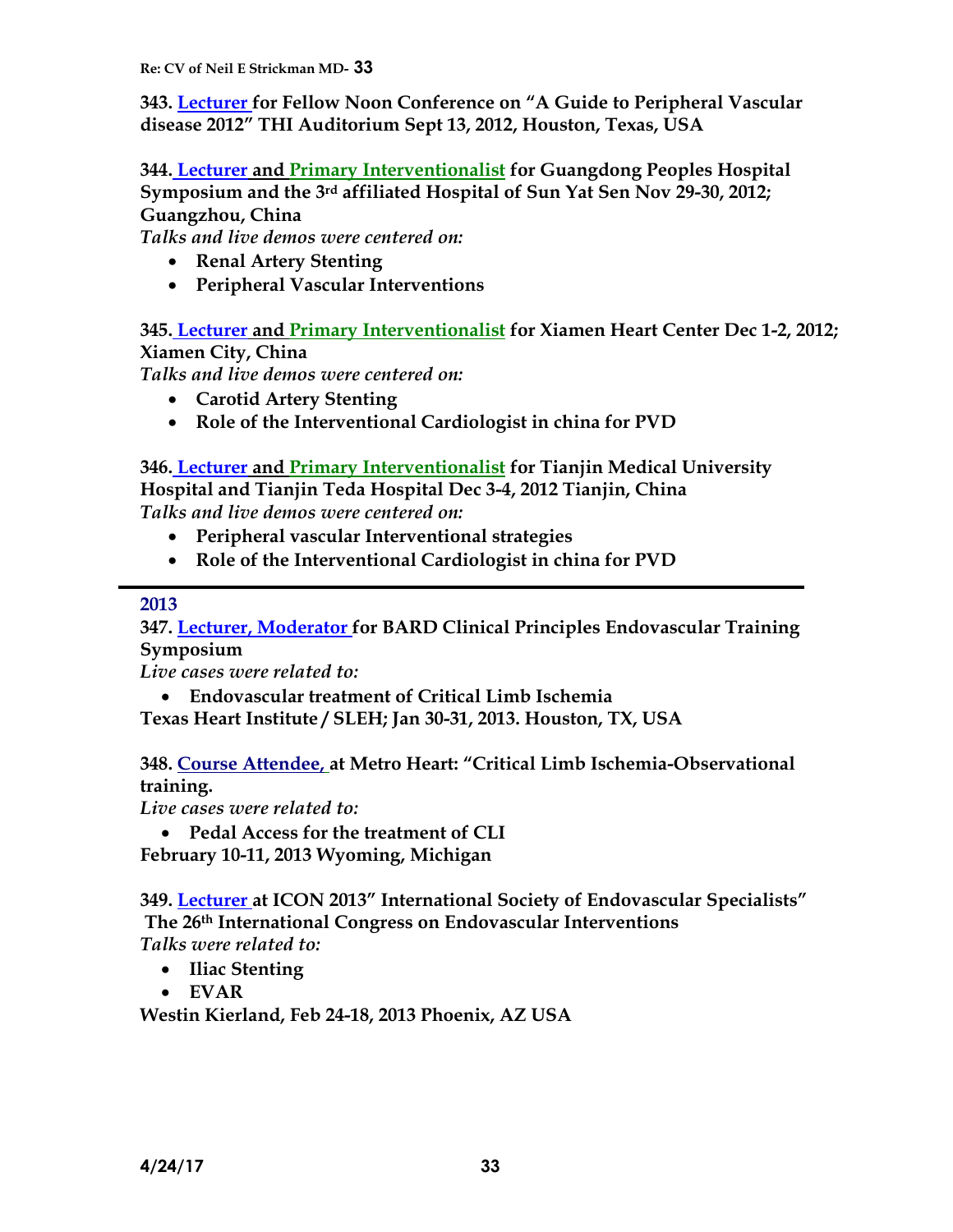**350. Course Attendee, Lecturer and Moderator for TCT at CIT (Chinese Interventional Therapeutics) CIT 2013.**

*Talks were related to:*

- **Carotid Stenting 2013**
- **Critical Limb Ischemia**

**China National Convention Center, March 20-23, 2013. Beijing, China**

**351. Course Attendee, Moderator for 9th Current Trends in Aortic and Cardiovascular Surgery and Interventions**

*Talks were related to:*

- **Peripheral Vascular Disease**
- **Critical Limb Ischemia**

**Royal Sonesta Hotel, April 26-27, 2013. Houston, Texas**

**352. Lecturer at Congress Peruvian Cardiology Society: Organization of the Society of Cardiology of Peru,** *Talks were related to:*

- **Carotid Artery Stenting Updates**
- **Critical Limb Ischemia**

**The Sheraton Hotel, May 2-4, 2013 Lima, Peru**

**353. Lecturer and Primary Interventionalist for "My Live 2013" 8th Asian Interventional Cardiovascular Therapeutics with Malaysian Cardiovascular Interventional Symposiums**

*Talk was centered on:*

- **Critical Limb Ischemia**
- **Peripheral Vascular Complications**

*Live cases were related to:*

 **Endovascular treatment of Lower Extremity Arterial Disease Hilton Hotel, July 4-6, 2013, Kuala Lumpur, Malaysia**

**354. Course Attendee, at Galway US Physician Exchange Program: meeting with keynote cardiologists to discuss future products for Medtronic Medtronic Manufacturing plant, August 20-22, 2013, Galway, Ireland**

**355. Course Attendee, at Bolton Medical Aortic Training: meeting with Bolton medical for training in the use of their Relay Thoracic Stent-Graft and Treovance Abdominal Aortic Stent-Graft, B. Ocean hotel, Sept 20, 2013, Ft Lauderdale, FL**

**356. Lecturer and Proctor for "Crosser Launch and Training in Japan" Multiple hospitals and physician interaction including Tokyo, Shinagawa, Sapporo, Yokohama, and Saityma. Sept 27-Oct 4, 2013 Tokyo, Japan**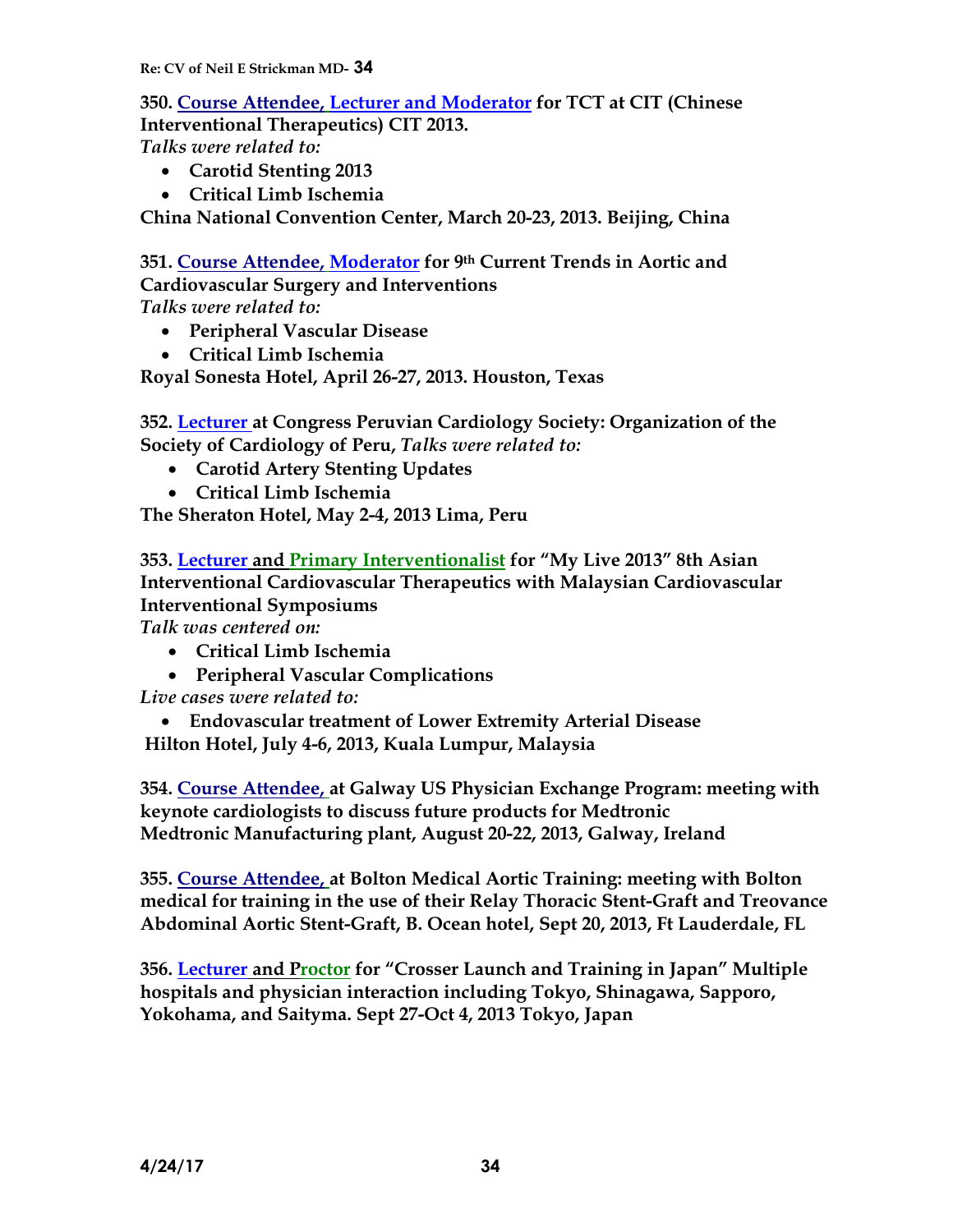**357. Primary Interventionalist for "Carotid Stenting Tutorial"** Srinagarind Hospital **with Chaiyasith Wongvipaporn, MD; Nov 13, 2013, KhonKaen, Thailand**

**358. Lecturer and Moderator for "9th AICT" Asian Interventional Cardiovascular Therapeutics; the Art of Asia Pacific Intervention** *Talks were centered on:*

- **Endovascular Repair of Abdominal Aortic Aneurysm**
- **Carotid Artery Stenting c/w CEA**
- **DVT- An Up to Date Treatment Module**
- **Crossing Iliac CTOs**

**Grand Centara Hotel World, Nov 14-16, 2013 Bangkok, Thailand**

**359. Lecturer for "TAVR, Where are we Going 2014" Bayshore community Hospital Nov 15, 2013 Houston, TX**

**360. Lecturer for "TAVR, an Update of a Life Changing Valve Replacement Therapy" Damians Restaurant Dec 5, 2013 Houston, TX**

#### **2014**

**361. Course Attendee, at ACC Cardiovascular Summit: Solutions for Thriving in a Time of Change Aria Resort Hotel, Jan 16-18, 2014, Las Vegas, NV**

**362. Lecturer for "TAVR, an Update of a Life Changing Valve Replacement Therapy" Jaspers Restaurant Jan 30, 2014, Houston, TX**

**363. Lecturer at ICON 2014" International Society of Endovascular Specialists" The 27th International Congress on Endovascular Interventions** *Talks were related to:*

**TAVR**

**Arizona Biltmore, Feb 9-13, 2014 Phoenix, AZ USA**

**364. Lecturer for "TAVR, an Update of a Life Changing Valve Replacement Therapy" Perry's Restaurant Feb 20, & March 13 2014, Houston, TX, USA**

**365. Course Attendee, Lecturer and Moderator for TCT at CIT (Chinese Interventional Therapeutics) CIT 2014.** *Talks were related to:*

- **Carotid Stenting 2014**
- **Renal Artery Stenting**

**China National Convention Center, March 19-22, 2014. Shanghai, China**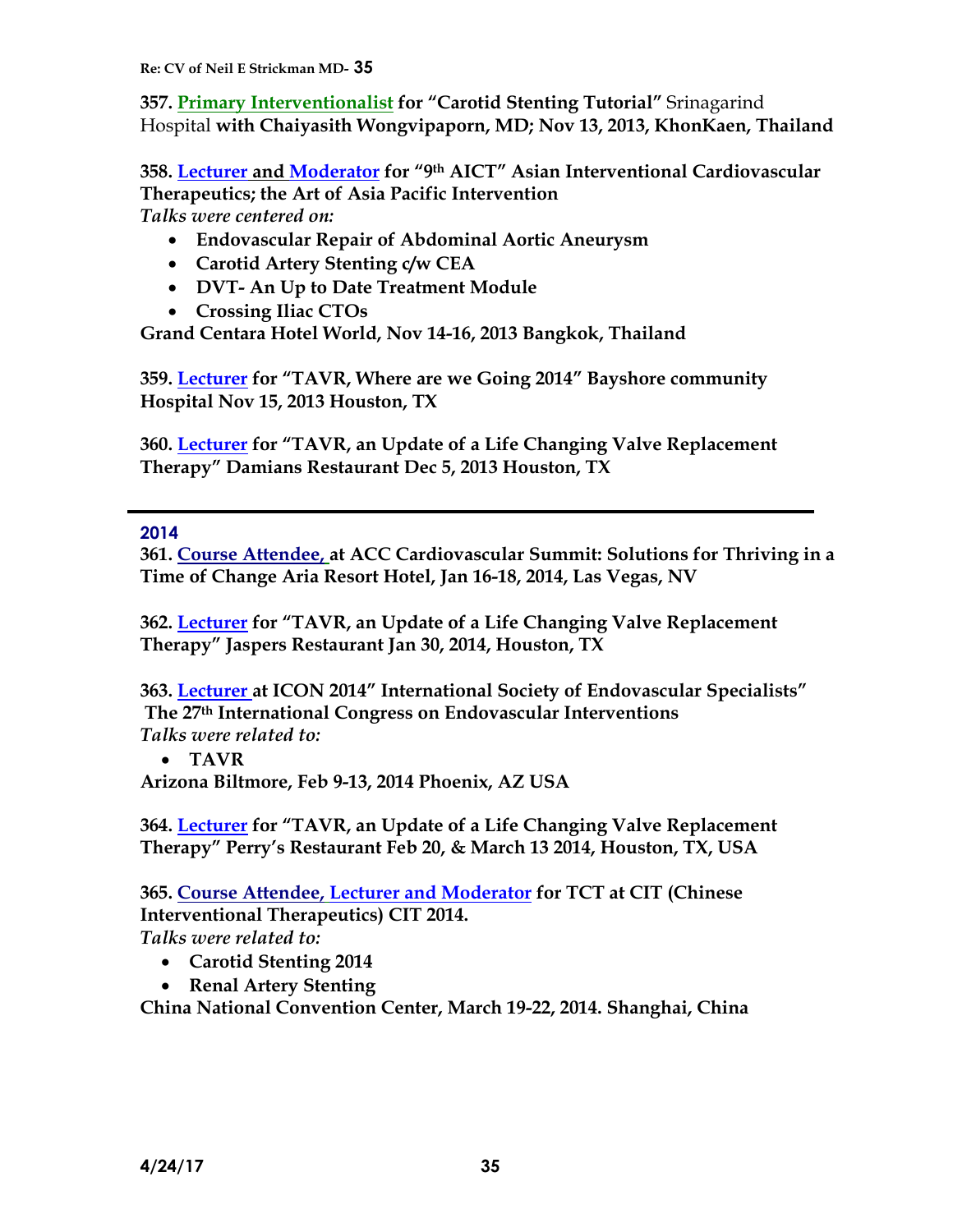**366. Lecturer at 17th Curso de Cardiologia pare el Consultor** *Talks were related to:*

- **Percutaneous EVAR**
- **TAVR for Aortic Stenosis**

**Hotel Las Dunas, April 24-27, 2014, Ica, Peru** 

**367. Lecturer for Astra Zeneca Malaysia**

*Talks were related to:*

**New Guidelines for Hyperlipidemia** 

**Kula Lumpur, Johor Bahru, Seremban, Melaka, Petaling Jaya, June 16-18, 2014 Malaysia** 

**368. Lecturer and Primary Interventionalist for "20th Asean Federation of Cardiology Conference AFCC 2014"** *Talk was centered on:*

- **TAVR**
- **Peripheral Vascular Complications**
- **Optimizing Statins to Achieve "No Targets"?**

*Live cases were related to:*

- **Endovascular treatment of Lower Extremity Arterial Disease**
- **Carotid Arterial Stenting**

**Kuala Lumpur Convention Center, June 19-22, 2014, Kuala Lumpur, Malaysia,**

**369. Lecturer for Fellow Noon Conference on "A Guide to Peripheral Vascular disease 2014" THI Auditorium August 28, 2014, Houston, Texas, USA**

**370. Lecturer for "TAVR, an Update of a Life Changing Valve Replacement Therapy" Peli Peli Restaurant Sept 16, 2014, Tomball, TX**

**371. Lecturer for "Lutonix, a Step Ahead in SFA Treatment" Flemings Steakhouse Oct 23, 2014, Houston, TX**

**372. Lecturer for "TAVR, an Sapien XT Valve Replacement Therapy" El Divino Restaurant November 20, 2014, McAllen, TX**

**373. Medtronic Technology Exchange- update on clinical products Intercontinental Hotel, January 22-24, 2015, Miami, Florida**

**374. Texas Heart Institute Former Fellows EVAR Symposium- update in Vascular and Endovascular Disease Management ZaZA Hotel/ BSLMC, February 9-10, 2015, Houston, TX**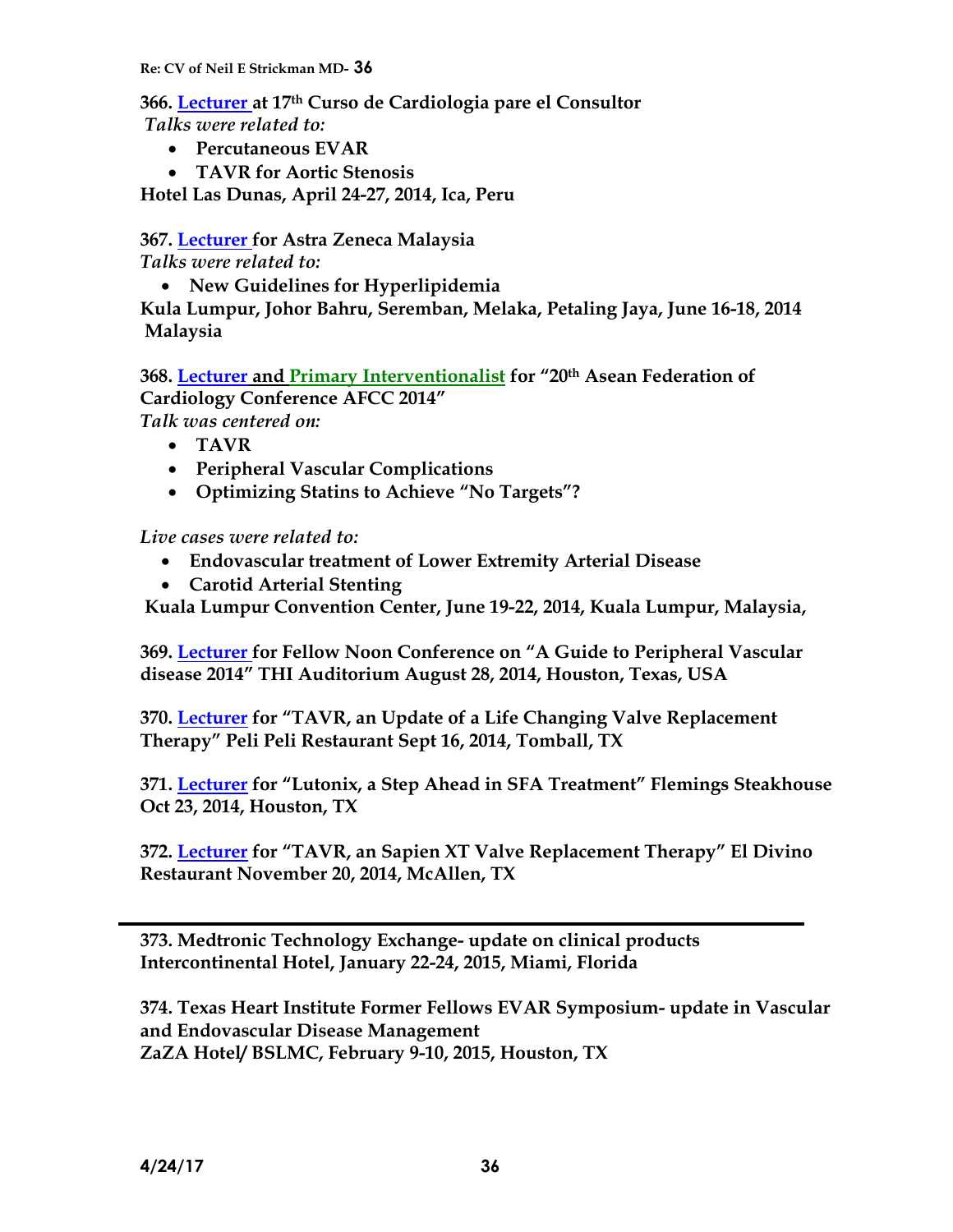**375. Lecturer for "4Ts Tip to Toe Conference"** *Talk was centered on:* **TAVR**

**Conrad Hotel February 20-21, 2015, Dubai, UAE**

**376. Course Attendee, Lecturer and Moderator for TCT at CIT (Chinese Interventional Therapeutics) CIT 2015.**  *Talks were related to:*  • **Carotid Stenting 2015** 

• **DVT** 

**China National Convention Center, March 19-22, 2015. Beijing, China**

**377. Lecturer for "Throw Away that Knife, Carotid Stenting is the only Way to Go" Internal Medicine Grand Rounds. THI Auditorium April 20, 2015, Houston, Texas, USA**

**378. Lecturer at 25th Congress Peruvian Cardiology Society: Organization of the Society of Cardiology of Peru,** *Talks were related to:*

- **Carotid Artery Stenting Updates**
- **EVAR for AAA**
- **TAVR**

**The Sheraton Hotel, May 1-3, 2015 Lima, Peru**

**379. Course Attendee for Trivascular Educational Summit: Rethinking the neck Trivascular Center, May 14-16, 2015, Santa Rosa, CA, USA**

**380. Lecturer, Moderator and Primary Interventionalist for "My Live 2015" 9th Asian Interventional Cardiovascular Therapeutics with Malaysian Cardiovascular Interventional Symposiums**

*Talk was centered on:*

- **Closure Devices**
- **New treatments for Endoleak**

*Live cases were related to:*

- **Endovascular treatment of Lower Extremity Arterial Disease**
- **TEVAR**
- **IVUS in Coronary Artery Disease**

**Hilton Hotel, June 10-13, 2015, Kuala Lumpur, Malaysia**

**381. Lecturer for Fellows Noon Conference on "A Guide to Peripheral Vascular disease 2014" THI Auditorium August 6, 2015, Houston, Texas, USA**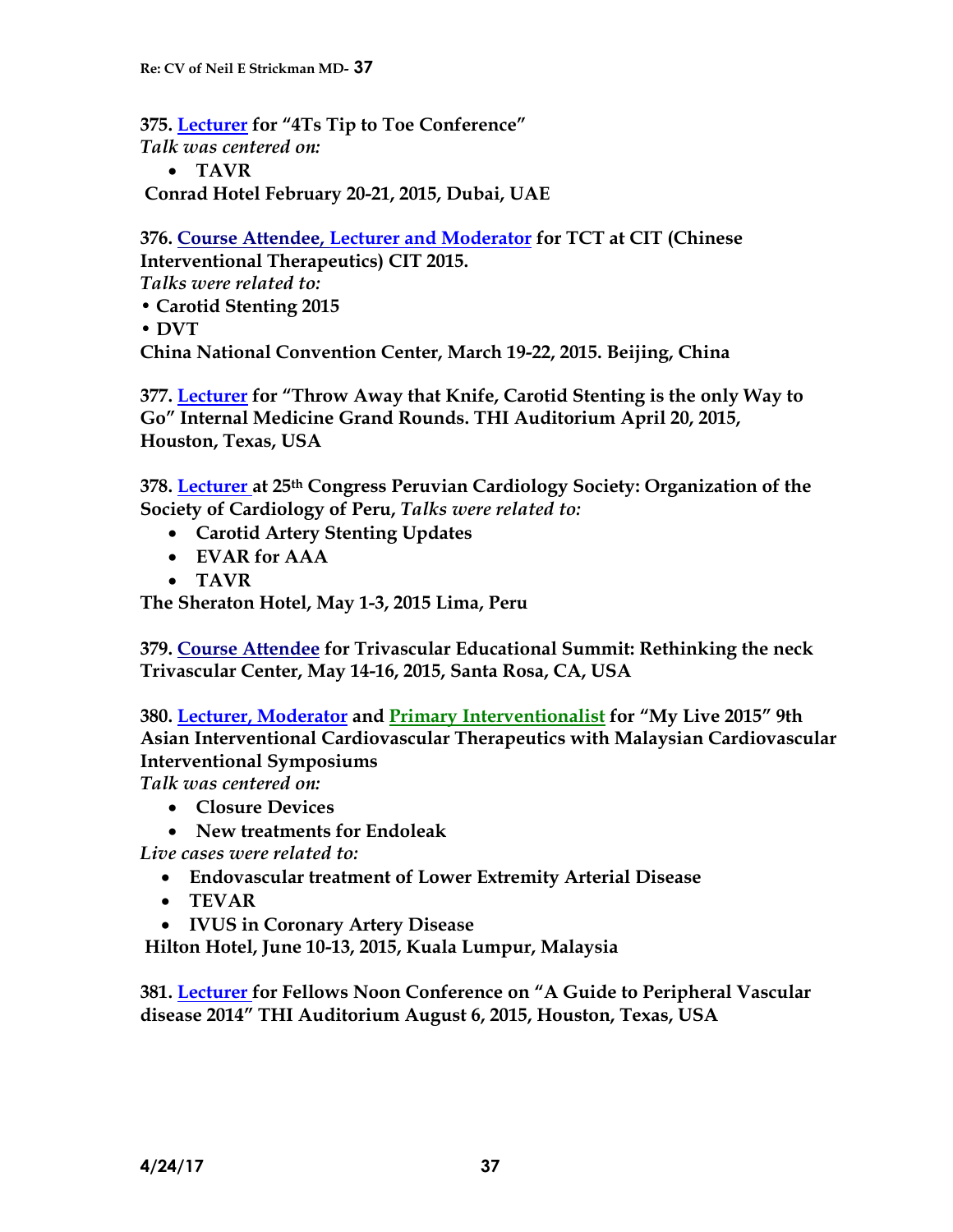**382. Lecturer for "Medtronic Lunch Symposium"**  *Talk was centered on:*

 **In.PACT drug coated balloon incorporation into SFA practice Marriott Hotel, Sept 16, 2015, Seoul, Korea**

**383. Lecturer for "Medtronic Lunch Symposium"**  *Talk was centered on:*

 **In.PACT drug coated balloon incorporation into SFA practice Grand Intercontinental Hotel, Sept 18, 2015, Seoul, Korea**

**384. Lecturer, Moderator for "Encore Seoul 2015"**  *Talk was centered on:*

- **Carotid Stenting**
- **New treatments for Pulmonary Embolus**
- **Critical Limb Ischemia**

**Grand Intercontinental Hotel, Sept 16-19, 2015, Seoul, Korea**

**379. Course Attendee for St Jude Medical: Optimizing PCI with Optical Coherent tomography, November 19-20, 2015, Manhasset , NY, USA**

**380. Course Attendee, Medtronic Technology Exchange- update on clinical products Intercontinental Hotel, January 28-30, 2016, Miami, Florida**

**381. Lecturer for "4Ts Tip to Toe Conference"**

*Talks was centered on:*

- **TAVR**
- **Endoleak for EVAR**

**Conrad Hotel February 18-20, 2016, Dubai, UAE**

**382. Course Attendee, Lecturer and Moderator for TCT at CIT (Chinese Interventional Therapeutics) CIT 2016.**  *Talks were related to:* 

- **Carotid Stenting 2016**
- **Pulmonary Embolism**

**China National Convention Center, March 17-20, 2016. Beijing, China**

**383. Lecturer for "Innovations in Cardiovascular Care" for Spohn Hospital** *Talks were related to:* 

• **PVD, the Diagnosis and Treatment**

**Simon Ortiz Center June 10-11, 2016, Corpus Christi, TX, USA**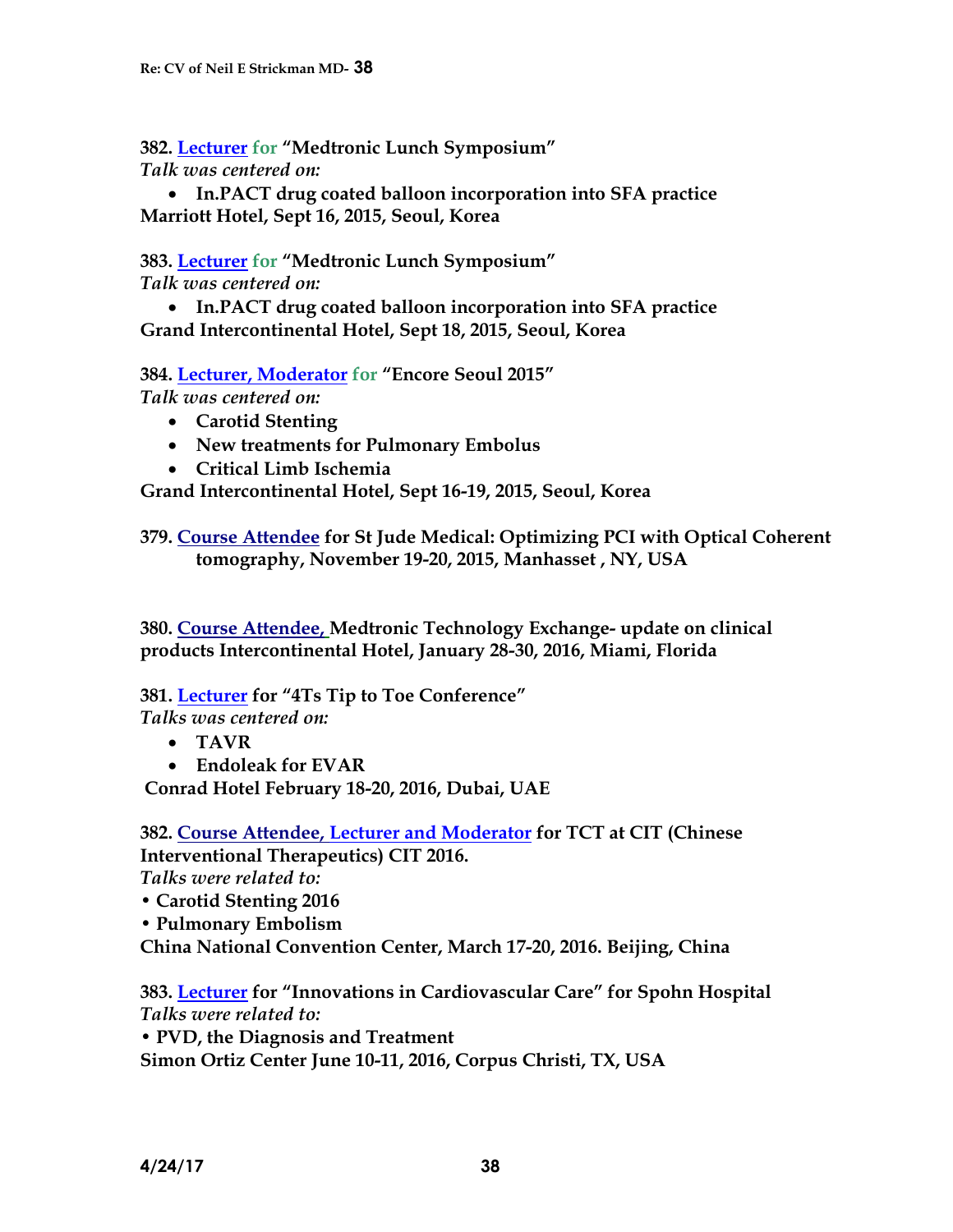**384. Course Attendee, at St Judes Medical "Pacemaker Updates "July 14-16, 2016 Los Angeles, CA, USA**

**385. Lecturer for Fellows Noon Conference on "A Guide to Peripheral Vascular disease 2016" THI Auditorium August 11, 2016, Houston, Texas, USA**

**386. Lecturer for "Endovascular Treatment of DVT/PE" at Smith & Wolensky Houston, TX, August 18, 2016**

**387. Lecturer for "12th AICT (Asian Interventional Cardiovascular Therapeutics" Fellows Course***. Talks were related to:* 

• **Subclavian and vertebral Artery Tips and Tricks**

• **Aorto-Iliac Artery Tips and Tricks**

**Taiwan International Convention Center, Sept 23, 2016. Taiwan, China**

**388. Course Attendee, Lecturer and Moderator for "12th AICT**

**(Asian Interventional Cardiovascular Therapeutics"**  *Talks were related to:* 

• **Critical Limb Ischemia**

• **Aorto-Iliac Artery Tips and Tricks**

**Taiwan International Convention Center, Sept 24-25, 2016. Taiwan, China**

**389. Lecturer Baylor College of Medicine Geriatrics Department**  *Talks was related to:* 

• **The optimum treatment for Aortic stenosis in the Elderly Quinton Meese Community Hospital, Oct 29, 2016. Houston, TX, USA**

**390. Course Attendee, Medtronic Technology Exchange- update on clinical products Intercontinental Hotel, January 26-28, 2017, Miami, Florida**

**391. Lecturer for "4Ts Tip to Toe Conference"** *Talks was centered on:*

- **Carotid Aneurysm Treatment**
- **Endoleak for EVAR**

**Conrad Hotel February 16-18, 2017, Dubai, UAE**

**392. Lecturer Tomball Cardiology** 

*Talks was related to:* 

• **The optimum treatment for Aortic stenosis in the Elderly Perry's Steakhouse, Feb 28, 2017 Houston, TX, USA**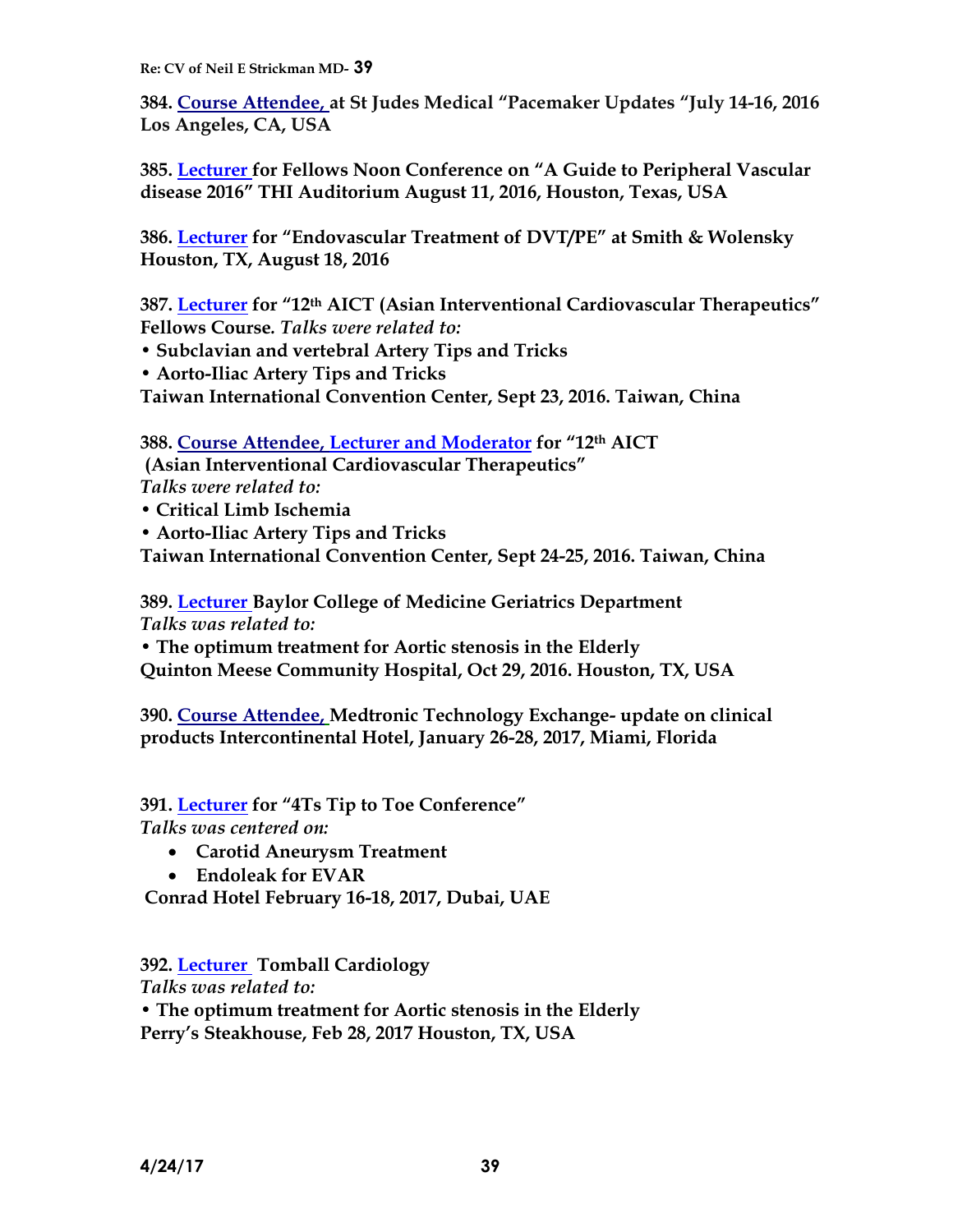**393. Course Attendee, Lecturer and Moderator for TCT at CIT (Chinese Interventional Therapeutics) CIT 2017.**  *Talks were related to:*  • **Carotid Stenting 2017 China National Convention Center, March 30-April2, 2017. Beijing, China**

**394. Lecturer, and Primary Interventionalist Medtronic EVAR Training course For physicians April 18, 2017 Texas Heart Institue, Houston, TX, USA**

**395. Course Attendee, for Mitraclip NT 101 Training, Royal Palms Hotel, April 19-21, 2017 ; Scottsdale,AZ, USA**

**396. Lecturer at 27th Congress Peruvian Cardiology Society: Organization of the Society of Cardiology of Peru,** *Talks were related to:*

- **Carotid Artery Stenting Updates**
- **TAVR**

**The Sheraton Hotel, April 27-29, 2017 Lima, Peru**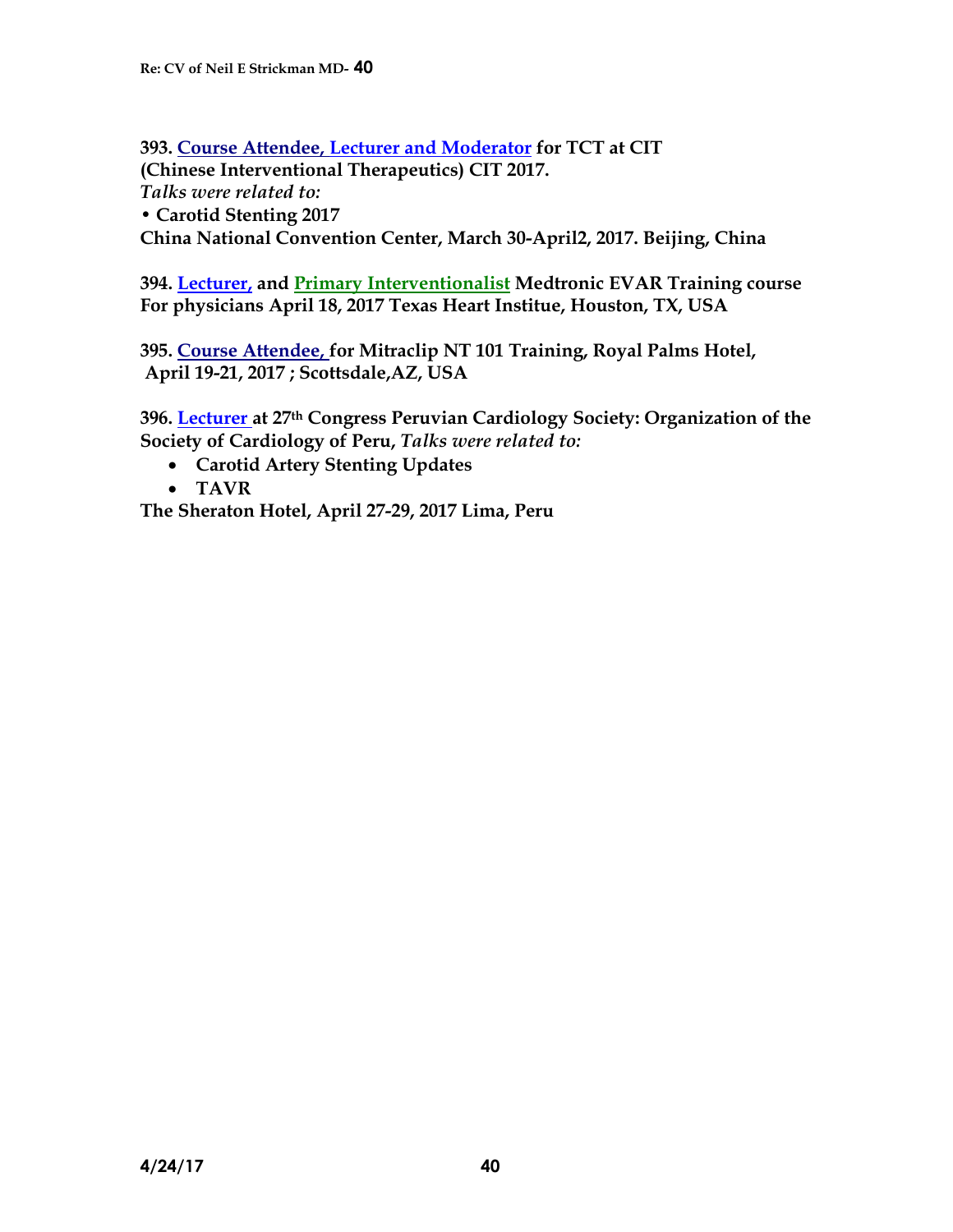# **BOARD CERTIFICATION**

- *1.* **ABIM-Diplomat in Internal Medicine,** *Sept 9, 1980*
- **2. ABIM-Diplomat of Cardiovascular Diseases,** *Nov 9, 1983*
- *3.* **Fellow of the American College of Cardiology,** *July 3, 1984*
- *4.* **Fellow of the American College of Physicians,** *Feb 28, 1986*
- **5. ABIM-Interventional Cardiovascular Diseases,** *Nov 2, 1999*
- **6. Outstanding Teacher of the year voted by Cardiology House Staff,**

 *June 15, 1988 June 15, 1995 June 7, 2000 June 7, 2012 June 3, 2016*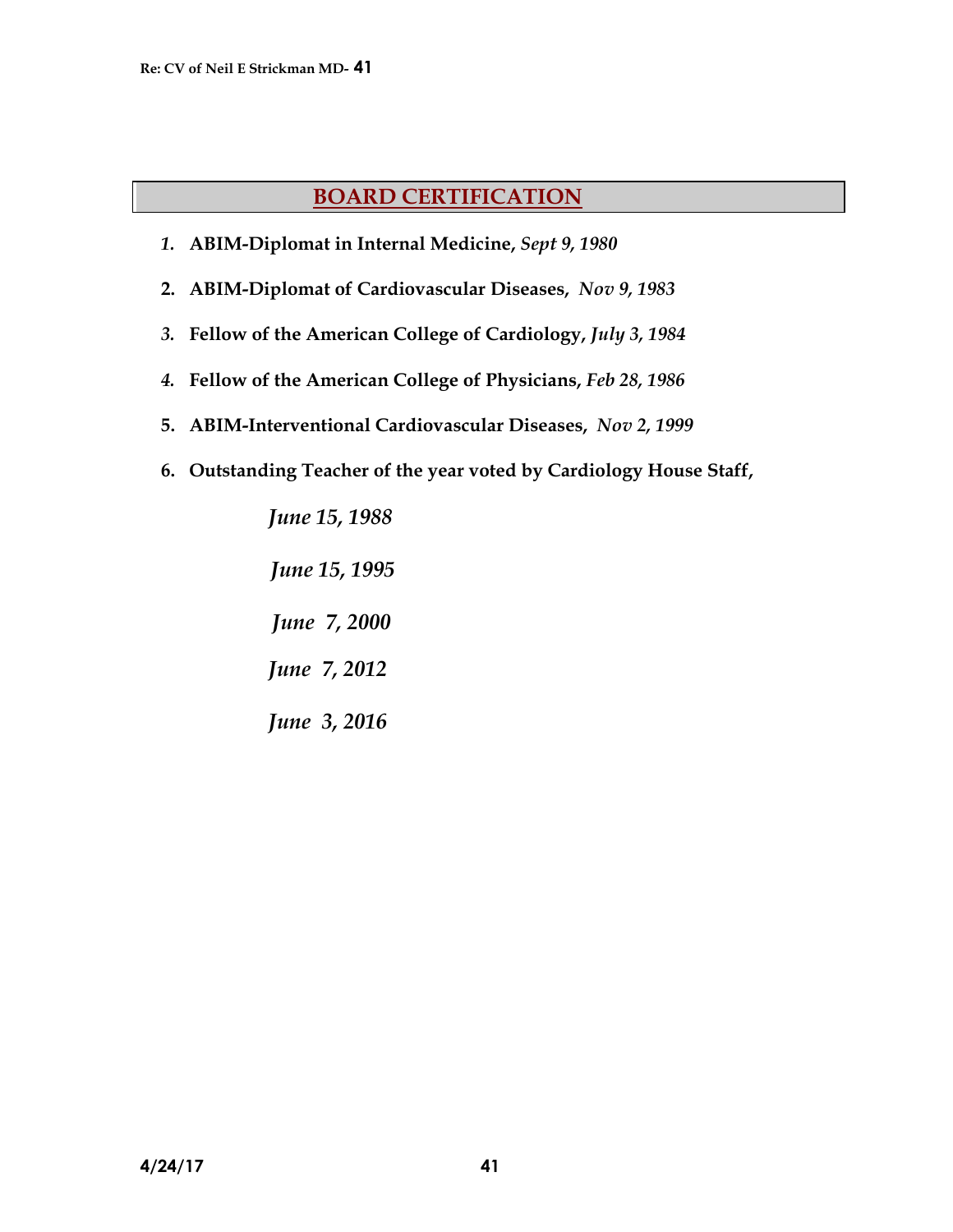# **CLINICAL TRIAL INVOLVEMENT**

- *1.* **AneuRx-EVAR stent-graft-1998**
- *2.* **SAPPHIRE-Carotid Stenting-2000**
- *3.* **ARCHER-Carotid Stenting-2001**
- *4.* **ACT-1 Low Risk Carotid Artery Stenting-2006**
- *5.* **STROLL- SFA Stent trial-2008**
- **6. SAPPHIRE-WWW-Carotid Stenting-2008**
- **7. EXCEL-Left Main Stenting vs. CABG-2010**
- *8.* **IN-PACT-DEB for the SFA-2011**
- *9.* **OVATION-Trivascular AAA Stent-graft-2011**
- *10.* **ORBIT 2-CSI-Coronary Atherectomy-2011**
- *11.* **In-Craft- Cordis AAA-2011**
- *12.* **Evolve2-DES coronary Stenting-2011**
- *13.* **Freedom-GORE Carotid Stenting-2012**
- **14. Nellix Endovascular sealing System for AAA-2014**
- **15. TOBA 2 endovascular Stent-2016**
- **16. MANTA endovascular large bore closure device**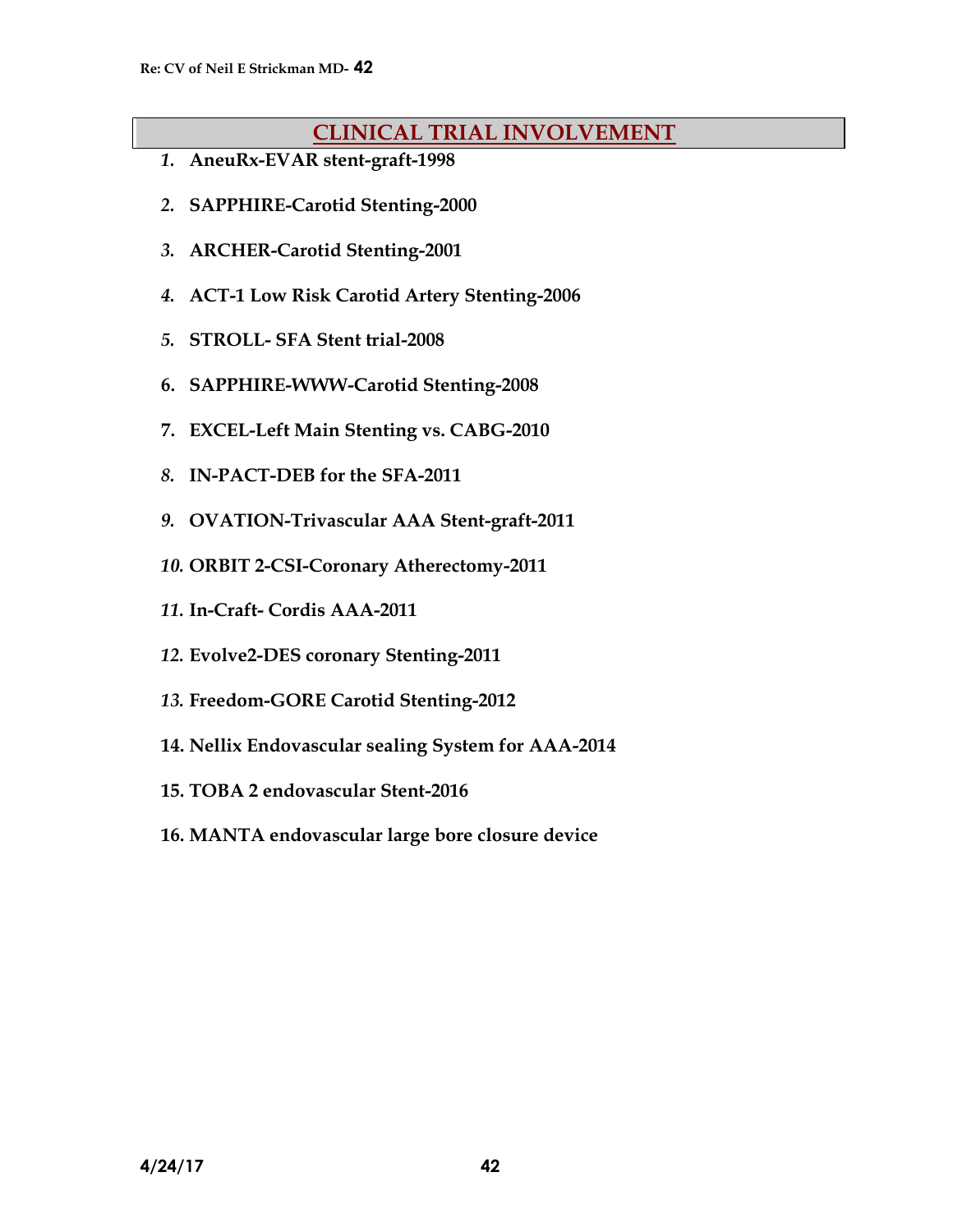#### **SOCIETIES AND ORGANIZATIONS**

**Phi Beta Kappa, 1973 Upstate Medical Center Alumni Associate, 1977 American College of Physicians, 1980 American College of Cardiology, 1980 American Heart Association, 1980 American Medication Association, 1982 Texas Medical Association, 1982 Houston Cardiology Society, 1982 Houston Internal Medicine Society, 1982 Denton A. Cooley Cardiovascular Surgical Society, 1983 International Society for Heart Transplantation, 1983 American Society of Cardiovascular Interventionists, 1989 Texas Heart Institute Cardiac Society, 1989 (president 1998) Boston Scientific Peripheral Vascular Advisory Board, 1995 International Society for Endovascular Surgery, 1997 Editorial Board of Texas Heart Institute Journal, 1997 Cordis Opinion Leaders Peripheral Vascular Advisory Board, 1998 Texas Heart Institute Cardiology Peer Review Committee, 1998 St. Lukes Episcopal Hospital Cardiology Advisory Council, 1998 Premier Purchasing Partners-Cardiology representative, 1999 Guidant Peripheral Vascular Advisory Board, 2004 SCAI-Society of Cardiac Angiography and Intervention-2004 Faculty at Universidad Popular de Puebla- 1/15/2007 China Endovascular Club March 29, 2010-Inaugural Member**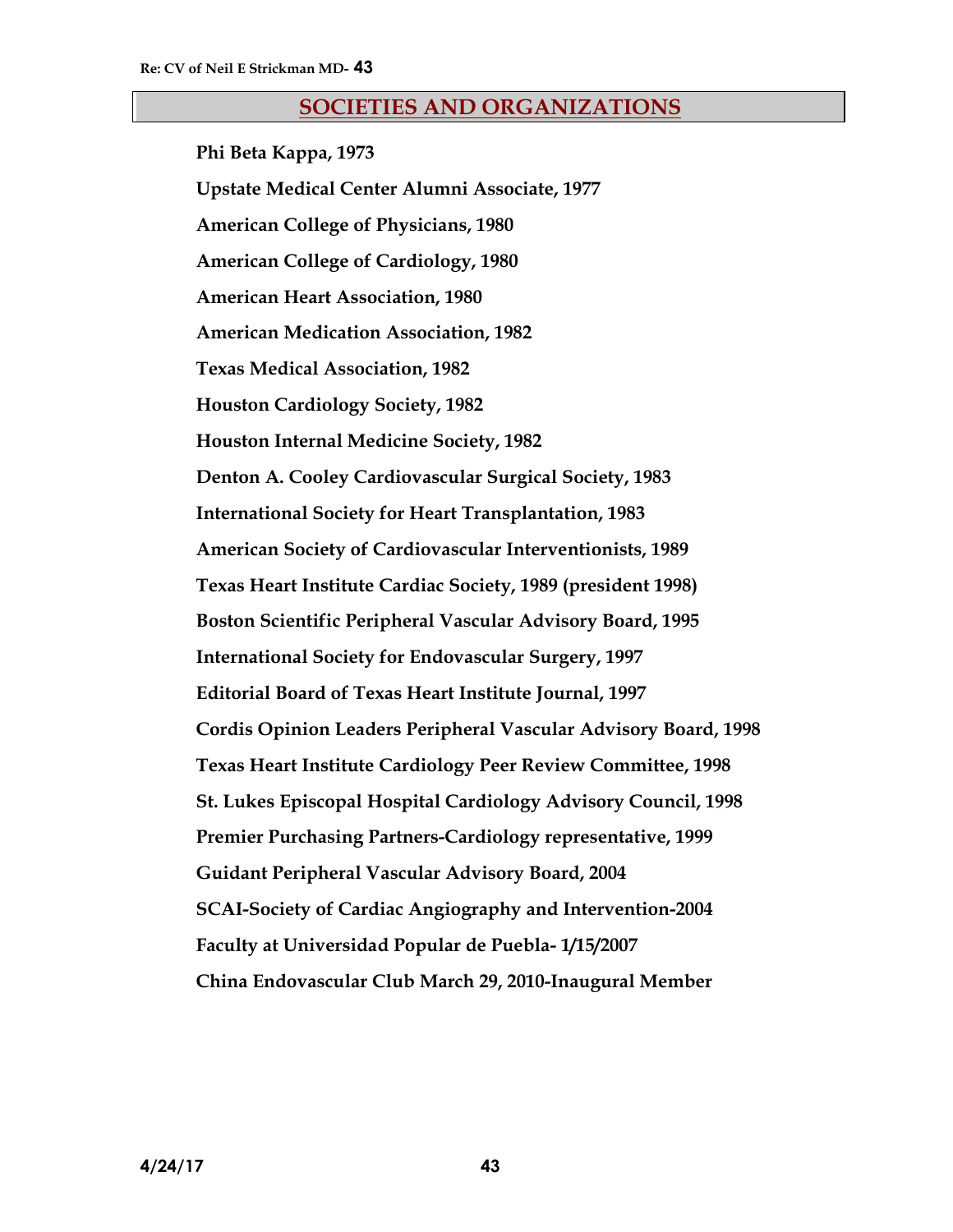# **APPOINTMENTS**

**Clinical Instructor-Baylor College of Medicine, 1983-1986**

**Clinical Assistant Professor-Baylor College of Medicine, 1986 - 1991**

**Assistant Director of Non-invasive Cardiac Laboratories, St. Luke's Episcopal Hospital, 1983-1988**

**Clinical Associate Professor-Baylor College of Medicine 1992 to 2003**

**Member, Hall-Garcia Cardiology Associates, July 1982-1984**

**Partner, Hall-Garcia Cardiology Associates, July 1984-present**

**Director of Peripheral Vascular Services, Hall-Garcia Cardiology Associates (1990- present)**

 **Clinical Professor-Baylor College of Medicine (2003 to present)**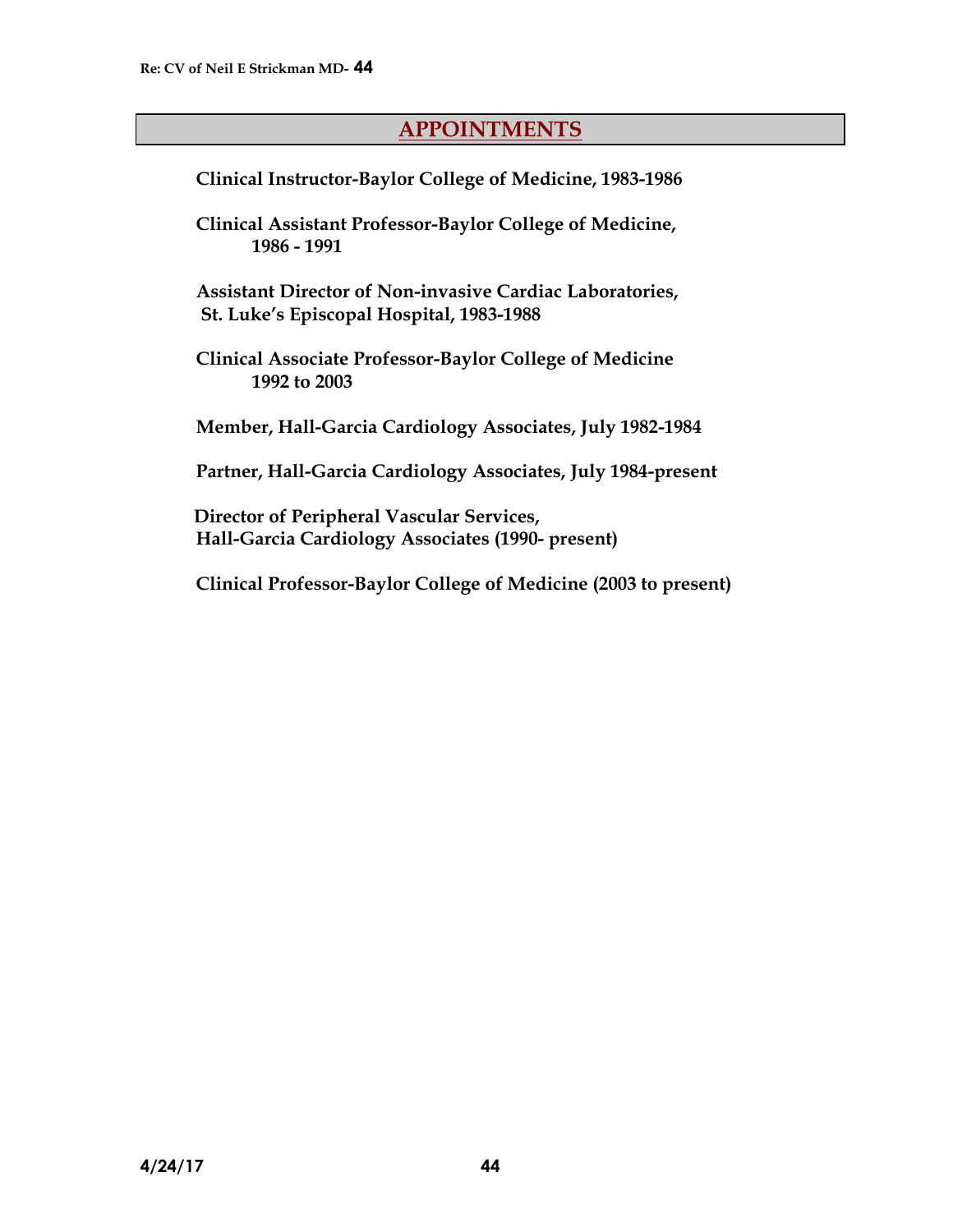# **CERTIFIED CLINICAL PRIVILEGES**

- **Abdominal Aortic Endoluminal Grafting: Gore/Endologix/Zenith/Medtronic**
- **Abdominal Aortic Aneurysm Treatment without surgery**
- **Beta Radiation-Angioplasty**
- **Carotid Artery Angiography**
- **Carotid Arterial Balloon Angioplasty**
- **Carotid Arterial Stent Angioplasty with Protection**
- **Carotid Artery Stenting: Gore Flow Reversal**
- **Carotid Artery Stenting: MOMA Flow Reversal**
- **Cardiac Catheterization**
- **Coronary Balloon Angioplasty**
- **Coronary Stent Angioplasty**
- **Coronary Laser Angioplasty**
- **Coronary Rotational Atherectomy Angioplasty**
- **Coronary Angiojet Thrombectomy**
- **Coronary Intravascular Ultrasonography**
- **Coronary Artery Thrombolysis**
- **Directional Coronary Atherectomy**
- **Endomyocardial Biopsy**
- **Electrocardiography**
- **Echocardiography**
- **Gamma Radiation-Angioplasty**
- **Percutaneous Cardiac Support-Abiomed-Impella**
- **Peripheral Vascular Balloon Angioplasty**
- **Peripheral Vascular Stent Angioplasty**
- **Peripheral Vascular Angiography**
- **Peripheral Vascular Rotablator Atherectomy**
- **Peripheral Vascular CSI Diamondback Atherectomy**
- **Peripheral Vascular Plaque Excision Therapy-Silverhawk**
- **Peripheral Vascular Thrombolysis**
- **Peripheral Vascular Cryotherapy**
- **Peripheral Vascular CTO: Frontrunner**
- **Peripheral Vascular CTO: Outback**
- **Peripheral Vascular CTO: Bard Crosser**
- **Peripheral Vascular Laser Angioplasty**
- **Peripheral Vascular Ultrasonography**
- **Peripheral Vascular Angiojet Thrombectomy**
- **Permanent / Temporary Pacemakers**
- **Renal Arterial Stent Angioplasty**
- **Safe Cross Endoluminal Therapy**
- **Thoracic Aortic Endoluminal Grafting**
- **Thoracic Stent Graft Therapy- Gore TAG**
- **Thoracic Stent Graft Therapy- Medtronic Talent/Captiva Delivery**
- **Edwards Sapien/XT/S3 Transcatheter Heart Valve Replacement**
- **Bard Lutonix / Medtronic In.Pact Drug Coated Balloon**
- **Medtronic Core Valve Transcatheter Heart Valve Replacement**
- **Abbott Mitraclip Trancather Mitral Valve repair**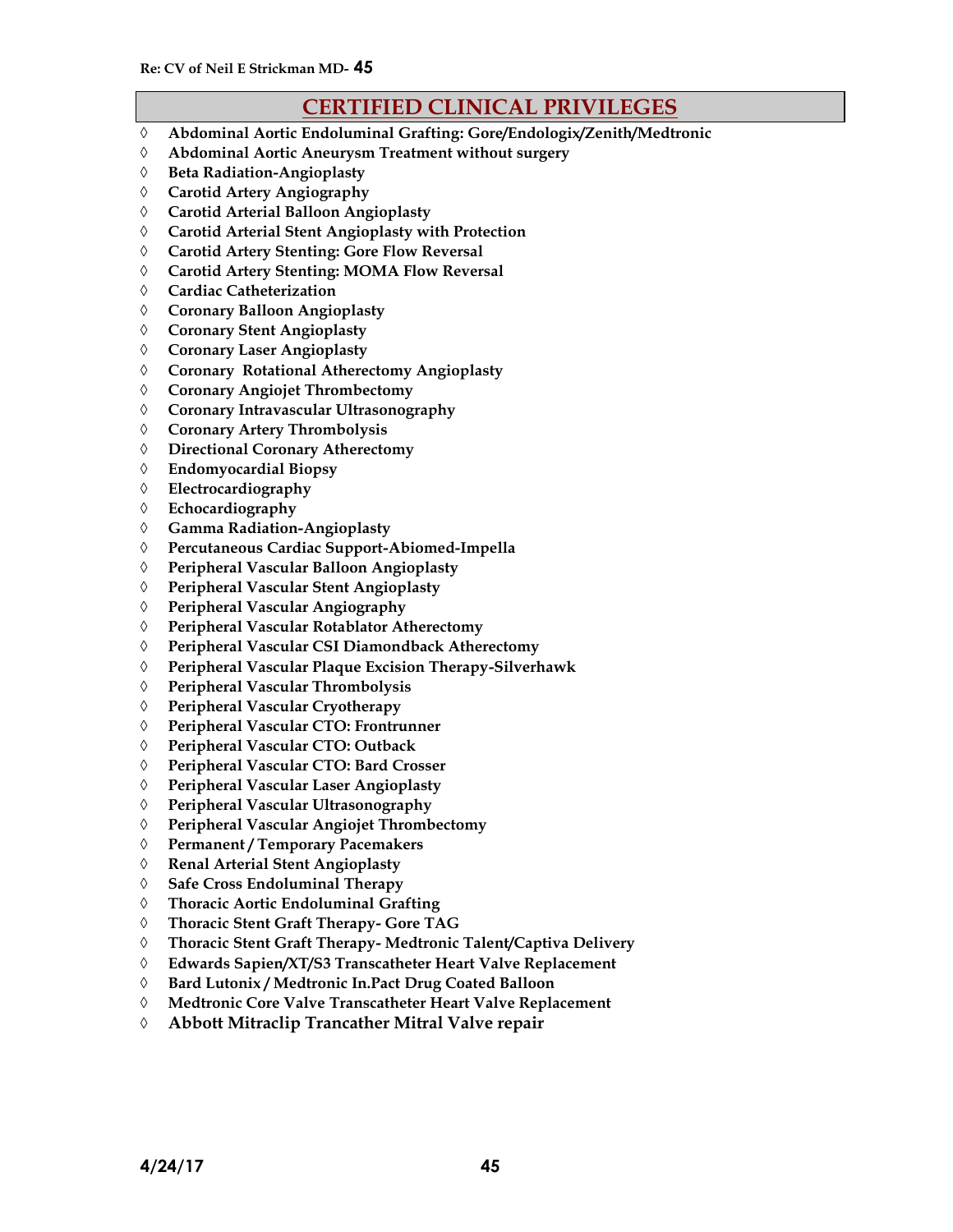**PUBLICATIONS, ABSTRACTS and POSTER PRESENTATIONS**

**1. Strickman NE, Rossi PA, Hall RJ, Massumkhani GA: Carcinoid Heart Disease. Current Problems in Cardiology, Feb VI (11), 1982.**

**2. Strickman NE and Dear WE: Left Stellate Ganglionectomy for the Long QT Interval Syndrome: Nine-Year Follow-up of a Patient. Texas Heart Institute Journal, 9 (2): 215, 1982.**

**3. Strickman NE, Pechacek LW, Solana LG., Leon R: Two-Dimensional Echocardiographic Features of Sewing Ring Dehiscence of a Bioprosthetic Mitral Valve. Texas Heart Institute Journal, 10 (2): 311, 1983.**

**4. Feghali S, Strickman NE, Hall RJ: Congestive Cardiomyopathy Presumably Secondary to Oxacillin. Texas Heart Institute Journal, 10 (4): 421, 1983.**

**5. Elayda MA, Strickman NE, Hall RJ, Gray AG, Garcia EG, Cooley DA: Myocardial Revascularization in Young Patients (abstract) JACC, 2 (3): 504, 1984.**

**6. Klima T, Milam J, Bossart M, Beard E, Massin E, Schnee M, and Strickman NE: Endomyocardial Biopsies in Follow-up of Human Cardiac Allografts and in Primary Myocardial Disorders. (Abstract) IXth European Congress of Cardiology, Dusseldorf, 1984.**

**7. Hall RJ, Garcia E, Mathur V, de Castro CM, Massumi A, Strickman NE: Coronary Artery Bypass Grafting (letter). N ENGLAND J MED, 310: 1262, 1984.**

**8. Carlson HD, Mathur VS, Gray AG, Hall RJ, Cooley DA, Garcia E, Massumi A, de Castro CM, Strickman NE: Coronary Artery Bypass Surgery in Patients with Severely Compromised Left Ventricles. (Abstract) International Symposium on Cardiovascular Surgery-1985, Page 85, Houston, Texas, 1985** 

**9. Elayda MA, Strickman NE, Hall RJ, Garcia E, Mathur VS, Cooley DA: Myocardial Revascularization in Young Patients. (Abstract) International Symposium on Cardiovascular Surgery - 1985, Pg. 114, Houston, Texas, 1985.**

**10. Massumi A, Mathur VS, Strickman NE, Rockwell SA, Edelman SK: Management of Acute Thrombus Formation Following Balloon Angioplasty. (Abstract) International Symposium on Interventional Cardiology, Pg. 28, Houston, Texas, 1986.**

**11. Massumi A, Mathur VS, Strickman NE, and Edelman SK: Changing Aspects of Percutaneous Transluminal Coronary Angioplasty: A Survey of 100 Recent Consecutive Cases. (Abstract) International Symposium on Interventional Cardiology, Pg. 41, Houston, Texas, 1986.**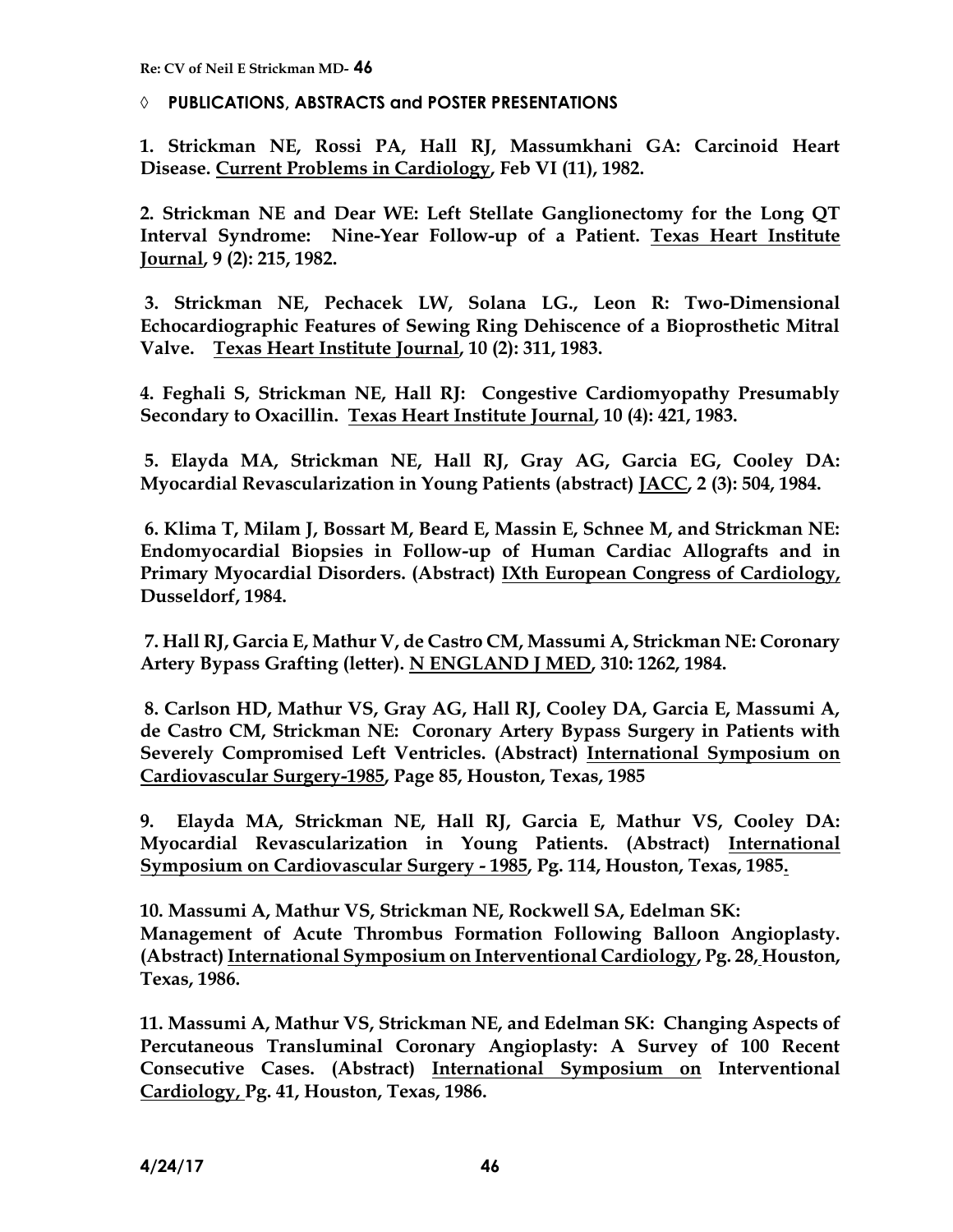**12. Strickman NE, Hall RJ: Carcinoid Heart Disease. Cancer and the Heart, (12) 135- 156, New York, Springer-Verlag, 1986.**

**13. Gibbs KL, Reardon MJ, Strickman NE, de Castro CM, Gerard JA, Rycyna JL, Hall RJ, Cooley DA: Hemodynamic Compromise [(Tricuspid Stenosis and Insufficiency) Caused by an Unruptured Aneurysm of the Sinus of Valsalva. JACC, 7(5): 1177, 1986.**

**14. Strickman NE, Radovancevic B, Frazier OH: Cardiac Transplantation Experience at the Texas Heart Institute, 1982-1986. Houston Heart Bulletin 7(3): 1987.**

**15. McAllister HA, Ferrans VJ, Hall RJ, Strickman NE, Bossart MI: Chloroquine-Induced Cardiomyopathy. Arch Pathol Lab Med, 11: 953, 1987.**

**16. Strickman NE: The Pathogenesis and Prognosis of End-Stage Heart Disease. Texas Heart Institute Journal 14 (4), 346-350, 1987.**

**17. Jain A, Strickman NE, Hall RJ, and Ott DA: An Unusual Complication of Left Ventricular Pseudoaneurysm: Hemoptysis. CHEST 93, 429-431, 1988.**

**18. Avedissian MG, Strickman NE, McAllister HA, Harlan M: Predictors of Poor Clinical Outcome and the Need for Cardiac Transplantation in Biopsy-Proven Lymphocytic Myocarditis. Denton A. Cooley Cardiovascular Surgical Society, 104- 105, Bermuda, 1988.**

**19. Avedissian MG, Strickman NE: Lymphocytic Myocarditis Presenting as Ventricular Arrhythmias Circ Supplement II, 78 (4): 1826, 1988.**

**20. Avedissian MG, Strickman NE, McAllister HA, Edelman SK, Harlan M: Clinical Correlates of Long-Term Outcome in Patients with Lymphocytic Myocarditis 62nd Scientific Sessions New Orleans, Louisiana, 1989.**

**21. Corley DD, Strickman NE: An Alternative System for Right Ventricular Endomyocardial Biopsy (Abstract) Texas Heart Institute. Frontiers in Cardiology, Steamboat Spring, Colorado, August 1991.**

**22. Elayda MA, Strickman NE, Lynn P, Hall RJ, Cooley DA: Predicting Outcome after Coronary Artery Bypass Surgery in Young Adults (Poster). 64th Scientific Sessions of the American Heart Association. Anaheim, California, November 1991.**

**23. Strickman NE: Heart Attack Magazine-Vim and Vigor Summer, 63-64, 1991.**

**24. Corley DD, Strickman NE: Alternative Approaches to Right Ventricular**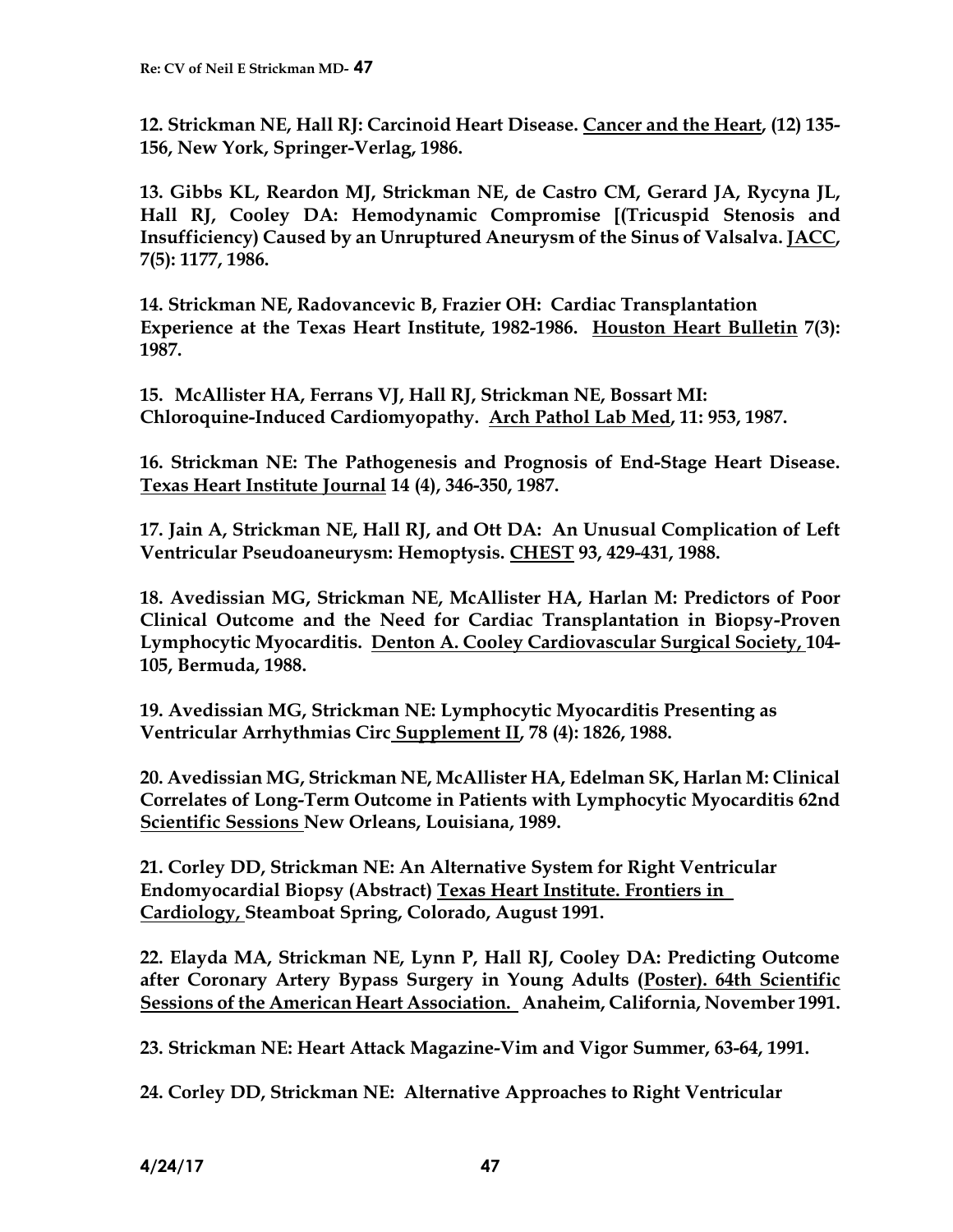**Endomyocardial Biopsy. Cath Card Diagnosis 31: 1994.**

**25. Hall-Garcia cardiology Associates: Guide to Houston's Cardiology Experts Medical Houston 58, 1995.**

**26. Rogers MT, Clark M, Perin EP, Benray J, Strickman NE, Massumi A, Jain SK, Mortazavi A, Hogan PJ, Angelini P, Marsh K, Waly HM, Ferguson JJ: Preliminary Experience with Reopro as an Adjunct to Intracoronary Thrombolytic Therapy ACC 45th Annual Scientific Session Orlando, Florida 1996.**

**27. Pathan A, Fujise K, Jeang M, Mullins J, Krajcer Z, Benray J, Strickman N, Schroth G, Perin E, Smalling R: Favorable Long Term Outcome of Subclavian Stenting (Abstract), ACC 45th Annual Scientific Session Orlando, Florida, 1996.**

**28. Reddy KJ, Simek S, Strickman NE, Perin EP, Treistman B, Benray J, Rogers M, Le DH, Waly HM, Ferguson JJ: Reopro as an Adjunct to Intracoronary Thrombolytic Therapy, Transcatheter Cardiovascular Therapeutics Feb 28, 1996.**

**29. Yaryura RA, Simek S, Benray J, Strickman NE, Perin EP, Fish RD, Treistman B, Mortazavi A, Mathur V, Garcia-Gregory J, Christy G, Rogers M, Le DH, Waly HM, Ferguson JJ: Reopro plus Stenting: Pushing the Envelope of Clinical Applications for Stents. Transcatheter Cardiovascular Therapeutics Feb 28, 1996.**

**30. Wilson JM, Kalife G, Rogers M, Strickman NE, Massumi A: Unusual Electrocardiographic Presentation of Right Ventricular Myocardial Infarction. Texas Heart Institute Journal 23 (4), 1-5, 1996.**

**31. Strickman NE, Perin E: Multipurpose Angiography Suite Opens. Rounds SLEH Publication October/November 1997**

**32. Damaraju S, Cuasay L, Le D, Strickman N, Krajcer Z: Predictors of primary Patency Failure in Self-Expanding Endovascular (Wallstent) Prostheses for Ilio-Femoral Occlusive Disease. Texas Heart Institute Journal 1998.**

**33. Krajcer ZK, Zaqqa M, Strickman NE, et al: Wallgraft Endoprosthesis for Endoluminal treatment for Traumatic and Aneurismal peripheral vascular disease. American College of Cardiology 48th Annual Scientific Session New Orleans, Louisiana, March 7-10, 1998.**

**34. Hernandez E, Krajcer ZK, Strickman NE, et al: Wallgraft Endoprosthesis for Endoluminal treatment for Traumatic and Aneurismal peripheral vascular disease. American Journal of Cardiology 1999; (suppl 6A) 37P**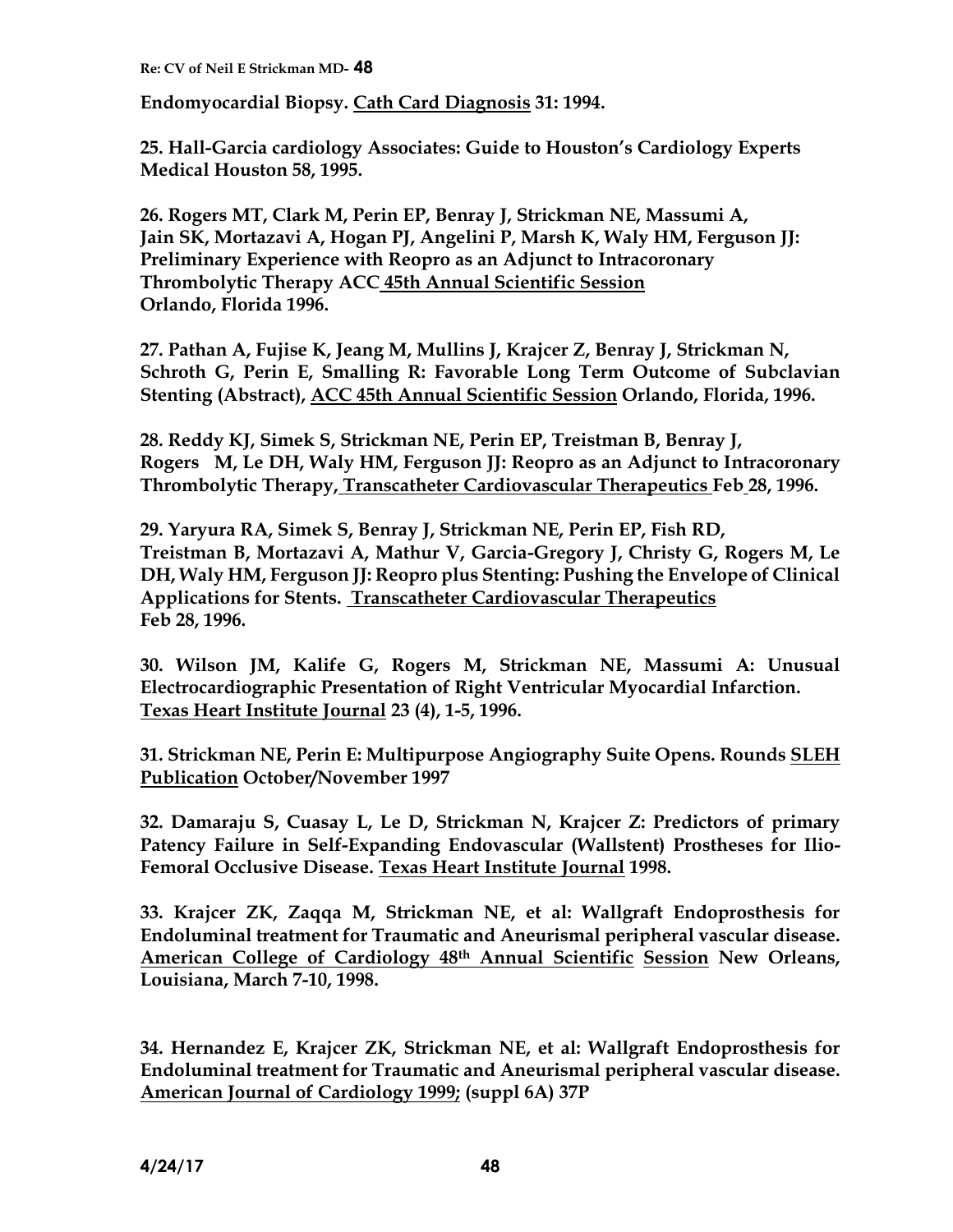**35. Burgert SJ, Strickman NE, Carroll CL, Falcone M: Cardiac Kaposi's sarcoma following Heart Transplantation. Catheterization and Cardiovascular Interventions Vol 49(2) 208-212, Feb 2000.**

**36. Krajcer ZK, Hernandez –Vila E, Strickman NE, Mortazavi A, Perin E, Dietrich E, Ansel G, Lipman J, Murphy T, "Endoluminal Treatment of Arterial Disruptions and Aneurysms With Wallgraft Endoprosthesis: 2-year Follow-Up" The 13th International Congress on Endovascular Interventions February 16, 2000. Phoenix, AZ**

**37. Howell MK, Vaughn B, Villarreal R, Strickman NE, Hallman C, Krajcer ZK: Comparison of Early Outcomes in Age Matched Patients Undergoing Conventional Open Repair of Abdominal Aortic Aneurysms vs. Patients Treated with the AneuRx Stent Graft Journal of American College of Cardiology 22A February 2000 ( Abstract).**

**38. Krajcer ZK, Hernandez –Vila E, Strickman NE, Mortazavi A, Perin E, Dietrich E, Ansel g, Lipman J, Murphy T, "Endoluminal Treatment of Arterial Disruptions and Aneurysms With Wallgraft Endoprosthesis: 2-year Follow-Up" Journal of Endovascular Therapy (7) 20-21, 2000**

**39. Howell MK, Strickman NE, Hallman C, Krajcer ZK: Early Results of Endovascular Abdominal Aortic Aneurysm Repair with the AneuRx Stent Graft in Cardiology Practice. International Endovascular Peripheral Course FP1; May 2000 (Abstract)**

**40. Howell MJ, Dougherty K, Strickman NE, Krajcer ZK: Degree of Hemodynamic Change is a predictor of Neurological Events following Carotid Artery Stenting in High Risk Patients.**

**American Journal of Cardiology 2000; 86 (SUPSA) 77i (abstract)**

**41. Krajcer Z, Hernandez-Vila E, Strickman N, et al.: Endoluminal Treatment of Arterial Disruptions and Aneurysms with Wallgraft Endoprosthesis: 2-year Follow-Up, Journal of Endovascular Therapy, 7:1-21, 2000**

**42. Krajcer Z, Howell M, Strickman N, et al.: Early Results of Endovascular Abdominal Aortic Aneurysm Repair with the AneuRx Stent Graft in Cardiology Practice, Global Endovascular Therapy (GET) 2000, 18: 12, 2000.Monaco, France, May 17-20, 2000**

**43. Krajcer Z, Howell MJ, Strickman NE: Degree of Hemodynamic Change is a predictor of Neurological Events following Carotid Artery Stenting in High Risk Patients. Am J Cardiol 86 (Supp l 8A): 77i, 2000**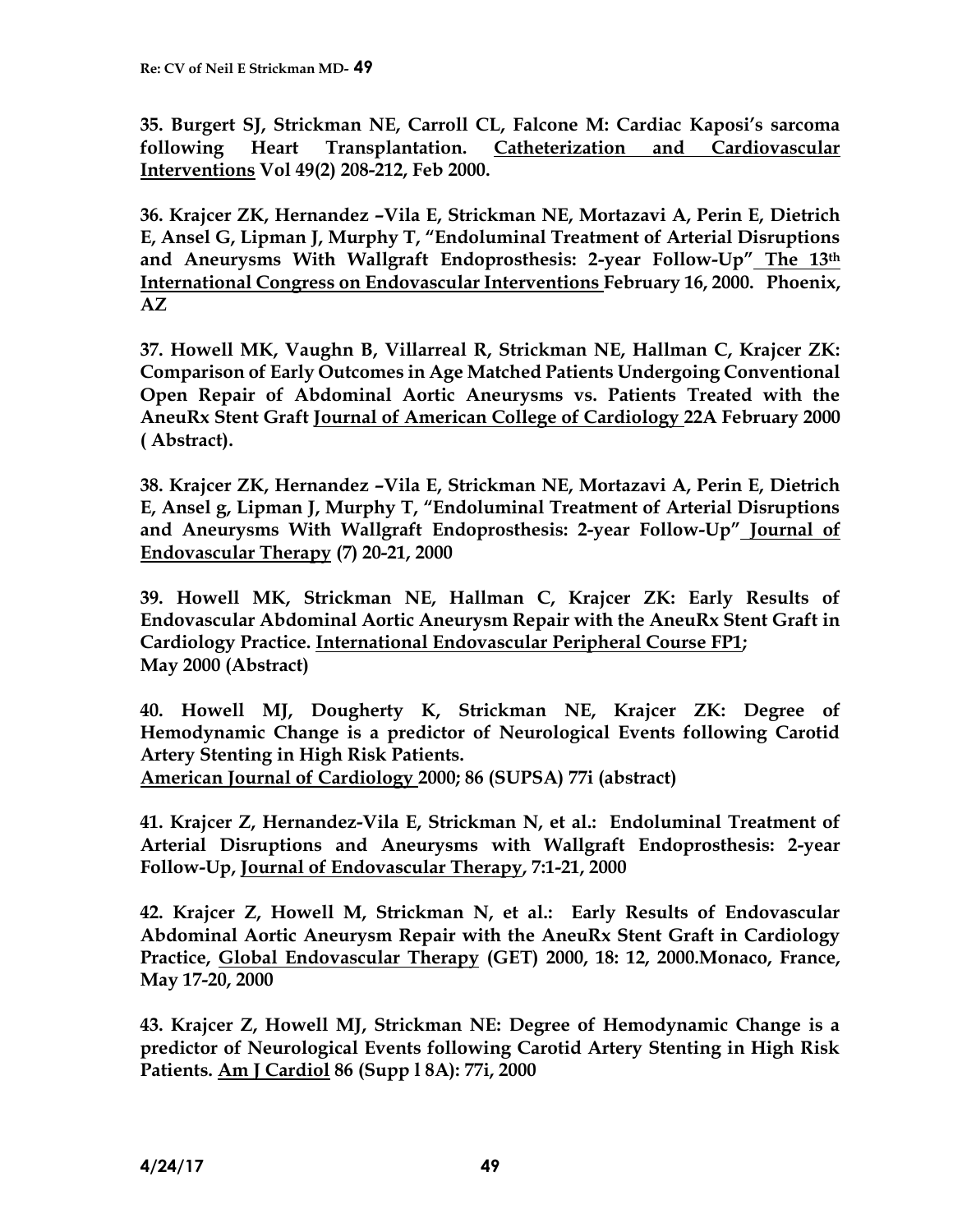**44. Howell MJ, Dougherty K, Strickman NE, Krajcer ZK: Degree of Hemodynamic Change is a predictor of Neurological Events following Carotid Artery Stenting in High Risk Patients. Transcatheter Cardiovascular Therapeutics 2000. October 17 – 22, 2000 Washington D.C.**

**45. Howell MJ, Zaqqa M, Villarreal RP, Strickman NE, Krajcer ZK: Endovascular Exclusion of Abdominal Aortic Aneurysms Initial Experience with Stent-Grafts in Cardiology Practice. Tex Heart Inst J (2) 27; 136-45, 2000**

**46. Hernandez –Vila E, Strickman NE, Skolkin M, Toombs BD, Krajcer ZK: Carotid Stenting for Post-Endarterectomy Restenosis and Radiation-Induced Occlusive Disease. Tex Heart Inst J 2 (2); 159-165, 2000**

**47. Howell MJ, Strickman NE: Tandem Stenting of Crossed Renal Arteries with Ostial Stenosis. Tex Heart Inst J 27 (2); 166-169, 2000**

**48. Krajcer ZK, Howell MJ, Strickman NE et al: Abdominal Aortic Aneurysm Repair in Cardiology Practice. J Am Coll Cardiol 2001: 37 (suppl A) 1257-33 (74A)**

**49. Howell MK, Strickman NE, Hallman C, Krajcer ZK: Early Results of Endovascular Abdominal Aortic Aneurysm Repair with the AneuRx Stent Graft in Cardiology Practice Journal of American College of Cardiology-Supplement 2001; 37: 75A (abstract)**

**50. Howell MK, Strickman NE, Hallman C, Krajcer ZK: Early Results of Endovascular Abdominal Aortic Aneurysm Repair with the AneuRx Stent Graft in Cardiology Practice American College of Cardiology Annual Scientific Session, Orlando, FL. March 2001**

**51. Howell MJ , Dougherty K, Strickman NE, Mortazavi A, Hallman C, Krajcer ZK: Endoluminal Exclusion of Abdominal Aortic Aneurysms in the Cardiac Catheterization Lab in High Risk Patients. The American Journal of Cardiology 2001: 88 (supp 5A); 28G (abstract)**

**52. Howell MJ, Dougherty K, Strickman NE, Krajcer ZK: Percutaneous Repair of Abdominal Aortic Aneurysms Using the AneuRx Stent Graft and the Percutaneous Surgery Device offers Significant Benefit to the Patient. Circulation Supp, 2001; 104; 17: II – 668 (abstract)** 

**53. Gilbert JH, Dougherty K, Strickman NE, Mortazavi A, Krajcer ZK. Rheolytic Thrombectomy for the treatment of acute and subacute aortic Endograft thrombosis. J Invasive Cardiol (Sept.2001)**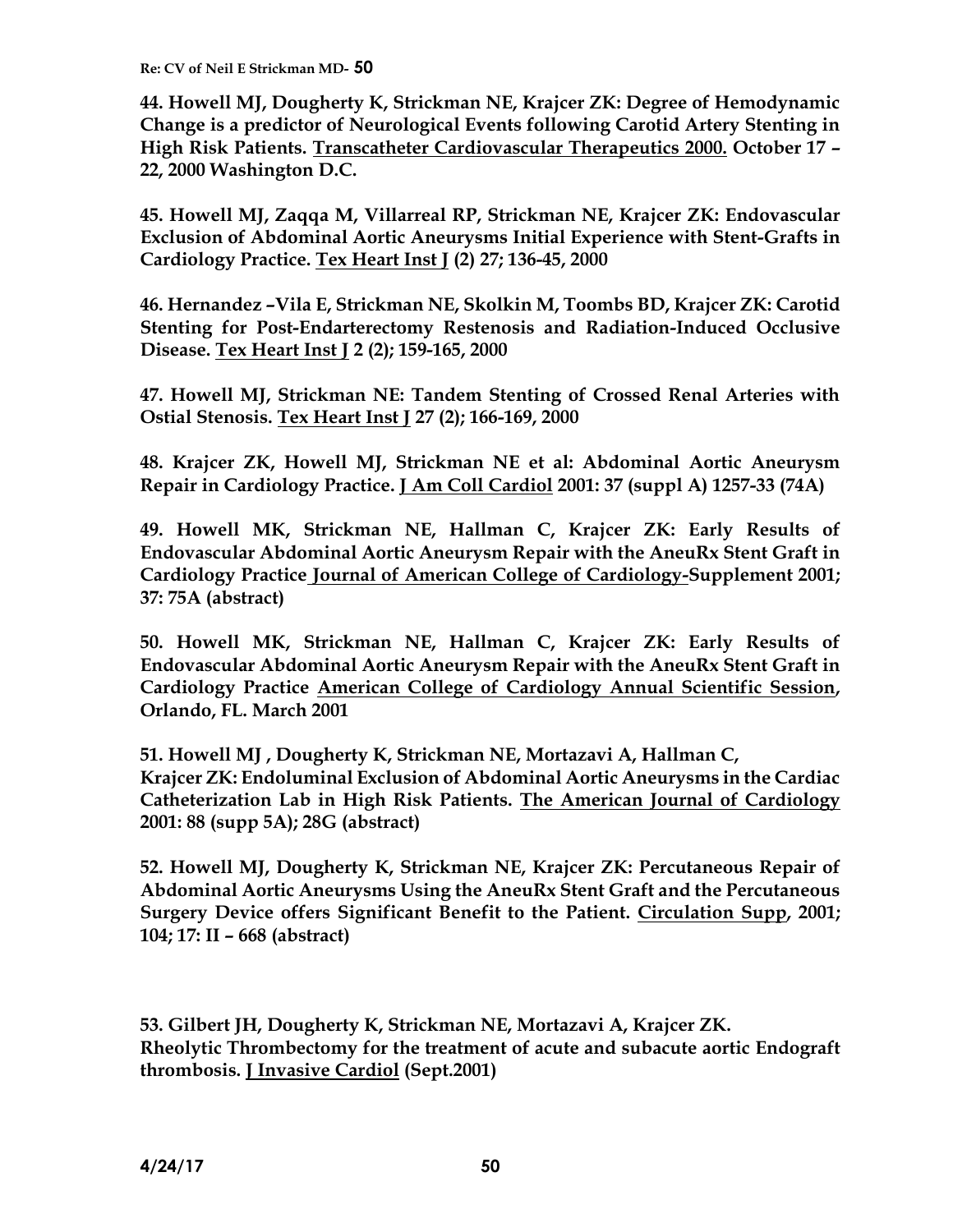**54. Walton B, Dougherty K, Strickman NE, Walmsley R, Krajcer ZK. Endovascular treatment of hypoplastic aortic syndrome. J Invasive Cardiol (Sept.2001)**

**55. Krajcer ZK, Strickman NE, Dougherty K, Howell MJ. The role of llb/llla agents in failed thrombolysis in acute limb ischemia. International Congress XIV, 2001; XI-6**

**56. Krajcer ZK, Strickman NE, Dougherty K, Howell MJ. Percutaneous repair of large bore access sites in 156 patients. International Congress XIV, 2001; PVFF-5**

**57. Paniagua D, Howell MJ, Strickman NE, Velasco J, Dougherty K, Skolkin M, Toombs B, Krajcer ZK: Outcomes Following Extracranial Carotid Artery Stenting in High-Risk Patients. J Invasive Cardiology May 13 (5); 375-381 2001**

**58. Villarreal RP, Kar B, Howell MH, Strickman NE, Krajcer ZK: Bare Metal Stents with or without Coil Embolization for Abdominal Aortic Aneurysm Exclusion in High-Risk Patients. Catheterization and Cardiovascular Interventions Vol 54 (1): 12-18 Sept 2001.**

**59. Howell MJ, Strickman NE, Mortazavi A, Hallman CH, Krajcer ZK: Preliminary Results of Endovascular Abdominal Aortic Aneurysm Exclusion with the AneuRx Stent-Graft. JACC Vol 38(4) 1040-6, Oct 2001** 

**60. Howell MJ, Dougherty K, Strickman NE, Krajcer ZK: Percutaneous Repair of Abdominal Aortic Aneurysms Using the AneuRx Stent Graft and the Percutaneous Surgery Device offers Significant Benefit to the Patient.** 

**74th Scientific Session of the American Heart Association, Anaheim CA. November 13, 2001.**

**61. Krajcer ZK, Strickman NE, Mortazavi A, "Women in AAA" The 15th International Congress on Endovascular Interventions presented February 13, 2002. Phoenix, AZ.**

**62. Howell MJ, Dougherty K, Strickman NE, Krajcer ZK: Percutaneous Repair of Abdominal Aortic Aneurysms Using the AneuRx Stent Graft and the Percutaneous surgery Device. Catheterization and Cardiovascular Interventions. 55; 281-28, 2002.**

**63. Krajcer ZK, Strickman NE, Dougherty K, Howell MJ: Buttress Technique to Insure Accurate Placement of the AneuRx Stent Graft in Patients with Complex Anatomy. Journal of Endovascular Therapeutics (9) 772-776, 2002**

**64. Howell MJ, Krajcer ZK, Dougherty K, Strickman NE, Skolkin M, Toombs B, Paniagua D: Degree of Hemodynamic Change is a predictor of Neurological Events**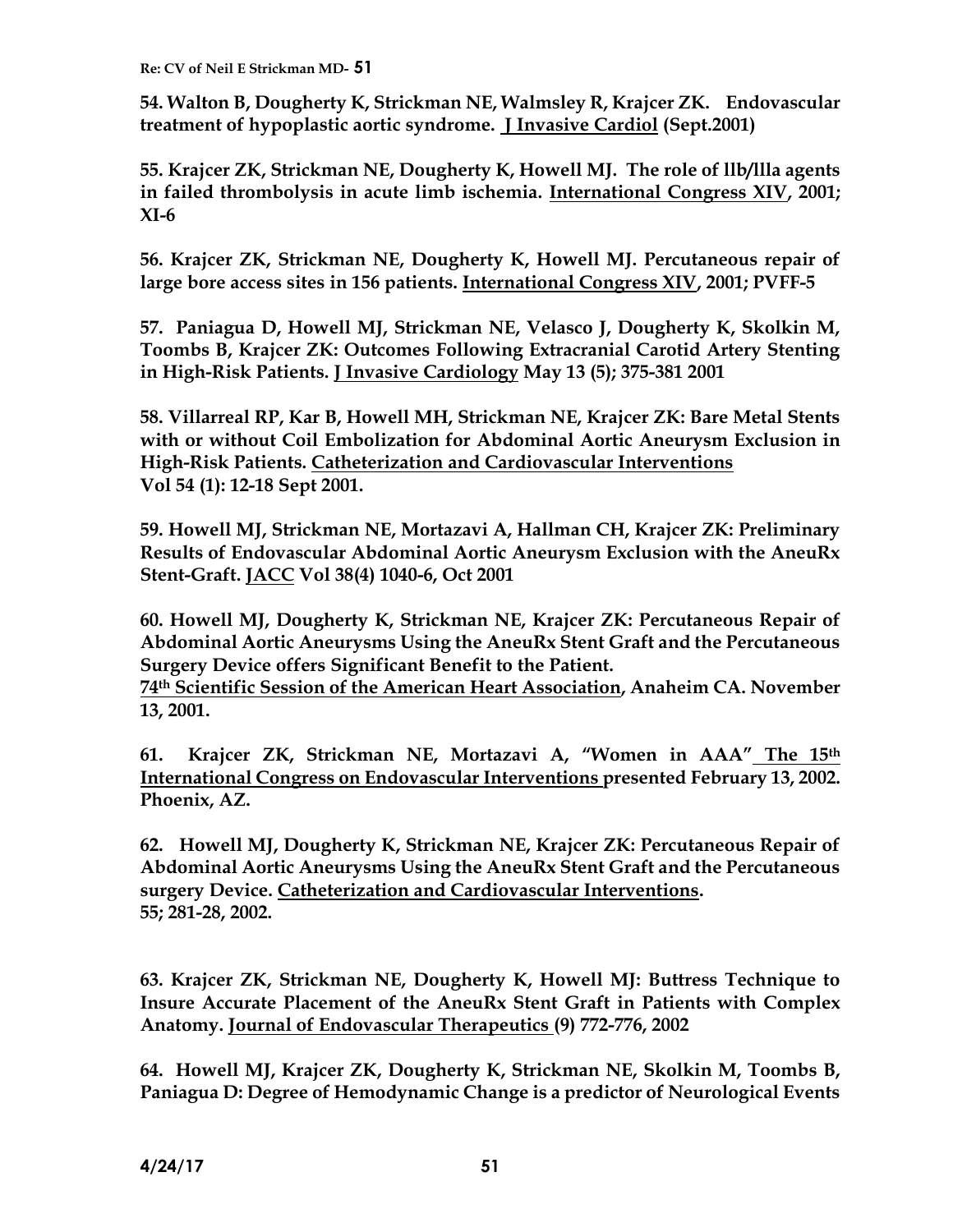**following Carotid Artery Stenting in High Risk Patients. Journal of Endovascular Therapeutics (9) 810-816, 2002**

**65. Krajcer ZK Gilbert JH, Dougherty K, Mortazavi A, Strickman NE: Successful Treatment of Aortic Endograft Thrombosis with Rheolytic Thrombectomy Journal of Endovascular Therapeutics (9) 756-764, 2002**

**66. Gilbert JH, Strickman NE, Mortazavi A, Dougherty K, Krajcer ZK. Treatment of Aorto-Ilio thrombosis with Rheolytic Thrombectomy. Society of Cardiovascular Angiography and Intervention, 2002**

**67. Walton B, Strickman NE, Dougherty K, Krajcer ZK. Hypoplastic Aortoiliac syndrome. J Invasive Cardiology (suppl) May 2002**

**68. Walton B, Strickman NE, Dougherty K, Krajcer ZK. Hypoplastic Aorto-Ilio syndrome. Society of Cardiovascular Angiography and Intervention, 2002**

**69. Gilbert JH, Strickman NE, Mortazavi A, Dougherty K, Krajcer ZK. Treatment of Aortoiliac thrombosis with Rheolytic Thrombectomy. J Invasive Cardiology (suppl) May 2002**

**70. Howell MJ, Dougherty K, Strickman NE, Hallman C, Krajcer ZK. Percutaneous access for endovascular abdominal aortic aneurysm exclusion significantly reduces procedure time and blood loss. J Am Coll Cardiology (suppl) abstract May 2002**

**71. Krajcer ZK, Strickman NE, Mortazavi A, Dougherty K. Percutaneous repair of abdominal aortic Aneurysms using Local Anesthesia: Is it feasible with current generation of Endografts? J Invasive Cardiology, Sept 2002**

**72. Civitello A, Lau TK, Howell MH Mahmood H, Dougherty K, Perin E, Achari A, Mortazavi A Strickman NE, Krajcer ZK. Cutting balloon angioplasty for the treatment of tibioperoneal occlusive disease. Am J Cardiol TCT-155, 2002, Sept 2002**

**73. Civitello A, Lau TK, Howell MH Mahmood H, Dougherty K, Perin E, Achari A, Mortazavi A Strickman NE, Krajcer ZK. Cutting balloon angioplasty for the treatment of tibioperoneal occlusive disease. Am J Cardiol TCT-155, 2002, Sept 2002**

**74. Carillo-Jimenez R, Ciccia-McLean R, Londono JC, Lopez-Jimenez F, Vaughn WK, Ferguson JJ, Krajcer Z, Strickman NE, Fish RD. Incidence of Deep Vein**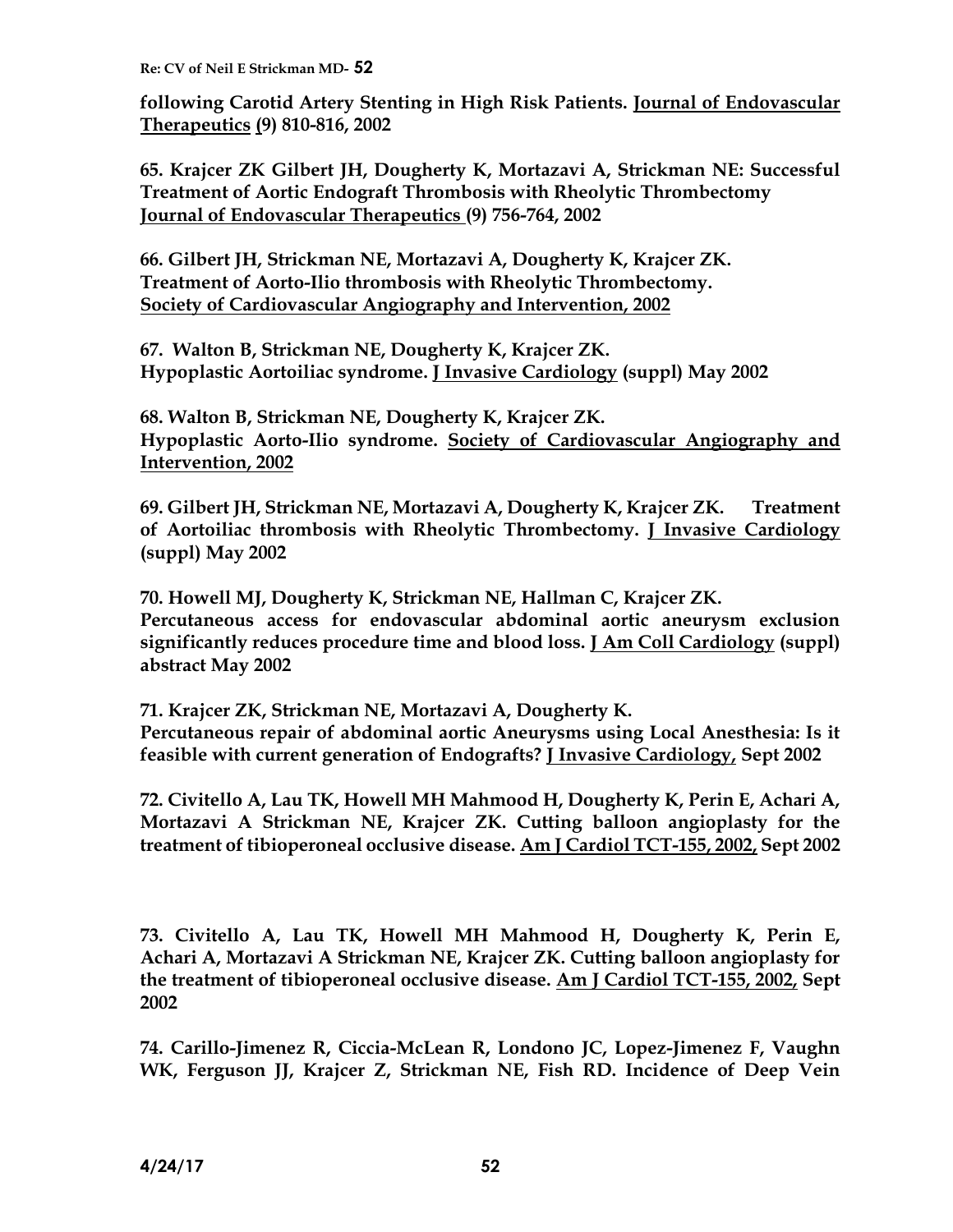**Thrombosis in low-risk patients early after diagnostic cardiac catheterization. Am J Cardio TCT-445, 2002**

**75. Paniagua D, Carillo-Jimenez R, Ciccia-McLean R, Londono JC, Lopez-Jimenez F, Vaughn WK, Ferguson JJ, Krajcer Z, Strickman NE, Fish RD. Incidence of Deep Vein Thrombosis in low-risk patients early after diagnostic cardiac catheterization. Circulation 2002; 106:3172**

**76. Franklin WJ, Strickman NE, Hall RJ: Stent Deployment for Peripheral Venous Stenosis as a Result of Radiation Therapy. Catheterization and Cardiovascular Interventions (59) 60-62, 2003**

**77. Walton B, Dougherty K, Strickman N, Mortazavi A, Krajcer Z: Endovascular treatment of hypoplastic Aortoiliac disease in young women. Catheterization and Cardiovasc Intervention 60:329-334, 2003.**

**78. Krajcer Z, Strickman NE, Mortazavi A, And Dougherty K. Percutaneous AAA Repair Opens the Door to Nonsurgical Interventionalist. Experience in over 300 Patients. International Congress XVl, 2003; I-25**

**79. Gupta K, Strickman NE, Mortazavi A, Dougherty K, Krajcer Z. Totally percutaneous endovascular exclusion of abdominal aortic aneurysms with local anesthesia: A comparison with endovascular repair with general anesthesia and surgically obtained femoral access. Am J Cardio Sept 2003** 

**80. Krajcer Z, Grad M, Strickman N, Mortazavi A, Hyde J, Dougherty K, Five-Year follow-up in Over 200 Patients After Endoluminal AAA Repair: Problems We Did Not Expect International Congress XVlll, 2003; I-20**

**81. Krajcer ZK, Strickman NE and Mortazavi A: AAA Repair Using Local Anesthesia and Conscious Sedation. Endovascular Today Vol 3 (7) 48-54 July/August 2004.**

**82. Grad M, Strickman NE, Mortazavi A, Hyde J, Dougherty K, Krajcer Z. Predictors of Endograft Migration after Endovascular Repair of Abdominal aortic Aneurysm Exclusion; Cathet Cardiovasc Interv (suppl) 2004.**

**83. Grad M, Strickman NE, Mortazavi A, Hyde J, Dougherty K, Krajcer Z. Predictors of Endograft migration after endovascular repair of abdominal aortic aneurysm exclusion. Society of Cardiovascular Angiography and Intervention May 2004** 

**84. Krajcer Z, Strickman NE, and Mortazavi A. "Endovascular treatment of Abdominal Aortic Aneurysm in the Female Population" Business Briefing: women's Healthcare 2005**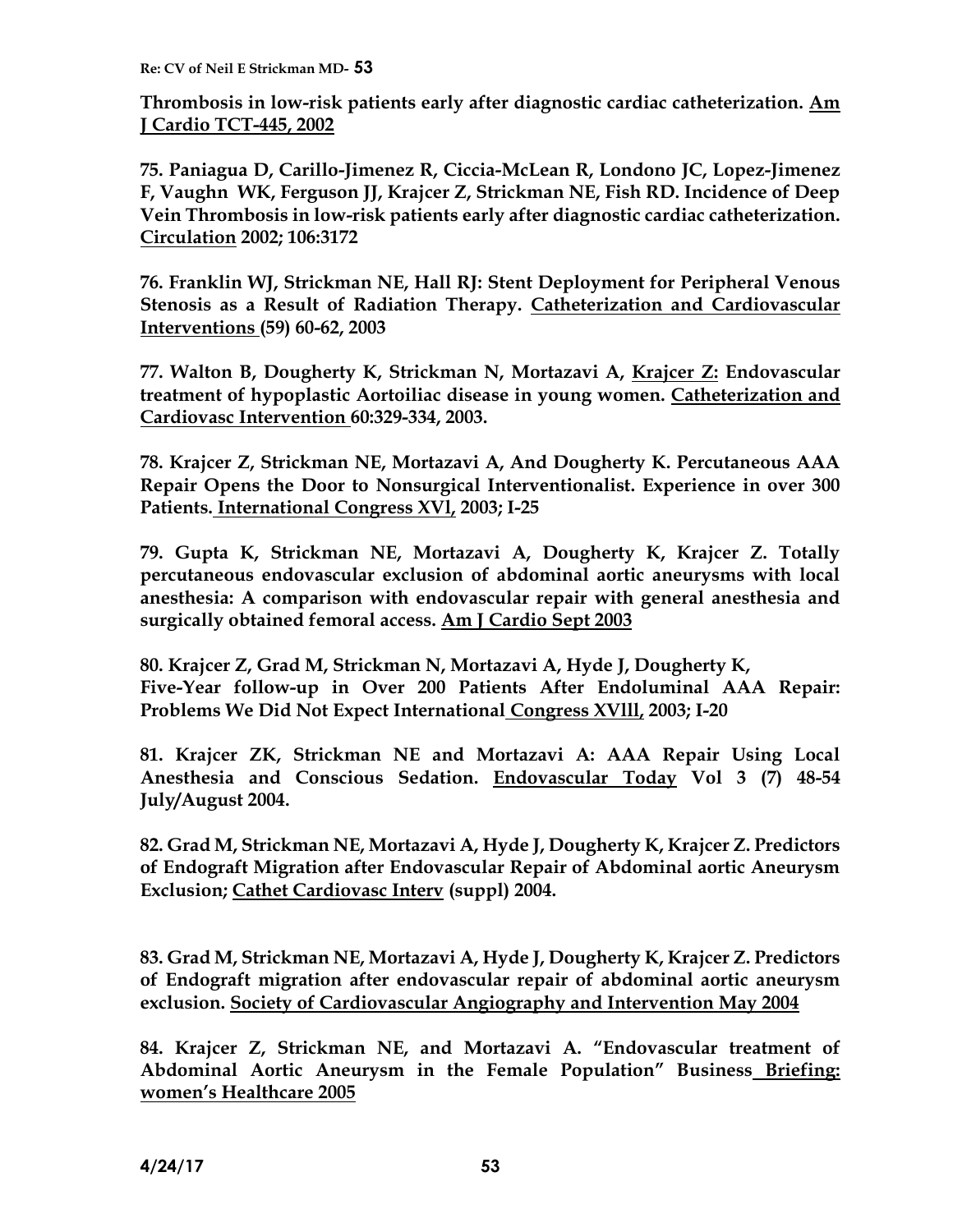**85. Yadav JS, Wholey MH, Kuntz RE, Fayad P, Katzen BT, Mishkel GJ, Bajwa TK, Whitlow P, Strickman NE, Jaff MR, Popma JJ, Snead DB, Cutlip DE, Firth BG, Ouriel K: Protected Carotid-Artery Stenting versus Endarterectomy in High-Risk Patients. N Engl J Med Vol 351 (15) Oct 7, 2004: 1493 – 1501.**

**86. Gupta K, Younis G, Strickman NE, Mortazavi A, Achari A, Perin E, Dougherty K, Krajcer Z. "Prior Neck Radiation or Carotid Endarterectomy Significantly Increases the Risk of Restenosis after Percutaneous Carotid Angioplasty and Stenting; Cathet Cardiovasc Interv (suppl) 2004.**

**87. Gupta K, Younis G, Strickman ME, Mortazavi A, Achari, Perin E, Dougherty K, Krajcer Z. Prior Neck Radiation or Carotid Endarterectomy Significantly Increase the Risk of Restenosis after Percutaneous Carotid Angioplasty and Stenting Society of Cardiovascular Angiography and Intervention May 2004**

**88. Younis G, Gupta K, Strickman NE, Mortazavi A, Achari A, Perin E, Krajcer Z: Carotid Artery Stent Restenosis. Endovascular Today 1-4 Jan 2005.**

**89. Krajcer Z, Grad M, Strickman NE, Mortazavi A, Hyde J. Dougherty K.: Five year follow-up in over 200 patients after Endoluminal AAA repair: Problems we did not expect. Journal of Endovascular Therapeutics Volume 12 Supplement 1- I-20, Feb 2005**

**90. Krajcer Z, Strickman N, Mortazavi A, Achari A, Dougherty K,: Could Cryoplasty Be a Simple Solution to Fibrointimal Hyperplasia in Endovascular Restenosis Journal of Endovascular Therapeutics; Volume 12 Supplement 1-I-21, Feb 2005**

**91. Krajcer Z, Grad M, Strickman N, Mortazavi A, Hyde J, Dougherty K. Five-year follow-up in over 200 patients after Endoluminal AAA repair: Problems we did not expect. J Endovasc Therapy 2005.** 

**92. Krajcer Z, Strickman NE, Mortazavi A, Dougherty K. Five year follow-up in over 400 patients after Endoluminal AAA repair: Problems we did not expect. J Vasc Surg 2005**

**93. Krajcer Z, Jefferies J, Strickman ME, Mortazavi A , Achari A, Dougherty K. Cryoplasty for the Treatment of Infrainguinal Arterial Disease. J Vasc Surg 2005 I**

**94. Krajcer z, Garnepudi K, Strickman NE, Mortazavi A, Dougherty K. Comparison of Outcomes Between Men and Women Undergoing Abdominal Aortic Aneurysm Exclusion. Am J Cardio 2005**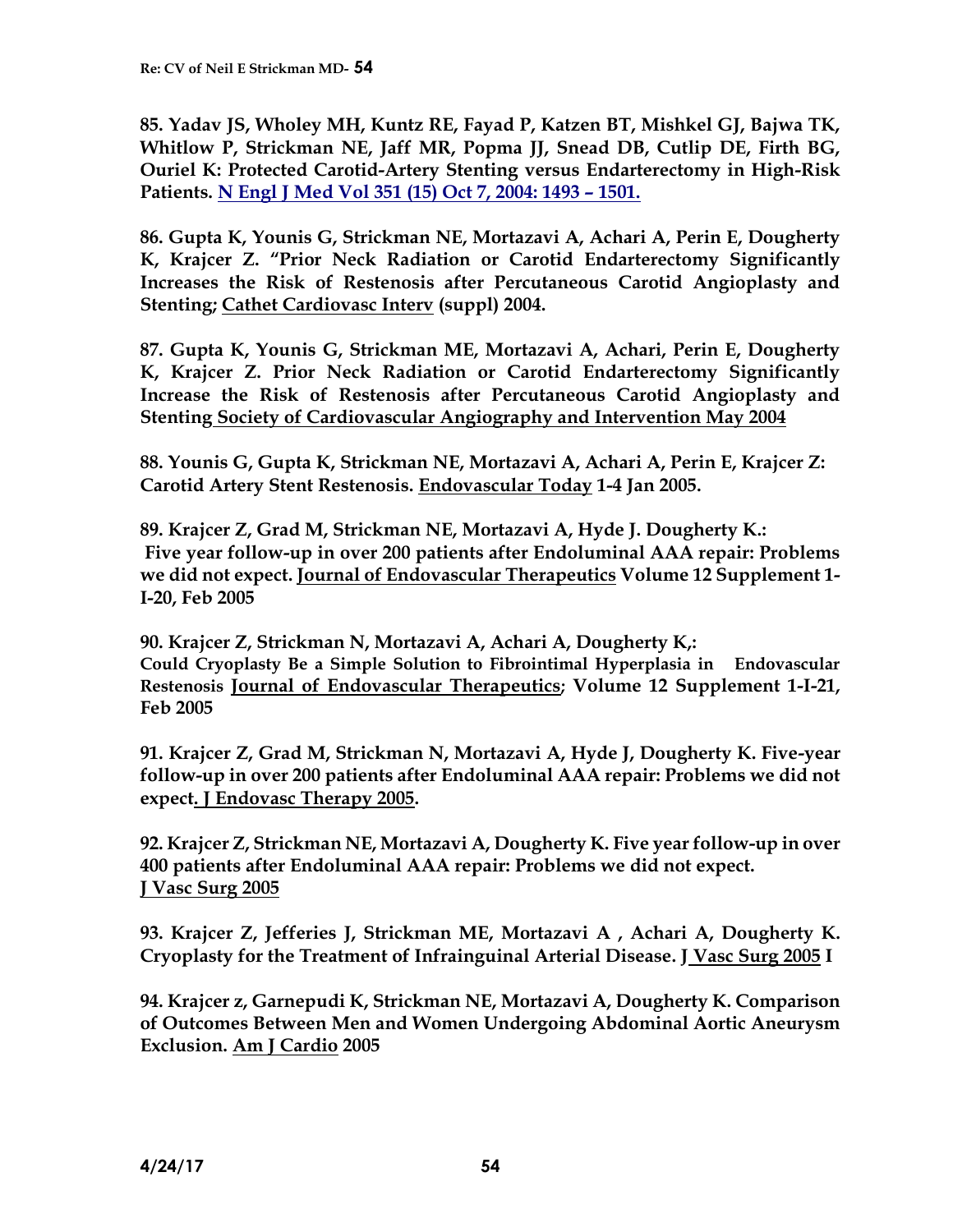**95. Krajcer Z, Wijay N, Garnepudi K, Dougherty K, Strickman NE, Mortazavi A. AAA Size Regression after Endovascular Repair. Endovascular Today Suppl I: 9-12, 2005**

**96. Younis G, Gupta K, Strickman NE, Perin E, Mortazavi A, Achari A, Krajcer Z, Dougherty K: Carotid Artery Stent Restenosis. Tex Heart Inst J 2005 SUBMITTED.**

**97. Strickman NE, Loyalka P. Carotid Artery Stenting: An Endovascular Specialist's Perspective. Tex Heart Inst J 32 (3); 318-322, 2005**

**98. Peter Forstall, MD, Kathy Dougherty, Matthew O'Steen, MD, Zvonimir Krajcer, MD, Neil Strickman, MD Percutaneous Cervical Carotid Artery Access with Stenting of the Left Internal Carotid Artery: Case Report; Critical Care and Shock 2006; 9 (3):70-77**

**99. Zvonimir Krajcer, Neil Strickman and Ali Mortazavi Percutaneous Repair of Abdominal Aortic Aneurysms with Local Anesthesia. New Devices, July 2006**

**100. Zvonimir Krajcer, Neil Strickman and Ali Mortazavi. Percutaneous Repair of Abdominal Aortic Aneurysms with Local Anesthesia. Total Endovascular Aorta May 2006**

**101. Zvonimir Krajcer, Neil Strickman and Ali Mortazavi Percutaneous Repair of Abdominal Aortic Aneurysms: Technical improvements, precautions and contraindications. Is it for every surgeon and is it for every patient? Veith Symposium November 2006**

**102. DeFrain M, Strickman NE, Ljubic BJ, Dougherty KG, Gregoric ID. Endovascular repair of ruptured descending thoracic aortic aneurysm.** 

**103. Strickman NE: "New hope for High Risk thoracic Aneurysm Patients" THI News and Publication Texas Heart Institute 2006**

**104. Strickman NE**: **His & Her Medical Procedures Save Couple from Stroke Texas Medical Center News Feb 1, 2007**

**105. Younis G, Gupta K, Mortazavi A, Strickman N, Krajcer Z, Perin E, Achari A.. Predictors of carotid stent restenosis. Cathet Cardiovasc Interv Vol 69, Issue 5, 673- 682. March 9, 2007**

**106, Clinical Updates DVD from THI: Cerebral Vascular Update: A Brave New World; Strickman NE, March 2007**

**107. Varon J, Strickman NE.: Diagnosis and Treatment of Hypertensive Crisis in the Elderly. Journal of Geriatric Cardiology, Vol 4 Number 1, 50-55 March 2007**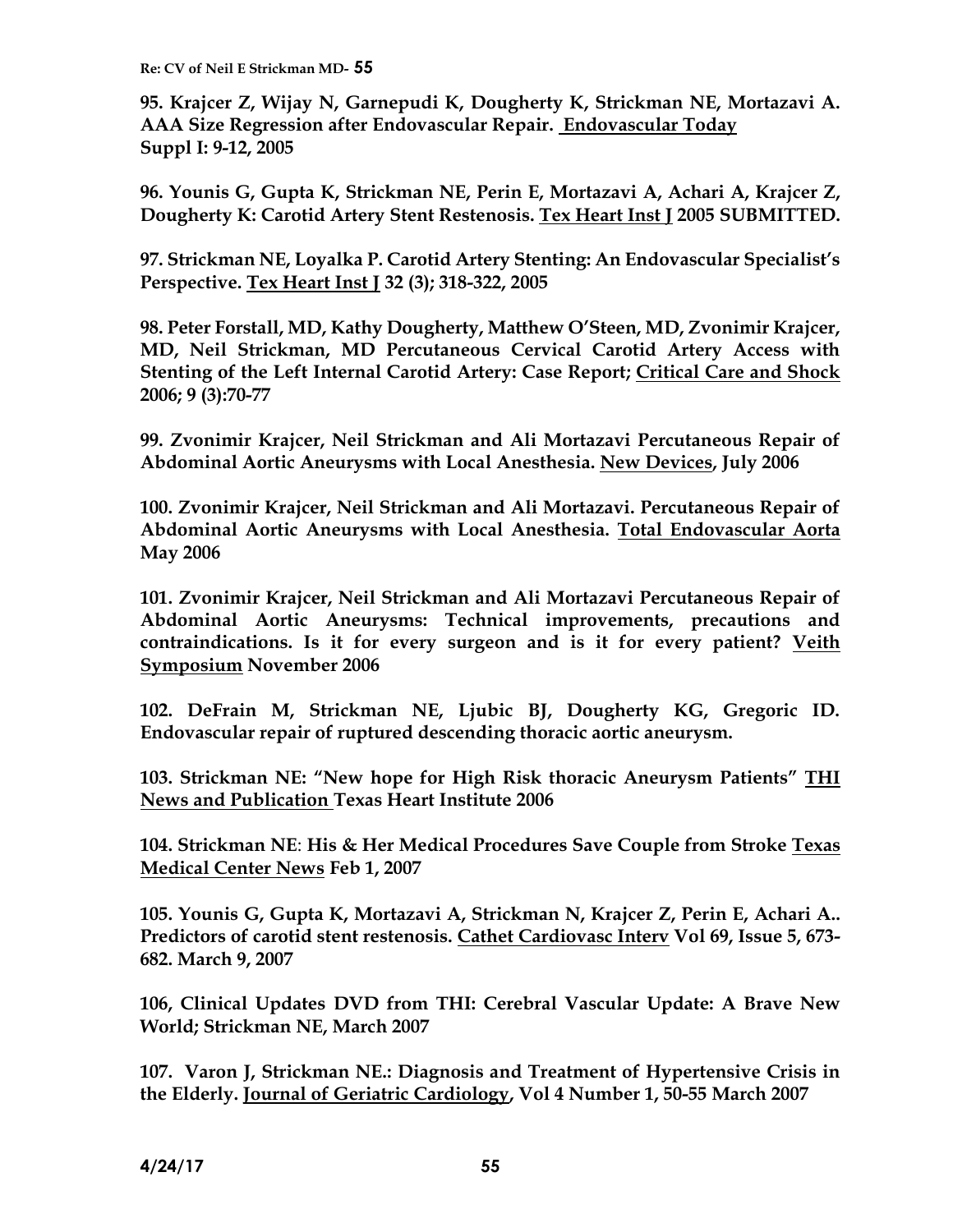**108. Strickman NE: Non-Surgical Treatment Reduces Couple's Risk of Stroke. Texas Heart Institute Update Volume 7, Issue 1, April 2007**

**109. Krajcer Z, Strickman NE, Mortazavi A, Dougherty K: "Percutaneous repair of Abdominal aortic aneurysms with Local anesthesia and conscious sedation" Advanced Endovascular therapy of Aortic Disease, chapter 25 193-198; Blackwell Futura Publishing 2007**

**110. Mitchell J, Dougherty K, Strickman NE, Mortazavi A, Krajcer Z: "Endovascular Repair of Para-anastomotic aneurysms after Aortic Reconstruction" Tex Heart Inst J 34 (2); 148-153, 2007**

**111. Patel D, Strickman NE: Carotid Stenting in the Elderly: The time has come; Journal of Geriatric Cardiology, Volume 4, number 2, 88-92 June 27, 2007**

**112. O'Steen M, Dougherty K, Strickman NE: Percutaneous Cervical Carotid Access with Stenting of the left Internal Carotid Artery in the Elderly Geriatric Cardiology, Volume 4, number 1, 111- June 27, 2007**

**113. The Cases PMS Investigators: Carotid Artery Protection with Emboli Protection Surveillance Study: 30 day results of the CASES-PMS study Cath and Cardiovasc Interv 70: 316-323, 2007**

**114. Krajcer Z, Hernandez E, Strickman N, Dougherty K: Silent Ischemic Infarction after carotid Stenting. J Invas Cardiol 2007 (supp).**

**115. Krajcer Z, Strickman N, Mortazavi A: Percutaneous repair of Abdominal Aortic aneurysms: Technical improvements, precautions and contraindications. Is it for every surgeon and is it for every patient VEITH Symposium November 2007**

**116. Rajan L, Dougherty K, Gregoric I, Strickman N: Hybrid Repair of Thoracoabdominal Aortic Aneurysm. Endovascular Today Vol 7, Number 1, 73-78, January 2008**

**117. Hitinder S. Gurm, M.D., Jay S. Yadav, M.D., Pierre Fayad, M.D., Barry T. Katzen, M.D., Gregory J. Mishkel, M.D., Tanvir K. Bajwa, M.D., Gary Ansel, M.D., Neil E. Strickman, M.D., Hong Wang, M.D., M.P.H., Sidney A. Cohen, M.D., Ph.D., Joseph M. Massaro, Ph.D., and Donald E. Cutlip, M.D., for the SAPPHIRE Investigators\*: Long-Term Results of Carotid Stenting versus Endarterectomy in High-Risk Patients" N Engl J Med 358; 15; [1572](http://www.nejm.1572/) - 1579 April 10, 2008**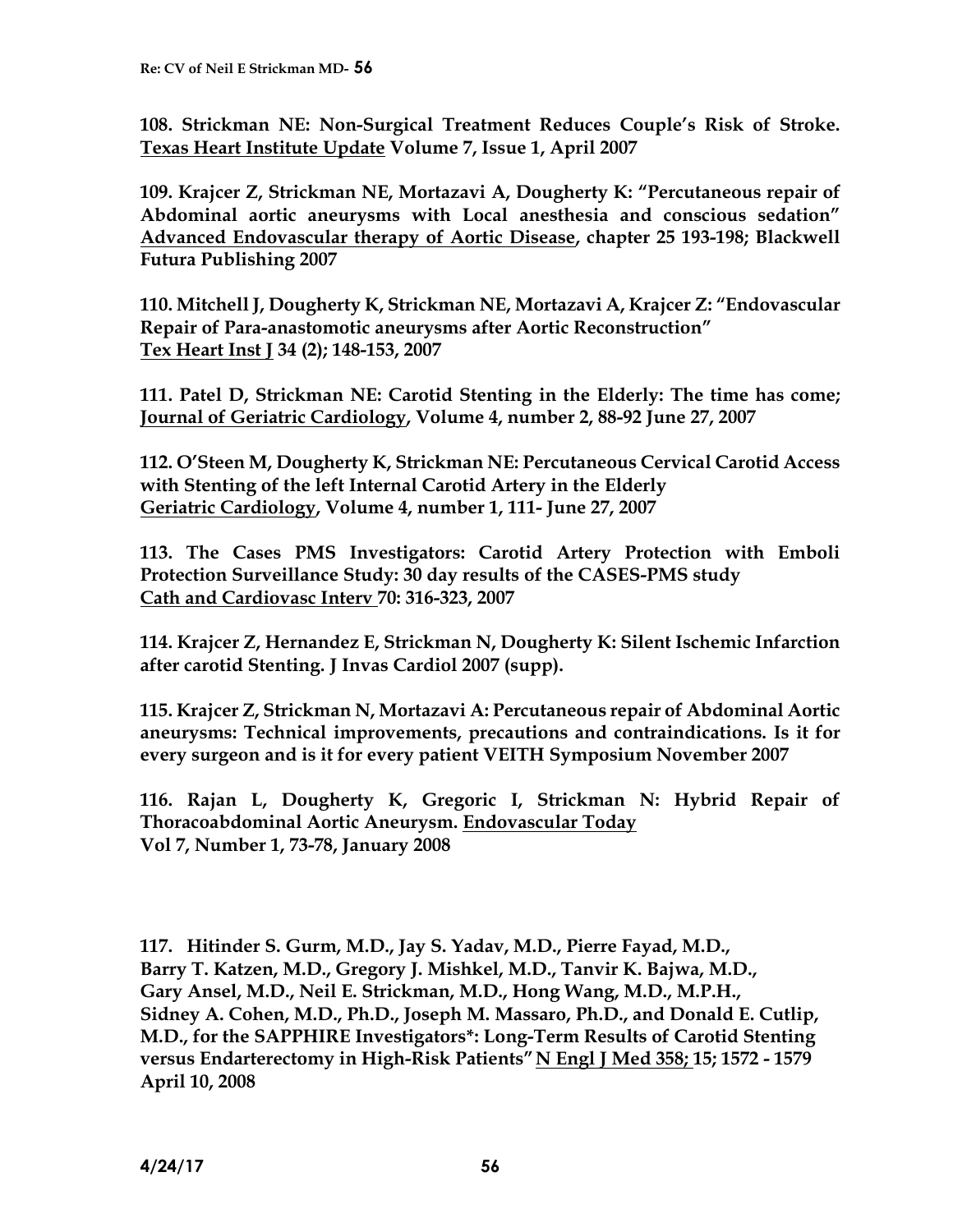**118. Krajcer Z, Hernandez, Strickman N, Dougherty K: Catheter Thrombectomy to reduce emboli after carotid artery stenting. Looking beyond distal embolic protection. Endovasc Today 43-45, 2008;** 

**119. Krajcer Z, Strickman N, Mortazavi A: Radiation induced carotid stenosis Global Endovascular Complications. Jackson Hole WY, Sept 2008**

**120. Krajcer Z, Strickman N, Mortazavi A: totally Percutaneous AAA/EVAR: When will this be the standard of care; New Orleans Sept 2008**

**121. Idelchik G, M.D., Dougherty K., CRTT, Hernandez E, M.D., Mortazavi A, M.D, Strickman N, M.D., Krajcer Z, M.D.; Endovascular Exclusion of Popliteal Artery Aneurysms with Stent-Grafts: A Prospective Single-Center Experience J Endovasc Therapy Vol 16, (2) 215-223, April 2009**

**122. Hernandez E, Goel N, Dougherty K, Strickman N, Krajcer Z: Benefits of Catheter Thrombectomy during Carotid Stenting. A Preliminary Study. Tex Heart Inst J 36 (5); 404-408, 2009**

**123. Strickman N, Krajcer Z, Mortazavi A, Achari A: "A Milestone in Improved Stroke-Prevention Procedure "A Viable Option for patients ineligible for traditional surgery" Take to Heart, a THI Newsletter May 24, 2010**

**124. Schreiber TL, Strickman NE, on behalf of CASES-PMS Investigators; Carotid Artery Stenting with Emboli Protection Surveillance Study: Outcomes at 1 year. "Formal Training Program may reduce Learning Curve for Carotid stenting with emboli Protection" a Quarterly focus issue. JACC 56, Issue 1, June 29, 2010, 49-57**

**125. Satya K, Dougherty K, Strickman N, Mortazavi A, Achari A, Perin E, Krajcer Z; Carotid Sinus Reactions during Carotid Artery Stenting; Poster presentation at TCT Sept 20-24, 2010 Washington D.C.**

**126. Shabaneh B, Dougherty K, Hernandez E, Strickman N, Krajcer Z: Catheter Aspiration Thrombectomy during Carotid stenting is Safe and Potentially Efficacious: a Pilot Retrospective Study J Cardiovasc Surg 2010 Dec 51(6):865-872**

**127. Nambi P, Sengupta R, Krajcer Z, Muthupillai R, Strickman N, Cheong B: Non-contrast Computed Tomography is Comparable to Contrast-enhanced Computed Tomography for Aortic Volume Analysis after Endovascular Abdominal Aortic Aneurysm Repair. Eur J Vasc Endovasc Surg (2010) doi:10.1016/j.ejvs.2010.11.027: 1-7**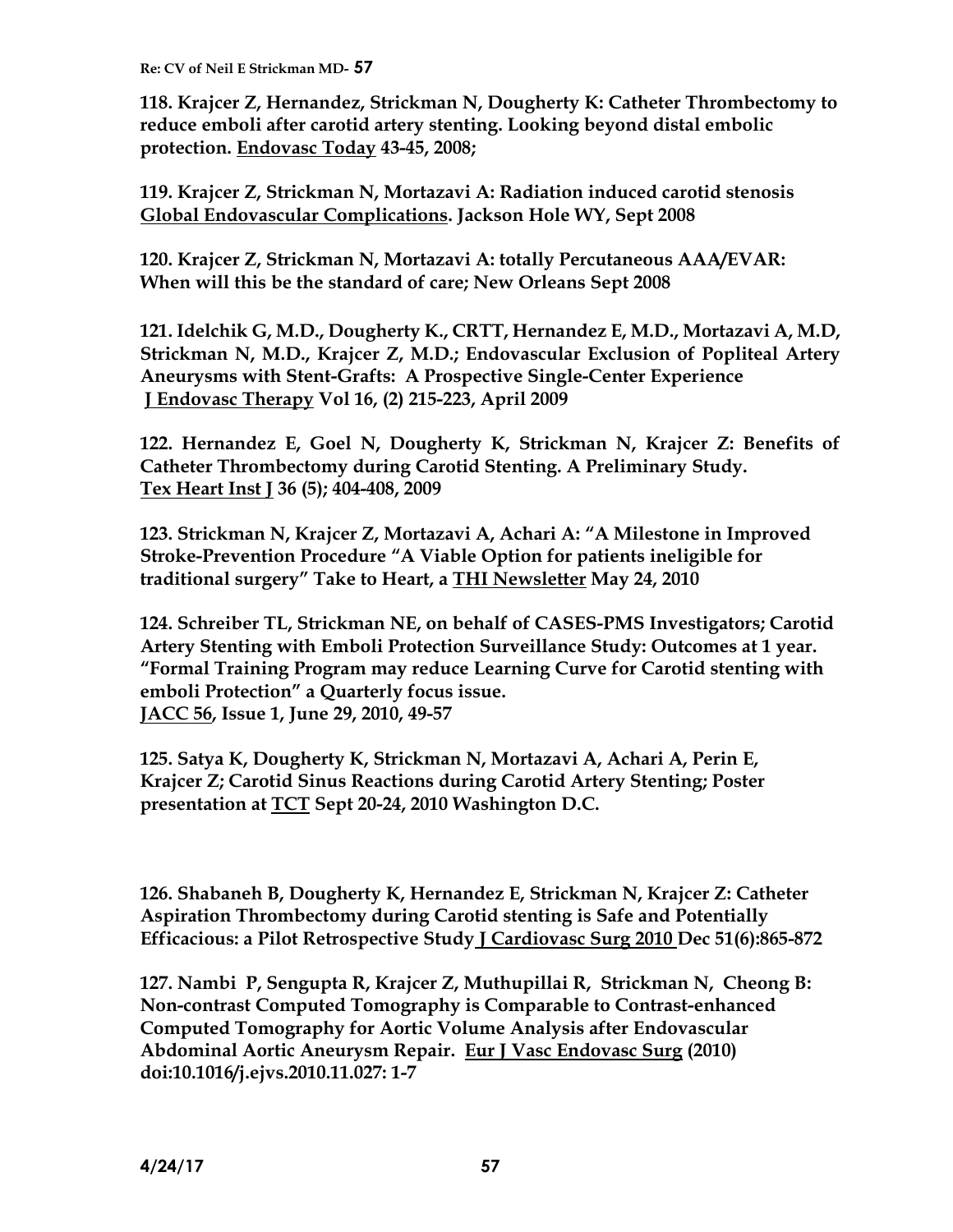**128. Ghouri Maaz A, MD; Dougherty Kathryn G, CRTT; Strickman Neil E. MD; Mortazavi Ali, MD; Krajcer Zvonimir, MD: Technical Tips for Endovascular Treatment of Abdominal Aortic Aneurysms With Challenging Infrarenal Neck Anatomy Using the Excluder Endoprosthesis JEVT 2010 Dec 17(6):705-711** 

**129. Shabaneh B, Strickman N, Krajcer Z: Current Status of Carotid Stenting. Touch Cardiology. Interventional Cardiology 2011; 6(1):81-5**

**130. Silva Guilherme, MD; Fernandes Marlos, MD; Cardoso Cristiano, MD; Strickman Neil, MD; Mortazavi Ali, MD; Hernandez-Vila Eduardo, MD; Achari Arup, MD; Krajcer Zvonimir, MD: Cryoplasty for Peripheral Artery Disease in an unselected population in a Tertiary Care Center. Tex Heart Inst J 2011; 38(2): 122- 126, June 2011.**

**131. Krajcer Zvonimir, MD; Rajan Lawrence, MD, Thota Venkata, MD; Dougherty Kathryn G., CRTT; Strickman Neil E., MD; Mortazavi Ali MD; Cheong Ben, MD: Low Permeability Gore Excluder Device versus the Original: in Abdominal Aortic aneurysm Size regression Tex Heart Inst J 2011; 38(4):381-385 August 2011.**

**132. Satya K, MD; Dougherty, Kathryn G., CRTT; Lee Vei-Vei, MS; Strickman Neil E.,MD; Mortazavi Ali, MD; Achari Arup, MD; Perin Emerson, MD; Krajcer Zvonimir, MD: Determinants and Outcomes of Asystole During Carotid Artery Stenting J Endovasc Therapy Vol 18, 513-517, August 2011.**

**133. Obon-Dent, M MD; Shabaneh B, MD; Dougherty Kathryn G., Strickman Neil E,; Spontaneous Celiac Artery Dissection: Case report and review of the Literature Tex Heart Inst J 2012; 39(5): 703-706, Oct 2012.**

**134. Azpurua Federico, MD; Dougherty Kathryn, CRTT; Massumi A, MD; Strickman NE, MD: Fistula from right Internal Mammary Artery to Superior Vena Cava (After use of a laser sheath to extract a pacemaker lead): Case Report Tex Heart Inst J 2012; 39(5): 727-30, Oct 2012.**

**135. Galiñanes, Edgar MD; Alattia, Lubna MD; Dougherty, Kathy CRTT; Hernandez, Eduardo MD; Strickman, Neil MD; Mortazavi, Ali MD; Krajcer MD, Zvonimir MD "Procedural Outcomes in 137 Patients with Endovascular Treatment of Complex Atherosclerotic Aortoiliac Occlusive Disease "(TASC II C and D lesions). Presented at ICON 2014" International Society of Endovascular Specialists" The 27th International Congress on Endovascular Interventions Arizona Biltmore, Feb 9-13, 2013 Phoenix, AZ, USA**

**136. Treistman, Bernardo MD; Strickman, Neil MD "Interventiones Percutaneas En Enfermedad arterial Periferica´: Revista Peruana de Cardiologia Vol XL (1) 39-44 Jan-April 2014.**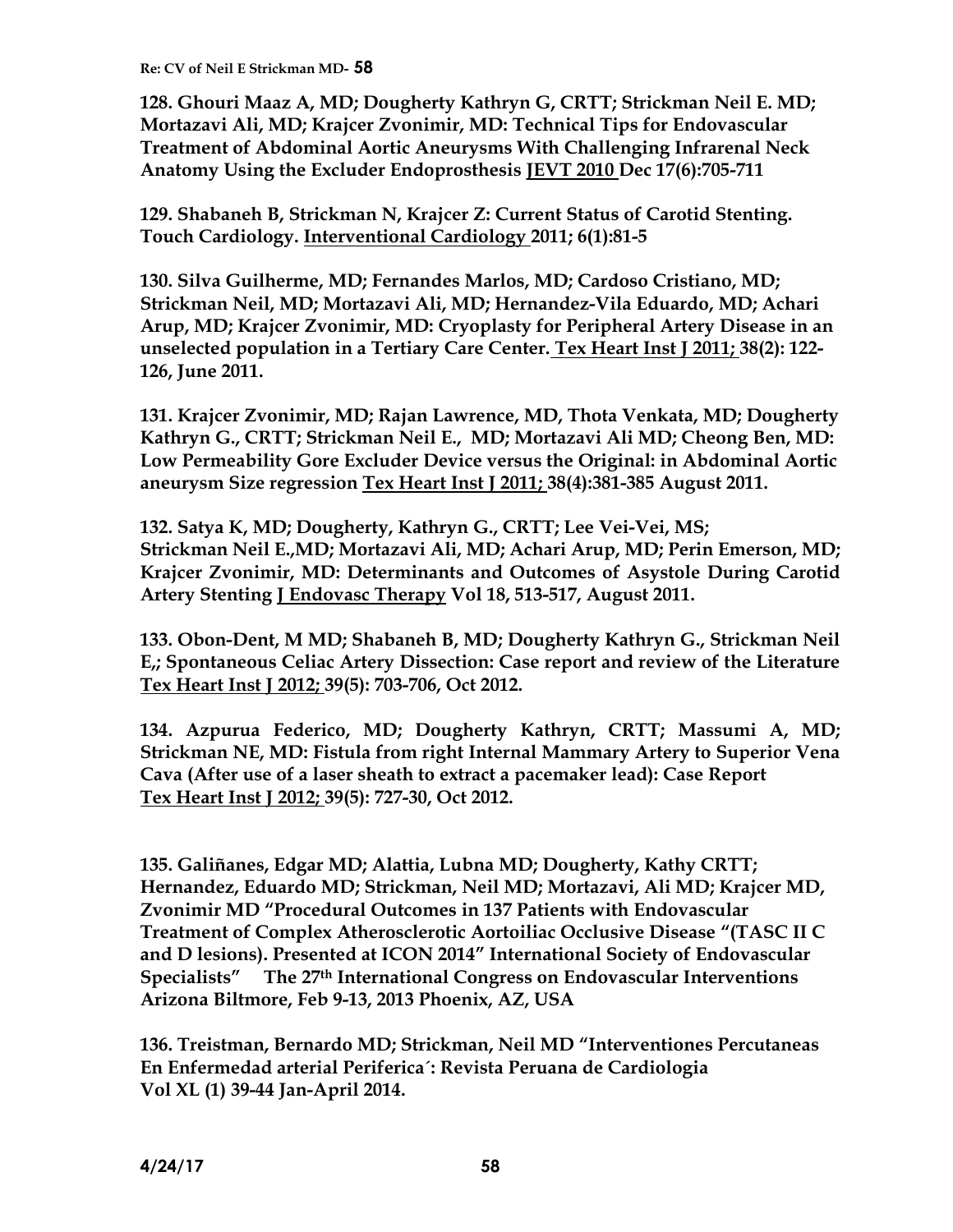**137. Jeffrey W. Chambers, MD; Robert L. Feldman, MD; Stevan I. Himmelstein, MD; Rohit Bhatheja, MD; Augusto E. Villa, MD; Neil E. Strickman, MD; Richard A. Shlofmitz, MD; Daniel D. Dulas, MD; Dinesh Arab, M**<sup>∗</sup> **; Puneet K. Khanna, MD; Arthur C. Lee, MD; Magdi G.H. Ghali, M§; Rakesh R. Shah, M‖ ; Thomas P. Davis, MD; Christopher Y. Kim, MD; Zaheed Tai, DO; Kirit C. Patel, MD; Joseph A. Puma, DO; Prakash Makam, MD; Barry D. Bertolet, MD; Georges Y. Nseir, MD**

**"Pivotal Trial to Evaluate the Safety and Efficacy of the Orbital Atherectomy System in Treating De Novo, Severely Calcified Coronary Lesions (ORBIT II)"**

**J Am Coll Cardiovascular Intervention***.* **May 2014; 7(5): 510-518.** 

**138. Aftab, M MD; Ahmed, M MD; Strickman NE MD; Reul R MD; Ventricular Embolization of the Valve Prosthesis during Transapical Transcatheter Aortic Valve Implantation presented at the 61st Annual meeting of Southern Thoracic Surgical Association (STSA) in surgical motion pictures session on JW Marriott November 5th, 2014, Tucson AZ, USA**

**139. Almanfi, Abdel; Dougherty, K; Strickman, NE: Abstract "EKOSonic Catheter-Directed Thrombolysis in Treatment of Submassive Pulmonary Embolism FSCAI, May 6-8, 2015, San Diego CA USA**

**140. Dougherty, K; Strickman NE; et al "Transcatheter Aortic Valve Implantation in Patients with Previous External Beam Radiotherapy" poster presentation American College of Cardiology Washington DC, April 2106**

**141. Shatila W, Almanfi A, Massumi M, Dougherty KG, Parekh DR, Strickman NE. Endovascular Treatment of Superior Vena Cava Syndrome via Balloon-in-Balloon Catheter Technique with a Palmaz Stent. Tex Heart Inst J. 2016 Dec; 43(6):520-523. PMID: 28100973.**